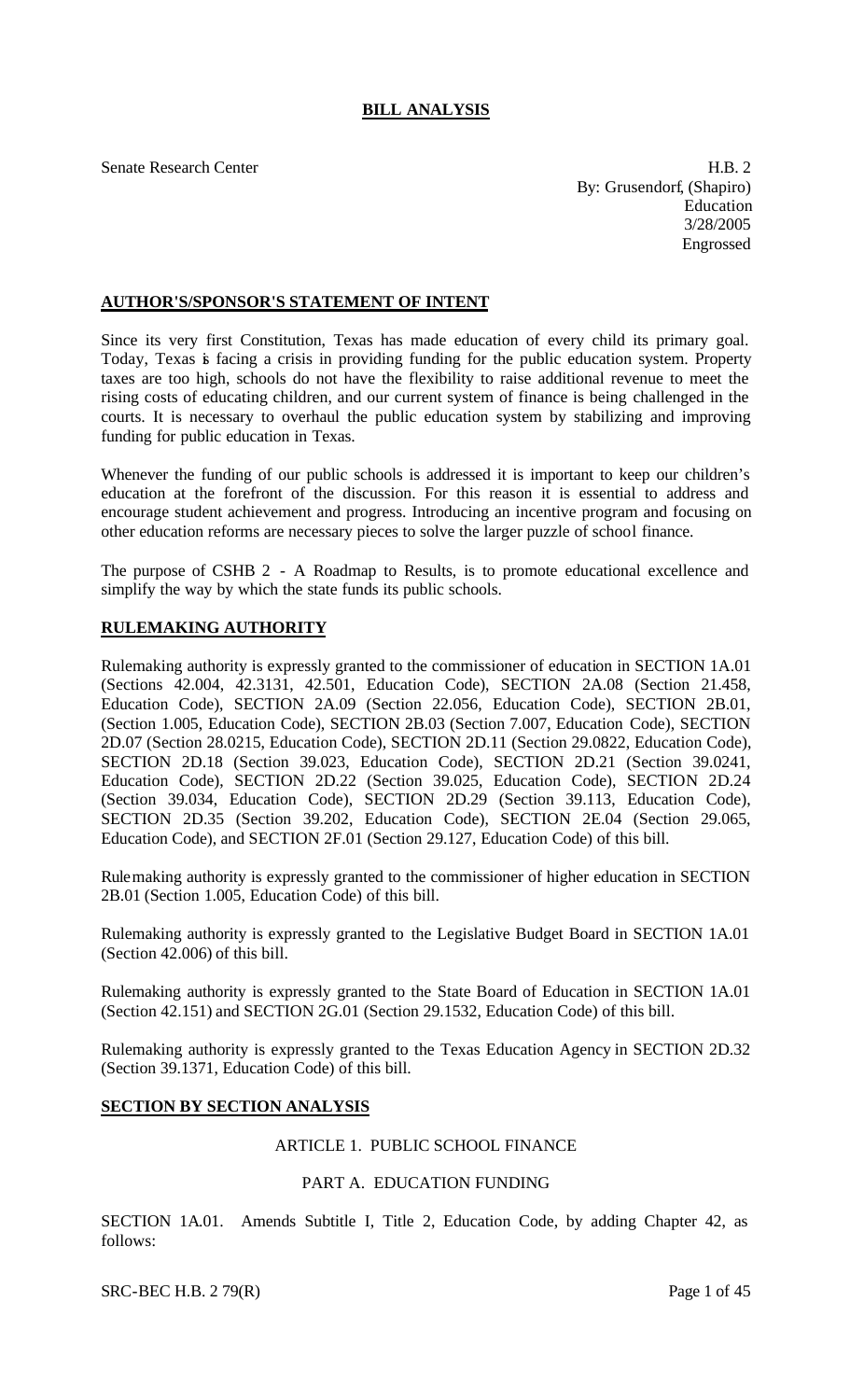## CHAPTER 42. FOUNDATION SCHOOL PROGRAM

## SUBCHAPTER A. GENERAL PROVISIONS

Sec. 42.001. STATE POLICY. (a) Provides that it is the policy of this state that the provision of public education is a state responsibility and that a thorough and efficient system be provided and substantially financed through state revenue sources so that each student enrolled in the public school system has access to programs and services that are appropriate to the student's educational needs and that are substantially equal to those available to any similar student, notwithstanding varying local economic factors.

(b) Requires the public school finance system of this state to adhere to a standard of neutrality that provides for substantially equal access to similar revenue per student at similar tax effort, considering all state and local revenues of districts after acknowledging all legitimate student and district cost differences.

Sec. 42.002. PURPOSES OF FOUNDATION SCHOOL PROGRAM. (a) Provides that the purposes of the Foundation School Program (program) set forth in this chapter are to guarantee that each school district in the state has certain resources.

(b) Sets forth the components of the program.

Sec. 42.003. STUDENT ELIGIBILITY. (a) Entitles a student to the benefits of the program if the student is five years of age or older and under 21 years of age on September 1 of the school year and has not graduated from high school.

(b) Entitles a student to whom Subsection (a) does not apply to the benefits of the program if the student is enrolled in a prekindergarten class under Section 29.153 (Free Prekindergarten for Certain Children).

(c) Authorizes a child to be enrolled in the first grade if the child is at least six years of age at the beginning of the school year of the district or has been enrolled in the first grade or has completed kindergarten in the public schools in another state before transferring to a public school in this state.

(d) Entitles a student younger than five years of age, notwithstanding Subsection (a), to the benefits of the program under certain conditions.

Sec. 42.004. ADMINISTRATION OF PROGRAM. (a) Requires the commissioner of education (commissioner) to take such action and require such reports consistent with this chapter as may be necessary to implement and administer the program.

(b) Authorizes the commissioner to adopt rules necessary to implement and administer the program.

Sec. 42.005. AVERAGE DAILY ATTENDANCE. (a) Sets forth the defining components of average daily attendance.

(b) Requires a school district that experiences a decline of more than two percent in average daily attendance to be funded on the basis of an average daily attendance equal to 98 percent of the actual average daily attendance of the preceding school year.

(c) Requires the commissioner to adjust the average daily attendance of a school district that has a significant percentage of students who are migratory children as defined by 20 U.S.C. Section 6399.

(d) Authorizes the commissioner to adjust the average daily attendance of a school district in which a disaster, flood, extreme weather condition, fuel curtailment, or other calamity has a significant effect on the district's attendance.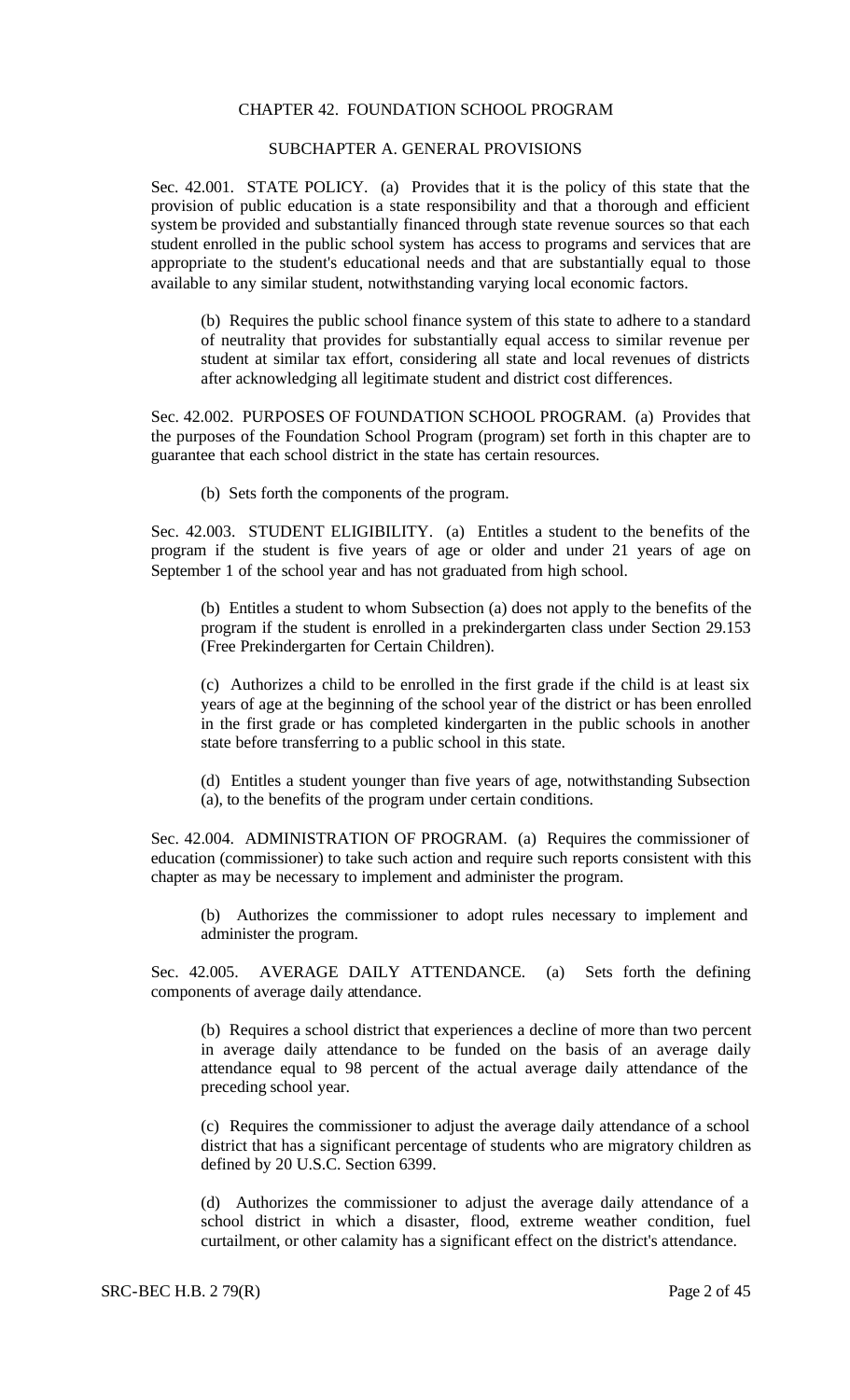(e) Provides that an open-enrollment charter school is not entitled to funding based on an adjustment under Subsection (b).

Sec. 42.006. EQUALIZED FUNDING ELEMENTS. (a) Requires the Legislative Budget Board (LBB) to adopt rules, subject to appropriate notice and opportunity for public comment, for the calculation for each year of a biennium of the equalized funding elements, in accordance with Subsection (c), necessary to achieve the state policy under Section 42.001.

(b) Requires the LBB to report the equalized funding elements to the commissioner and the legislature before each regular session of the legislature.

(c) Sets forth the components of the funding elements.

(d) Requires the LBB to conduct a study of the funding elements each biennium, as appropriate. Requires the study to include a determination of the projected cost to the state in the next state fiscal biennium of ensuring the ability of each school district to comply with all legal mandates and regulations without increasing district tax rates.

(e) Requires the LBB, notwithstanding Subsection (d), to contract for a comprehensive study of the funding elements. Requires the LBB to report the results of the study to the commissioner and the legislature not later than December 1, 2008. Provides that this subsection expires January 1, 2009.

Sec. 42.007. REFERENCE TO FOUNDATION SCHOOL FUND. Provides that a reference in law to the foundation school fund means the Texas education fund.

[Reserves Sections 42.008-42.100 for expansion.]

### SUBCHAPTER B. BASIC PROGRAM

Sec. 42.101. ACCREDITATION ALLOTMENT AND SPECIAL STUDENT ALLOTMENTS. (a) Entitles a school district, for each student in average daily attendance, to a certain accreditation allotment.

(b) Authorizes an accreditation allotment in a greater amount for any school year to be provided by appropriation.

(c) Entitles a school district, in addition to the accreditation allotment, to special student allotments in the manner specified under Subchapter C.

[Reserves Sections 42.102-42.150 for expansion.]

# SUBCHAPTER C. SPECIAL STUDENT ALLOTMENTS

Sec. 42.151. SPECIAL EDUCATION ALLOTMENTS. (a) Defines "full-time equivalent student" and "special education program."

(b) Entitles a school district, for each student in average daily attendance in a special education program in a mainstream instructional arrangement, to an annual allotment of \$4,822.

(c) Entitles a school district, for each full-time equivalent student in average daily attendance in a special education program in an instructional arrangement other than a mainstream instructional arrangement, to an annual allotment of a certain amount, based on the student's instructional arrangement.

(d) Prohibits the number of contact hours credited per day for each special education student in the off-home-campus instructional arrangement, for funding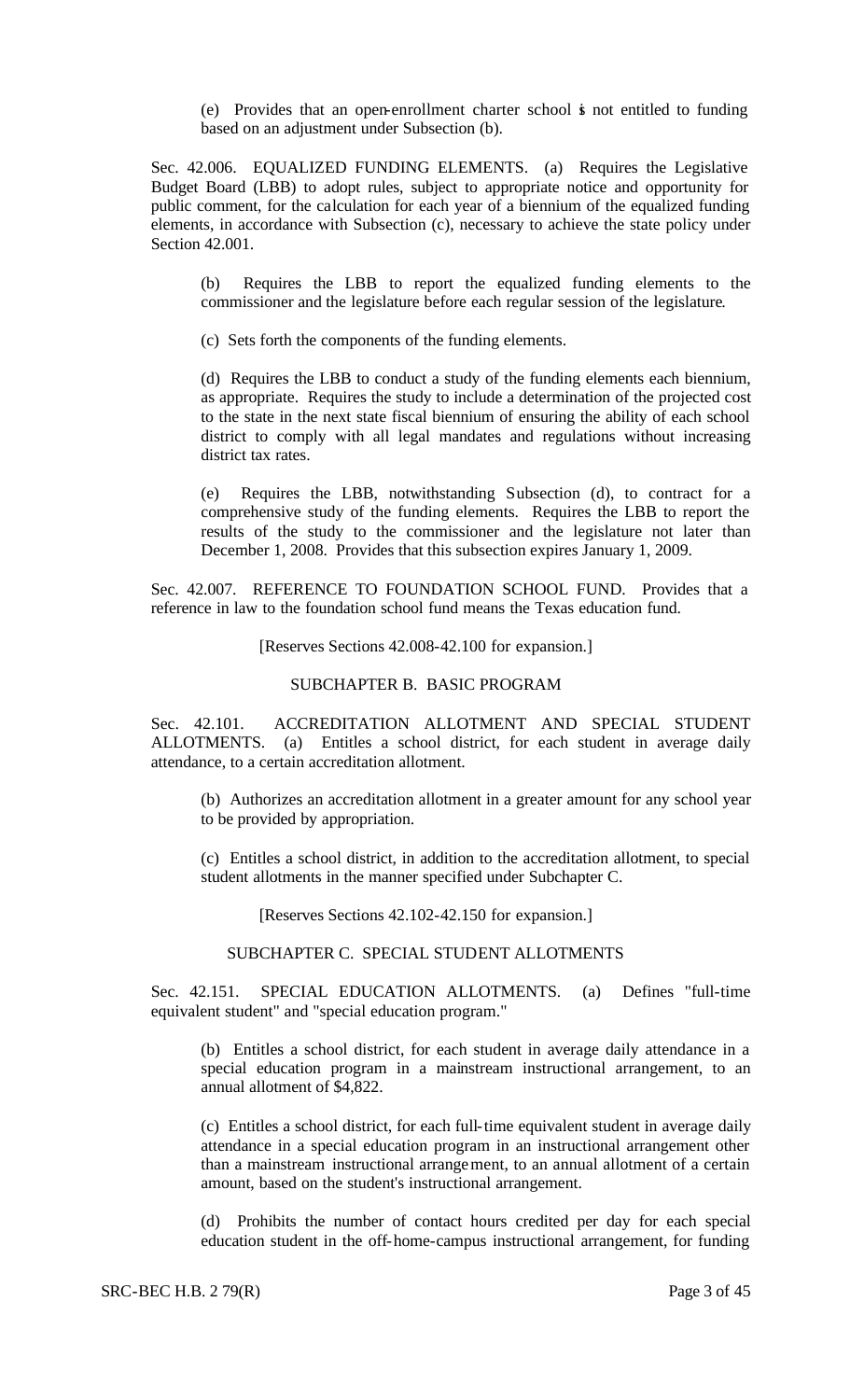purposes, from exceeding the contact hours credited per day for the multidistrict class instructional arrangement in the 1992-1993 school year.

(e) Prohibits, for funding purposes, the contact hours credited per day for each special education student in the resource room; self-contained, mild and moderate, regular campus; and self-contained, severe, regular campus instructional arrangements from exceeding the average of the statewide total contact hours credited per day for those three instructional arrangements in the 1992-1993 school year.

(f) Requires the State Board of Education (board), by rule, to prescribe the qualifications a special education instructional arrangement must meet in order to be funded as a particular instructional arrangement under this chapter. Requires the board, in prescribing the qualifications that a mainstream instructional arrangement must meet, to require that students with disabilities and their teachers receive the direct, indirect, and support services that are necessary to enrich the regular classroom and enable student success.

(g) Requires the board to adopt rules and procedures governing contracts for residential placement of special education students. Requires the legislature to provide by appropriation for the state's share of the costs of those placements.

(h) Requires funds allocated under this section, other than an indirect cost allotment established under board rule, to be used in the special education program under Subchapter A (Special Education Program), Chapter 29, except as provided by Subsection (m).

(i) Requires Texas Education Agency (TEA) to encourage the placement of students in special education programs, including students in residential instructional arrangements, in the least restrictive environment appropriate for students' educational needs.

(j) Requires TEA, each year, to make and disseminate to each school district a list of those districts that maintain for two successive years a ratio of full-time equivalent special education students placed in partially or totally self-contained classrooms to the number of full-time equivalent students placed in resource room or mainstream instructional arrangements that is 25 percent higher than the statewide average ratio.

(k) Entitles a school district that provides an extended year program required by federal law for special education students who may regress to receive, for each full-time equivalent student in average daily attendance, funds in an amount equal to 75 percent, or a lesser percentage determined by the commissioner, of the sum of the accreditation allotment and the additional allotment for the student's instructional arrangement under this section for each day the program is provided divided by the number of days in the minimum school year. Prohibits the total amount of state funding for extended year services under this subsection from exceeding \$10 million per year. Authorizes a school district to use funds received under this subsection only in providing an extended year program.

(l) Requires the commissioner, from the total amount of funds appropriated for special education under this chapter, to withhold an amount specified in the General Appropriations Act and distribute that amount to school districts for programs under Section 29.014 (School Districts that Provide Education Solely to Students Confined to or Educated in Hospitals). Provides that the program established under that section is required only in school districts in which the program is financed by funds distributed under this subsection and any other funds available for the program. Requires the commissioner, after deducting the amount withheld under this subsection from the total amount appropriated for special education, to reduce each district's allocation proportionately.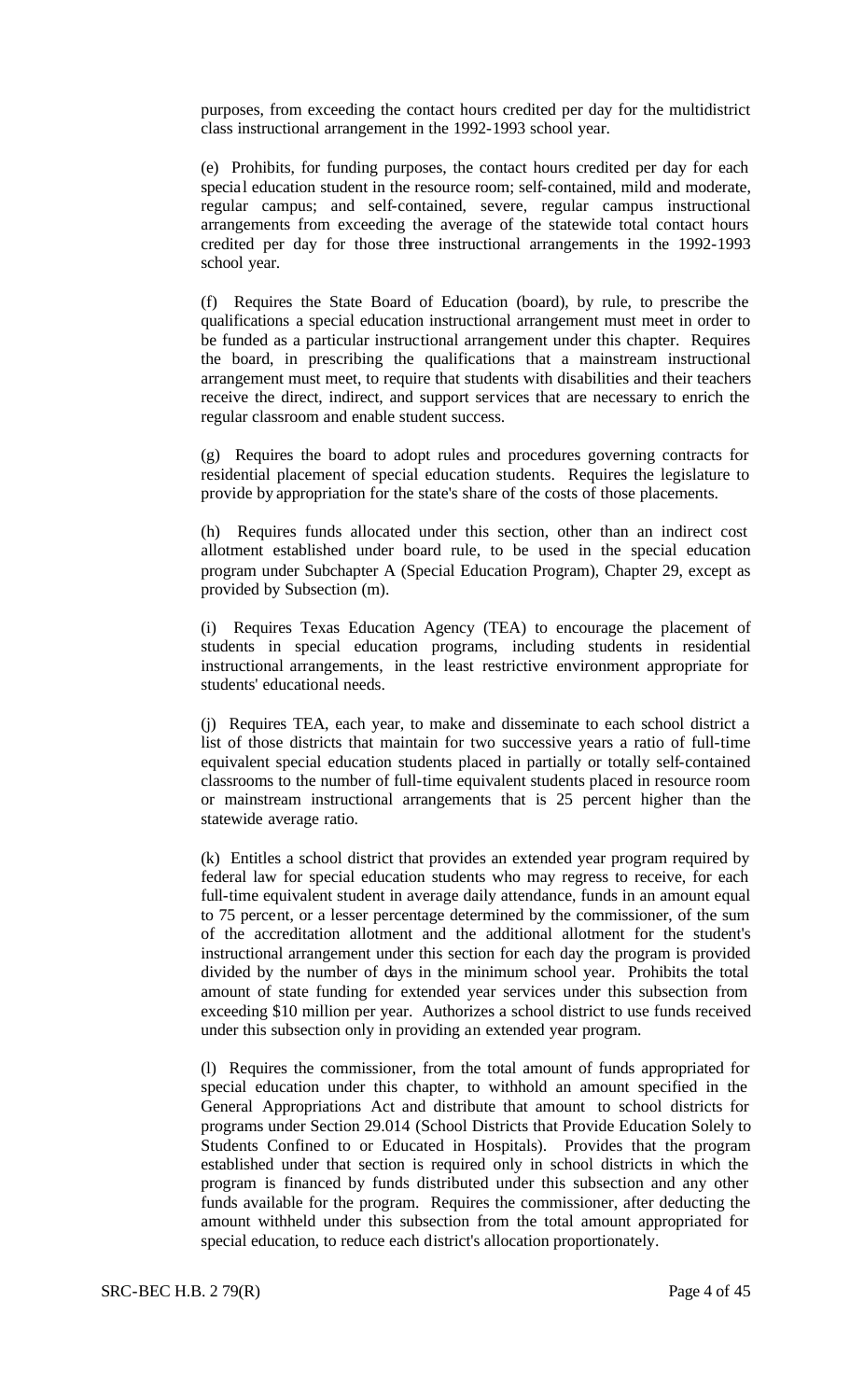(m) Authorizes a school district, notwithstanding any other provision of law, to use funds allocated under this section to provide Saturday classes for students in grade levels one through four who fail to perform satisfactorily on an assessment instrument administered under Section 39.023 (Adoption and Administration of Instruments).

Sec. 42.152. ACCELERATED PROGRAMS ALLOTMENT. (a) Entitles a school district to an annual allotment for the costs of providing accelerated programs in an amount determined by a certain formula.

(b) Authorizes the legislature to provide by appropriation for a greater allotment than the amount prescribed by Subsection (a).

(c) Authorizes the legislature, in addition to the allotment provided by Subsection (a), to also provide funding by appropriation for any program or activity formerly funded under Section 42.152, as that section existed on January 1, 2005. Provides that funding provided under this subsection is not considered a special student allotment for purposes of Sections 42.301 (Purpose) and 42.302 (Allotment) or any other provision in this chapter that refers to special student allotments.

Sec. 42.153. TRANSITIONAL PROGRAM ALLOTMENT. (a) Entitles a district, for each student in average daily attendance in a bilingual education or special language program under Subchapter B, Chapter 29, to a certain annual allotment.

(b) Authorizes the legislature to provide by appropriation for a greater allotment than the amounts prescribed by Subsection (a).

Sec. 42.154. CAREER AND TECHNOLOGY EDUCATION ALLOTMENT. (a) Entitles a district, for each student in average daily attendance in an approved career and technology education program in grades seven through twelve, to an annual allotment of \$178 for each annual credit hour the student is enrolled in the program, or a greater amount for any school year provided by appropriation.

(b) Prohibits TEA from withdrawing or revoking approval for a career and technology education program that was approved as of January 1, 2005.

Sec. 42.155. PUBLIC EDUCATION GRANT ALLOTMENT. (a) Entitles the district in which the student attends school, except as provided by Subsection (b), for each student in average daily attendance who is using a public education grant under Subchapter G, Chapter 29, to attend school in a district other than the district in which the student resides, to an annual allotment of \$250 or a greater amount for any school year provided by appropriation.

(b) Prohibits the total number of allotments under this section to which a school district is entitled from exceeding the number by which the number of students using public education grants to attend school in the district exceeds the number of students who reside in the district and use public education grants to attend school in another district.

[Reserves Sections 42.156-42.170 for expansion.]

Sec. 42.171. RESTRICTIONS ON USE OF ALLOTMENTS. (a) Provides that, unless specifically provided otherwise by this code, but subject to Section 42.172, a school district is not required to use amounts allotted under this subchapter for the program for which the amounts were allotted.

(b) Provides that any restriction specifically imposed under this subchapter on a school district's use of an amount allotted under this subchapter applies equally to the amount by which the allotment is adjusted under Section 42.301 or 42.302.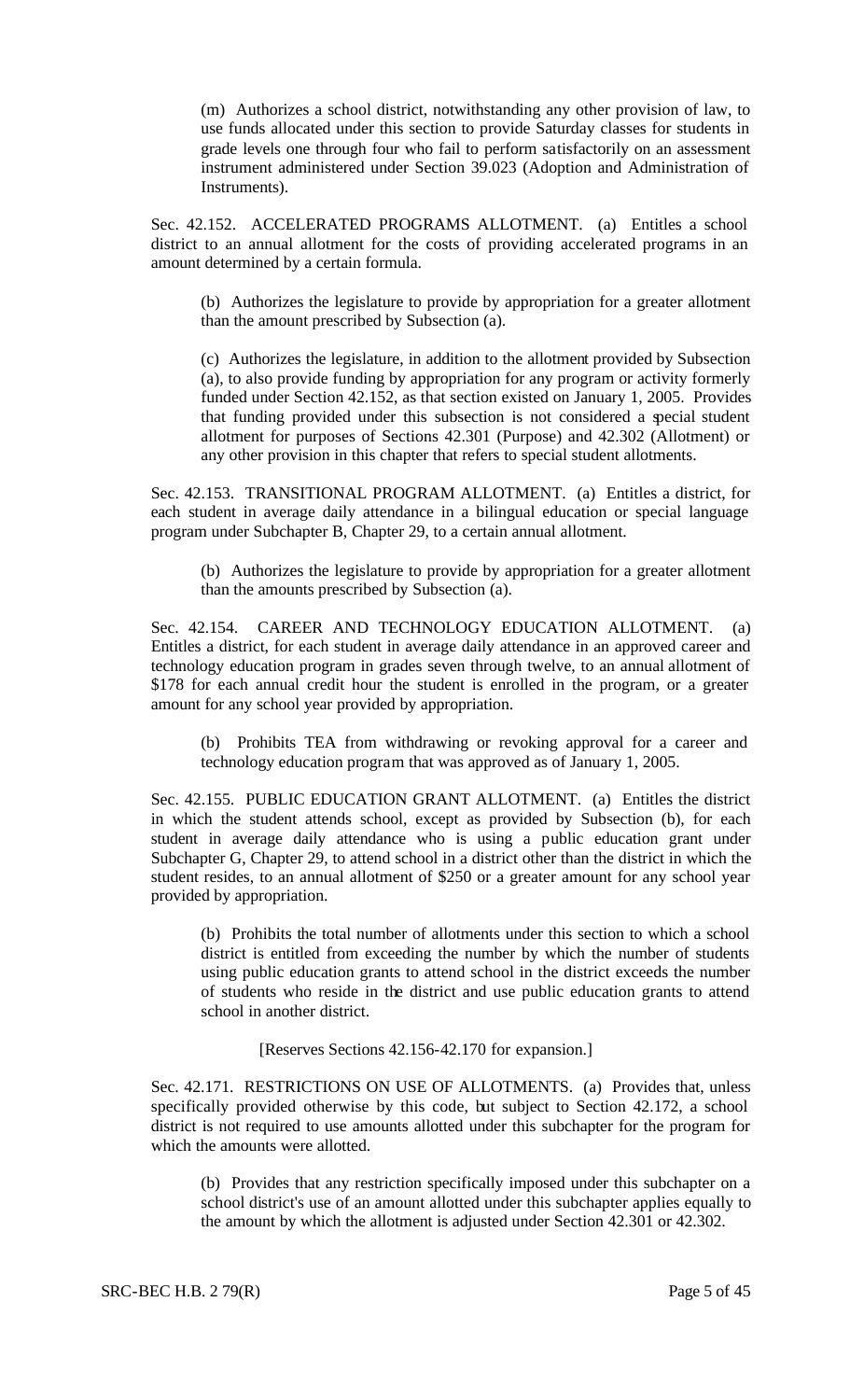Sec. 42.172. MAINTENANCE OF EFFORT. (a) Prohibits a school district, notwithstanding any other provision of this code, but subject to Subsection (b), from spending in any school year for certain programs or services an amount per student in average daily attendance that is less than the amount the district spent for that program or service per student in average daily attendance during the 2004-2005 school year.

(b) Authorizes the commissioner to authorize a school district to spend less than the amount required by this section if the commissioner, considering the district's unique circumstances, determines that the requirement imposes an undue hardship on the district.

[Reserves Sections 42.173-42.200 for expansion.]

#### SUBCHAPTER D. TRANSPORTATION ALLOTMENT

Sec. 42.201. TRANSPORTATION ALLOTMENT. (a) Entitles each school district or county operating a regular transportation system to an allotment of \$1.50 per mile for each approved route mile traveled by the system.

(b) Authorizes the district or county, if the amount of an allotment under this section that a school district or county receives exceeds the district's or county's cost of operating the transportation system, to use the excess funds for any legal purpose.

[Reserves Sections 42.202-42.220 for expansion.]

# SUBCHAPTER E. NEW INSTRUCTIONAL FACILITY ALLOTMENT

Sec. 42.221. NEW INSTRUCTIONAL FACILITY ALLOTMENT. Entitles a school district to an additional allotment as provided by this subchapter for operational expenses associated with opening a new instructional facility.

Sec. 42.222. DEFINITION. Defines "instructional facility."

Sec. 42.223. ALLOTMENT FOR FIRST YEAR OF OPERATION. Entitles a school district, for the first school year in which students attend a new instructional facility, to an allotment of \$250 for each student in average daily attendance at the facility or a greater amount provided by appropriation.

Sec. 42.224. ALLOTMENT FOR SECOND YEAR OF OPERATION. (a) Entitles a school district, for the second school year in which students attend a new instructional facility, to an allotment of \$250 for each additional student in average daily attendance at the facility or a greater amount provided by appropriation.

(b) Provides that, for the purposes of this section, the number of additional students in average daily attendance at a facility is the difference between the number of students in average daily attendance in the current year at that facility and the number of students in average daily attendance at that facility in the preceding year.

Sec. 42.225. PRORATION OF ALLOTMENTS. Requires the commissioner, if the total amount of allotments to which school districts are entitled under this subchapter for a school year exceeds the amount appropriated for allotments under this subchapter, to reduce each district's allotment under this subchapter in the manner provided by Section 42.313(f).

Sec. 42.226. APPLICABILITY TO CERTAIN DISTRICTS. Entitles a school district subject to Section 42.401 that elects to purchase average daily attendance credit under Subchapter D, Chapter 41, to a credit, in the amount of the allotments to which the district is entitled under this subchapter, against the total amount required under Section 41.093 (Cost) for the district to purchase attendance credits.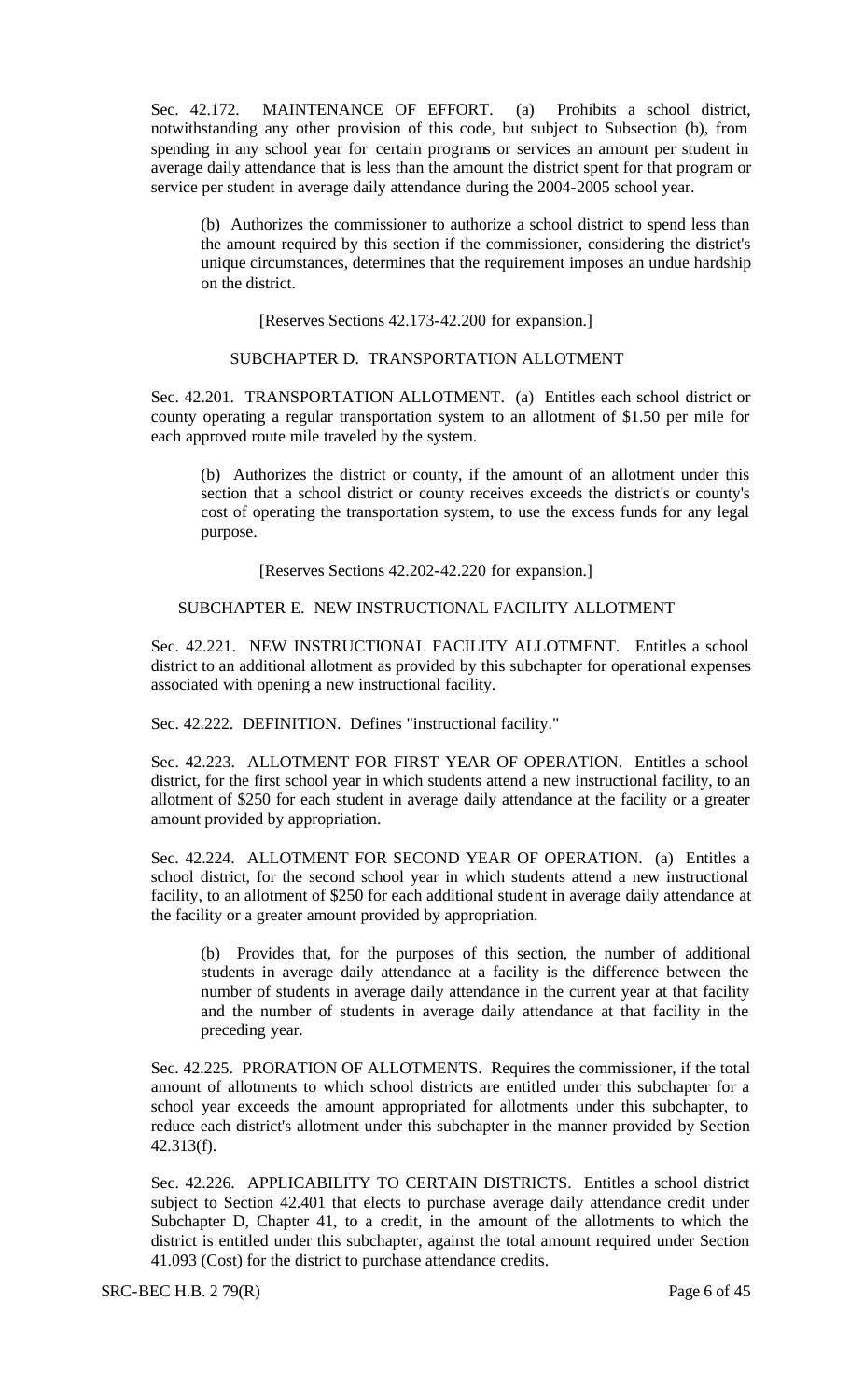SUBCHAPTER F. INSTRUCTIONAL MATERIALS AND TECHNOLOGY ALLOTMENT

Sec. 42.241. INSTRUCTIONAL MATERIALS AND TECHNOLOGY ALLOTMENT. (a) Entitles a school district to an annual allotment of \$150 for each student in average daily attendance.

(b) Authorizes funds allotted under this section to be used only to purchase approved instructional materials, including online instructional materials.

(c) Provides that this section applies beginning with the 2006-2007 school year. Provides that this subsection expires September 1, 2007.

[Reserves Sections 42.242-42.250 for expansion.]

SUBCHAPTER G. ENRICHMENT PROGRAM

Sec. 42.251. PURPOSE. Provides that the purpose of the enrichment program component of the program is to provide each school district with the opportunity to supplement the basic program at a level of its own choice. Authorizes an allotment under this subchapter to be used for any legal purpose other than capital outlay or debt service.

Sec. 42.252. ALLOTMENT. (a) Defines "wealth per student."

(b) Provides that each school district is guaranteed a specified amount per student in state and local funds for each cent of enrichment tax effort up to the maximum level specified in this subchapter. Sets forth the formula for determining the amount of state support, subject only to the maximum amount under Section 42.253.

(c) Requires the commissioner, not later than March 1 of each year, to make an initial determination of the amount of district tax effort avaiable at the 90th percentile in wealth per student, based on the preliminary taxable values of property certified by the comptroller under Section 403.302(g) (Determination of School District Property Values), Government Code, and the estimates of student attendance in the General Appropriations Act. Requires the commissione r, not later than July 15 of each year, to make a final determination of the amount that reflects the final taxable values of property certified by the comptroller under Subchapter M, Chapter 403 (Comptroller of Public Accounts), Government Code. Prohibits the commissioner's determination of a final amount under this subsection from being appealed.

(d) Provides that the amount to which a school district is entitled for a school year as a result of the commissioner's determination under Subsection (c) is not subject to subsequent adjustment on the grounds that the amount of revenue available to a district at the 90th percentile in wealth per student, as determined based on actual taxable property values and student attendance, differed from the amount determined by the commissioner on the basis of estimated taxable property values and student attendance.

Sec. 42.253. DISTRICT ENRICHMENT TAX. (a) Prohibits the district enrichment tax from exceeding \$0.10 per \$100 of valuation.

(a-1) Prohibits the district enrichment tax, notwithstanding Subsection (a), from exceeding certain amounts for the 2005 through 2008 tax years.

(b) Requires a school district's enrichment tax rate to be approved by the voters in accordance with Section 45.003 and Section 26.08 (Election to Ratify School Taxes), Tax Code.

SRC-BEC H.B. 2 79(R) Page 7 of 45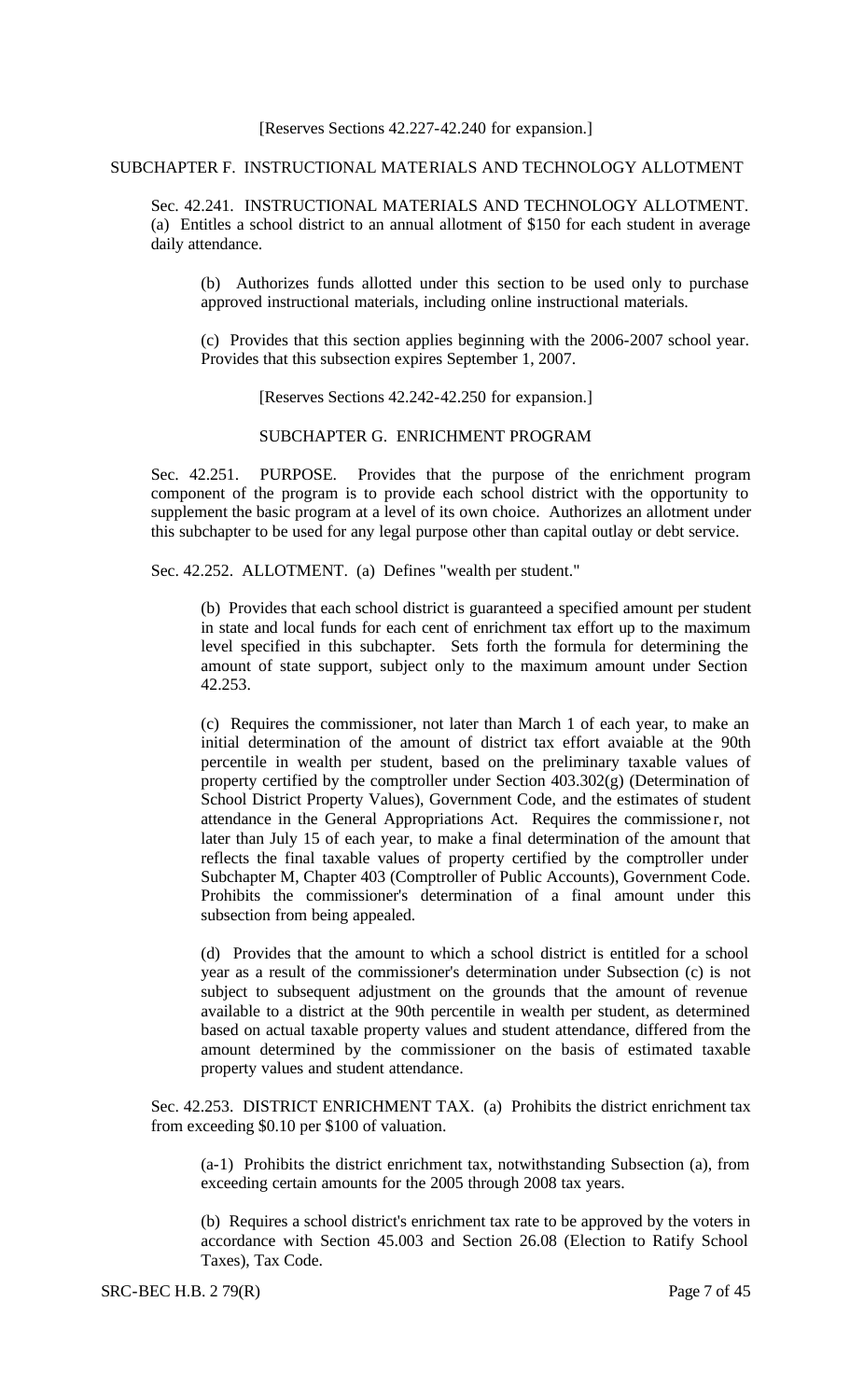(c) Provides that Subsection (a-1) and this subsection expire January 1, 2009.

Sec. 42.254. COMPUTATION OF ENRICHMENT AID FOR DISTRICT ON MILITARY INSTALLATION OR AT STATE SCHOOL. Provides that state enrichment assistance under this subchapter for a school district located on a federal military installation or at Moody State School is computed using the average district enrichment tax rate and property value per student of school districts in the county, as determined by the commissioner.

[Reserves Sections 42.255-42.300 for expansion.]

#### SUBCHAPTER H. ADDITIONAL ADJUSTMENTS; FINANCING THE PROGRAM

Sec. 42.301. COST OF EDUCATION ADJUSTMENT. (a) Provides that the amounts of the accreditation allotments under Subchapter B and each special student allotment under Subchapter C are adjusted to reflect the geographic variation in known resource costs and costs of education due to factors beyond the control of the school district. Provides that the amount of the adjustment is 50 percent of the total amount that would result from application of the cost of education index adopted under Subsection (b), or a greater amount for any school year provided by appropriation.

(b) Requires LBB to adopt a cost of education index based on a statistical analysis conducted on a revenue neutral basis that is designed to isolate the independent effects of uncontrollable factors on the compensation that school districts must pay, including teacher salaries and other benefits. Requires the analysis to include, at a minimum, variations in teacher characteristics, teacher work environment, and the economic and social conditions of the communities in which teachers reside.

(b-1) Provides that, for the 2005-2006 school year, the cost of education index for purposes of Subsection (a) is based on the average of the teacher fixed effects index in the 2004 report commissioned by the Joint Select Committee on Public School Finance of the 78th Legislature and the index used to determine a school district's adjustment for the 2004-2005 school year. Provides that, for the 2006- 2007 school year, the cost of education index for purposes of Subsection (a) is the teacher fixed effects index in the 2004 report commissioned by the Joint Select Committee on Public School Finance of the 78th Legislature. Provides that this subsection expires September 1, 2007.

(c) Requires LBB to biennially update the cost of education index required by this section. Requires LBB to submit the updated index to the legislature not later than December 1 of each even-numbered year.

Sec. 42.302. SMALL AND MID-SIZED DISTRICT ADJUSTMENT. (a) Provides that the amounts of the accreditation allotments under Subchapter B and each special student allotment under Subchapter C of certain small and mid-sized school districts are adjusted in accordance with this section to reflect district costs related to the district's size. Sets forth certain designations used for purposes of this section.

(b) Provides that the sum of the total accreditation allotments and any special student allotments under Subchapter C of a school district that contains at least 300 square miles and has not more than 1,600 students in average daily attendance is adjusted by applying a certain formula.

(c) Provides that the sum of total accreditation allotments and any special student allotments under Subchapter C of a school district that contains less than 300 square miles and has not more than 1,600 students in average daily attendance is adjusted by applying a certain formula.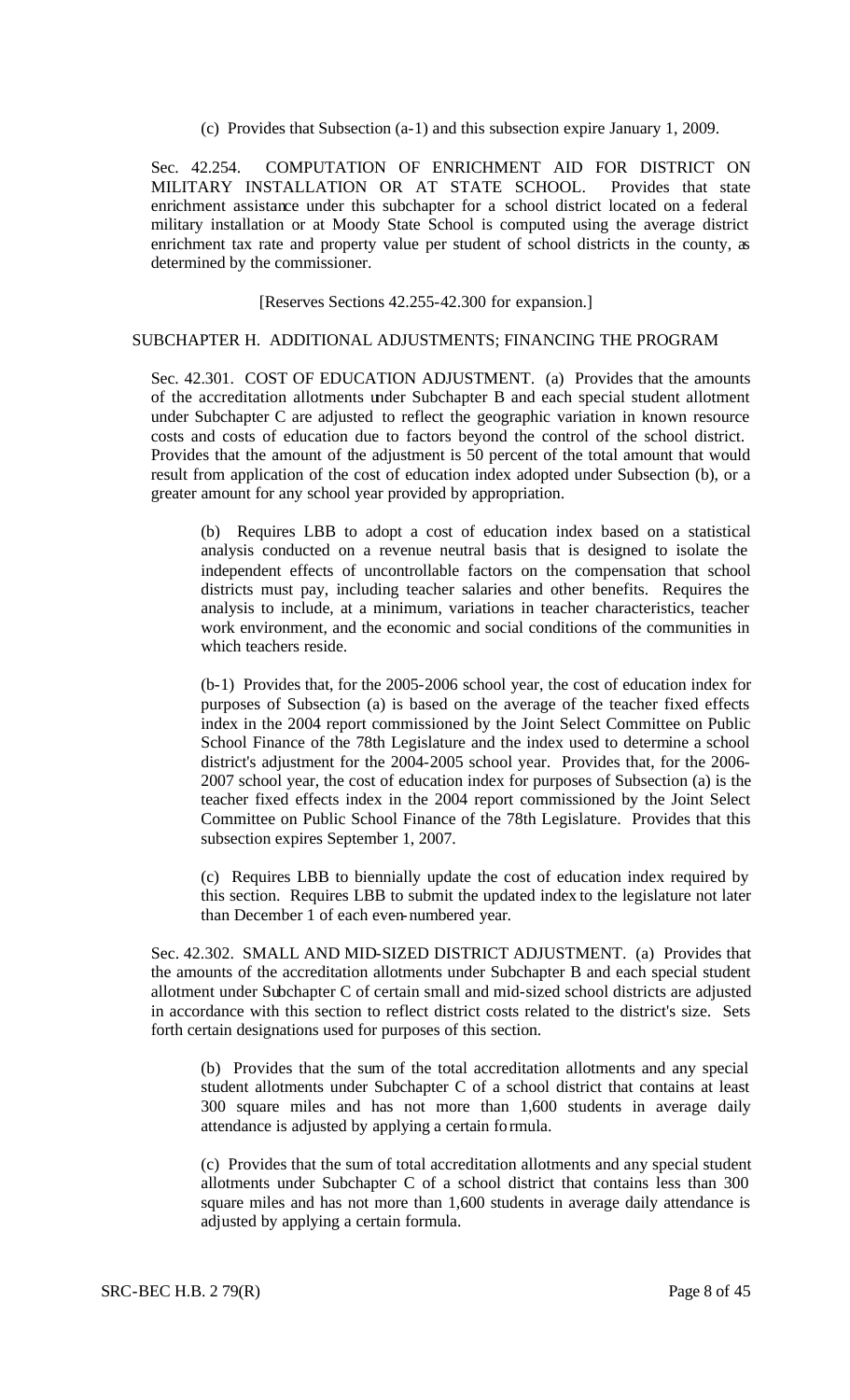(d) Provides that the sum of the total accreditation allotments and any special student allotments under Subchapter C of a school district that offers a kindergarten through grade 12 program and has less than 5,000 students in average daily attendance is adjusted by applying a formula out of certain provided formulas that results in the greatest adjusted allotment.

Sec. 42.303. SPARSITY ADJUSTMENT. (a) Sets forth certain adjusted accreditation allotments for certain schools, notwithstanding Sections 42.101 and 42.302.

(b) Sets forth certain accreditation allotments for purposes of computing an adjusted accreditation allotment under Subsection (a)(1).

Sec. 42.304. FINANCING: GENERAL RULE. (a) Provides that the sum of the accreditation allotments under Subchapter B and the additional allotments under Subchapters C, D, E, and F constitutes the tier one allotments. Provides that the sum of the tier one allotments and the enrichment program allotments under Subchapter G constitutes the total costs of the program.

(b) Requires the program to be financed by certain means.

Sec. 42.305. ADDITIONAL STATE AID FOR AD VALOREM TAX CREDITS UNDER TEXAS ECONOMIC DEVELOPMENT ACT. Entitles, for each school year, a school district, including a school district that is otherwise ineligible for state aid under this chapter, to state aid in an amount equal to the amount of all tax credits credited against ad valorem taxes of the district in that year under Subchapter D, Chapter 313 (School Tax Credits), Tax Code.

Sec. 42.306. LOCAL SHARE OF PROGRAM COST (TIER ONE). (a) Provides that each school district's share of the program is determined by a certain formula.

(b) Requires the commissioner to adjust the values reported in the official report of the comptroller as required by section 403.302 (Determination of School District Property Values), Government Code, to reflect reductions in taxable value of property resulting form natural or economic disaster after January 1 in the year in which the valuations are determined. Provides that the decision of the commissioner is final. Provides that an adjustment does not affect the local share of any other school district.

(c) Provides that a school district with a tax rate of \$1.00 or the maximum tax rate otherwise permitted under Subsection (a) by appropriation is eligible to receive the full amount of the tier one allotment to which the district is entitled under this chapter.

(d) Provides that, if a school district's tax rate is less than \$1.00 or the maximum tax rate otherwise permitted under Subsection (a) by appropriation, the district's tier one allotment is adjusted by a percentage determined by dividing the district's tax rate by \$1.00 or the maximum tax rate otherwise permitted under Subsection (a) by appropriation and multiplying the resulting quotient by 100. Requires the commissioner to determine the amount of the tier one allotment to which a district is entitled under this subsection. Provides that the commissioner's determination is final and is prohibited from being appealed.

(e) Provides that, in implementing any provision of this title that refers to a school district's tier one allotment, the tier one allotment of a district described by Subsection (d) is the proportionate amount provided by that subsection.

Sec. 42.307. ADJUSTMENT FOR RAPID DECLINE IN TAXABLE VALUE OF PROPERTY. (a) Requires the commissioner, for purposes of Chapter 46 and this chapter, and to the extent money specifically authorized to be used under this section is available, to adjust the taxable value of property in a school district that, due to factors beyond the control of the board of trustees, experiences a rapid decline in the tax base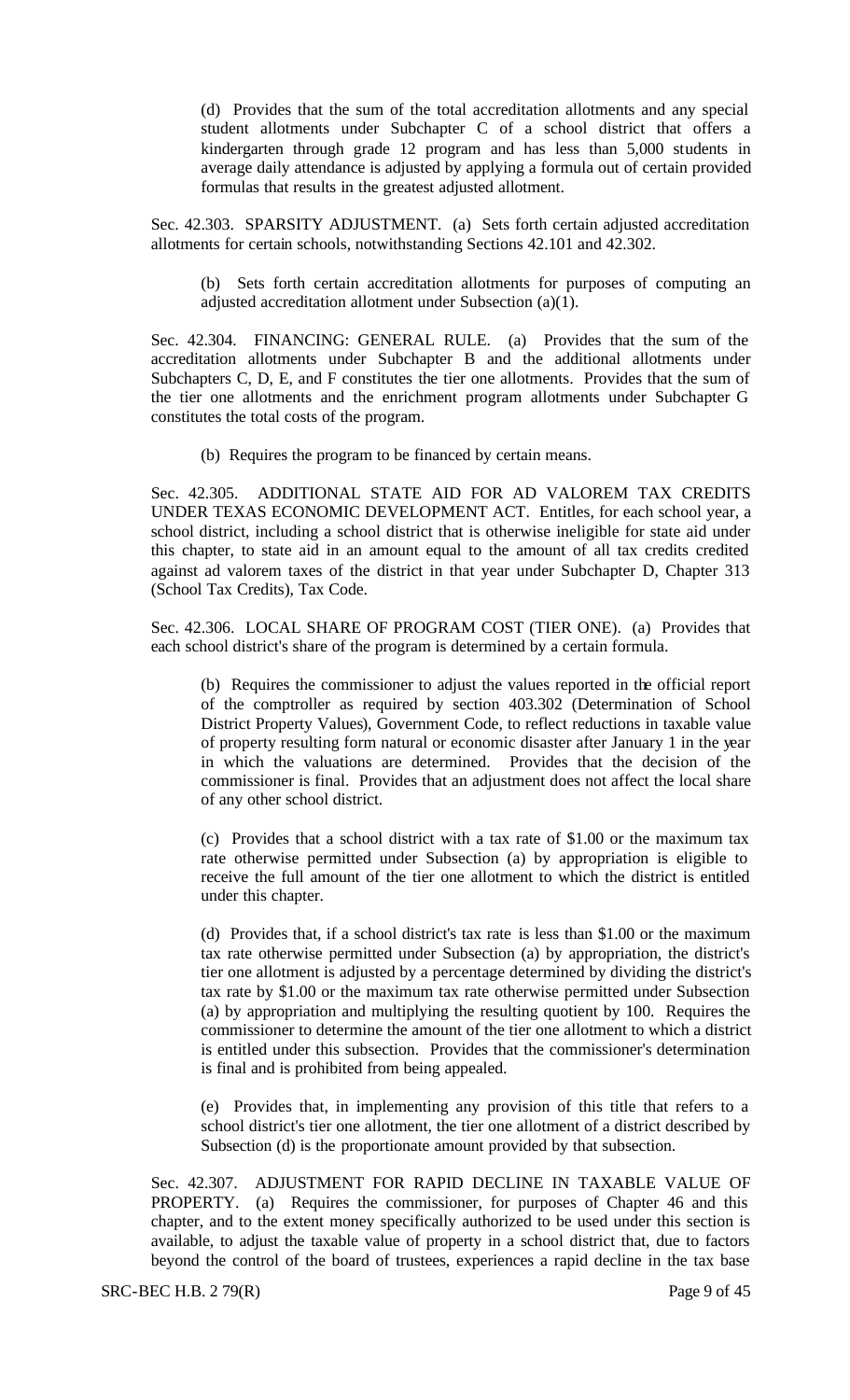used in computing taxable values in excess of four percent of the tax base used in the preceding year.

(b) Requires the commissioner, to the extent that a sufficient amount of money is not available to fund all adjustments under this section, to reduce adjustments in the manner provided by Section 42.313(f) so that the total amount of adjustments equals the amount of money available to fund the adjustments.

(c) Provides that a decision of the commissioner under this section is final and prohibited from being appealed.

Sec. 42.308. ADJUSTMENT FOR OPTIONAL HOMESTEAD EXEMPTION. (a) Prohibits the commissioner, in any school year, from providing funding under this chapter based on a school district's taxable value of property computed in accordance with Section 403.302(d)(2), Government Code, unless certain conditions are satisfied.

(b) Requires the commissioner, in making a determination under Subsection (a)(2), to take certain actions.

(c) Requires the commissioner, in the first year of a state fiscal biennium, before providing funding as provided by Subsection (a)(2), to ensure that sufficient appropriated funds for purposes of the program are available for the second year of the biennium, including funds to be used for purposes of Section 42.307.

(d) Authorizes the commissioner, if the commissioner determines that the amount of funds available under Subsection (a)(1) or (2) does not at least equal the total amount of state funding to which districts would be entitled if state funding under this chapter were based on the taxable values of property in school districts computed in accordance with Section 403.302(d)(2), Government Code, to the extent necessary, to provide state funding based on a uniform lesser fraction of the deduction under Section 403.302(d)(2), Government Code.

(e) Requires the commissioner to notify school districts as soon as practicable as to the availability of funds under this section. Requires a district, for purposes of computing a rollback tax rate under Section 26.08 (Election to Ratify School Taxes), Tax Code, to adjust the district's tax rate limit to reflect assistance received under this section.

Sec. 42.3081. ADJUSTMENT FOR UNPAID TAXES OF MAJOR TAXPAYER. (a) Requires the commissioner to make adjustments as provided by this section to a school district's taxable value of property for purposes of this chapter and Chapter 46.

(b) Authorizes a school district that has a major taxpayer, as determined by the commissioner, that because of a protest of the valuation of the taxpayer's property fails to pay all or a portion of the ad valorem taxes due to the district to apply to the commissioner for an adjustment under this section.

(c) Requires the commissioner to recover the benefit of any adjustment made under this section by making offsetting adjustments in the school district's taxable value of property for purposes of this chapter or Chapter 46 on a final determination of the taxable value of property that was the basis of the original adjustment, or in the second school year following the year in which the adjustment is made, whichever is earlier.

(d) Provides that a determination by the commissioner under this section is final and may not be appealed.

Sec. 42.309. ADJUSTED PROPERTY VALUE FOR DISTRICTS NOT OFFERING ALL GRADE LEVELS. Provides that, for purposes of this chapter, the taxable value of property of a school district that contracts for students residing in the district to be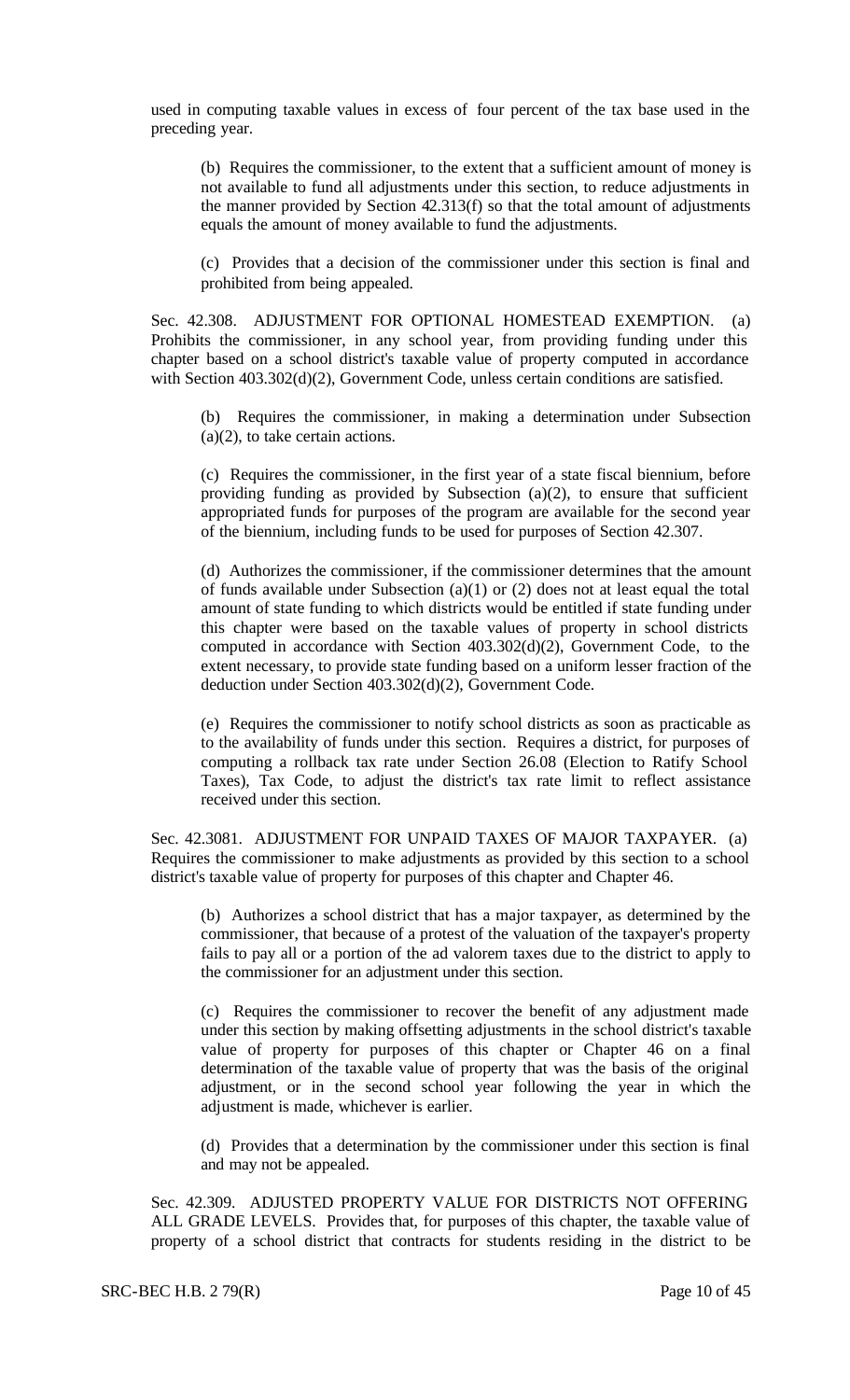educated in another district under Section 25.039(a) is adjusted by applying a certain formula.

Sec. 42.310. EFFECT OF APPRAISAL APPEAL. (a) Requires the commissioner, if the final determination of an appeal under Chapter 42 (Judicial Review), Tax Code, results in a reduction in the taxable value of property that exceeds five percent of the total taxable value of property in the school district for the same tax year determined under Subchapter M, Chapter 403 (Comptroller of Public Accounts), Government Code, to request the comptroller to adjust its taxable property value findings for that year consistent with the final determination of the appraisal appeal.

(b) Requires the commissioner, if the district would have received a greater amount from the Texas education fund for the applicable school year using he adjusted value, to add the difference to subsequent distributions to the district from the Texas education fund. Provides that an adjustment does not affect the local share of any other district.

Sec. 42.311. ADDITIONAL TRANSITIONAL AID. (a) Entitles a school district, notwithstanding any other provision of this subtitle, and provided that a school district imposes a tax at a minimum rate specified by the commissioner, to the amount of state revenue necessary to maintain state and local revenue per student in average daily attendance in a certain amount.

(b) Provides that the amount of revenue to which a school district is entitled because of the technology allotment under Section 32.005 or the instructional materials and technology allotment under Section 42.241 is not included in making a determination under Subsection (a).

(c) Requires the commissioner to determine the minimum tax rate for a school district under Subsection (a) on the basis of the tax rate adopted by the district for maintenance and operations for the 2004-2005 school year.

(d) Requires the commissioner to determine the amount of state funds to which a school district is entitled under this section. Provides that the commissioner's determination is final and may not be appealed.

(e) Provides that any amount to which a school district is entitled under Subchapter G is not included in determining the amount to which a district is entitled under this section.

Sec. 42.3111. IMPLEMENTATION OF REVENUE MAINTENANCE PROVISIONS FOR DISTRICTS UNDER COUNTYWIDE EQUALIZATION SYSTEM. (a) Provides that this section applies only to a school district that receives local property tax revenue from a countrywide equalization tax imposed in accordance with former Chapter 18 and authorized by Section 11.301.

(b) Requires the commissioner, in implementing any provision of this chapter that entitles a school district to maintain the amount of state and local revenue per student in average daily attendance that would have been available to the district using the funding elements under Chapters 41 and 42 in effect during the 2004- 2005 school year, to consider the tax rate of each district receiving revenue from a countywide equalization tax to be the sum of the equalization tax rate and the rate imposed by the district.

Sec. 42.312. TEMPORARY LIMITATIONS ON AID. (a) Requires the commissioner, notwithstanding any other provision of this subtitle, but subject to Subsection (e), to withhold from a school district the amount of state funds necessary to ensure that the district does not receive an amount of state and local revenue per student in average daily attendance that is greater than a certain percentage of the amount described by Section  $42.311(a)(1)(A)(i).$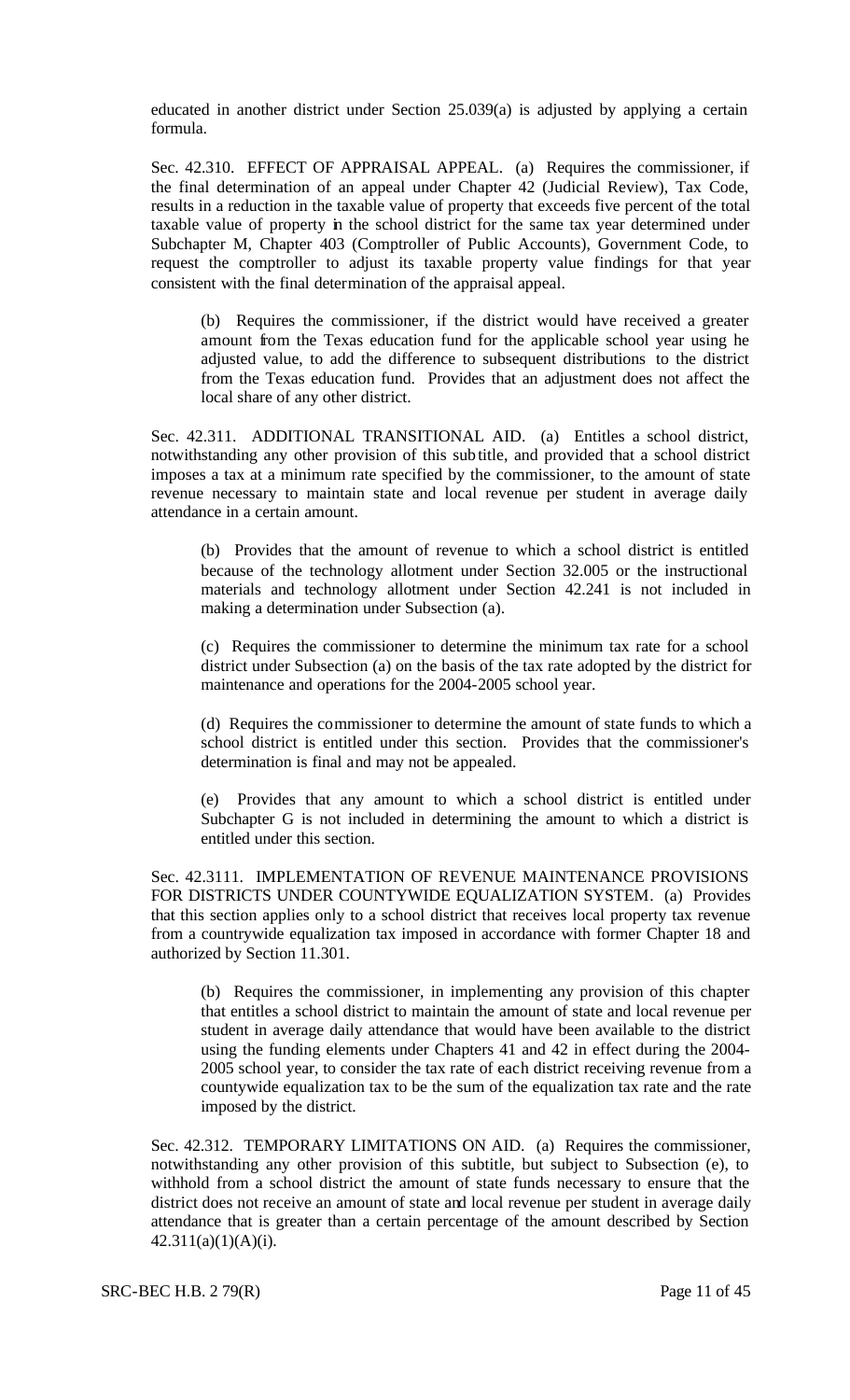(b) Requires the commissioner to determine the amount of state funds required to be withheld under this section. Provides that commissioner's determination is final and may not be appealed.

(c) Provides that any amount to which a school district is entitled under Subchapter G is not included in determining the amount that a district may receive under this section.

(d) Provides that Section 42.311(b) applies to any determinations made under this section.

(e) Entitles the district, if the amount to which a school district is entitled under Section 42.311 exceeds the amount to which the district is entitled under this section, to the greater amount.

(f) Provides that this section expires September 1, 2008.

Sec. 42.313. DISTRIBUTION OF TEXAS EDUCATION FUND. (a) Requires the commissioner, for each school year, to determine certain financial amounts.

(b) Requires the commissioner, except as provided by this subsection, to base the determinations under Subsection (a) on the estimates provided to the legislature under Section 42.314 for each school district for each school year. Authorizes the General Appropriations Act to provide alternate estimates of tax rates or total taxable value of property for each school district for each school year, in which case those estimates are required to be used in making the determinations under Subsection (a). Requires the commissioner to reduce the entitlement of each district that has a final taxable value of property for the second year of a state fiscal biennium that is higher than the estimate under Section 42.314 or the General Appropriations Act, as applicable. Prohibits a reduction under this subsection from reducing the district's entitlement below the amount to which it is entitled at its actual taxable value of property.

(c) Entitles each school district to an amount equal to the difference for that district between the sum of Subsections  $(a)(1)$  and  $(a)(2)$  and the sum of Subsections (a)(3), (a)(4), and (a)(5).

(d) Requires the commissioner to approve warrants to each school district equaling the amount of its entitlement, except as provided by this section. Requires warrants for all money expended according to this chapter to be approved and transmitted to treasurers or depositories of school districts in the same manner as warrants for state available fund payments are transmitted. Prohibits the total amount of the warrants issued under this section from exceeding the total amount appropriated for program purposes for that fiscal year.

(e) Authorizes the commissioner, if a school district demonstrates to the satisfaction of the commissioner that the estimate of the district's tax rate, student enrollment, or taxable value of property used in determining the amount of state funds to which the district is entitled are so inaccurate as to result in undue financial hardship to the district, to adjust funding to that district in that school year to the extent that funds are available for that year.

(f) Requires the commissioner, if the total amount appropriated for a year is less than the amount of money to which school districts are entitled for that year, to reduce the total amount of funds allocated to each district proportionately. Provides that a district's entitlement under this section is increased by an amount equal to the reduction made under this subsection the following fiscal year.

(g) Requires the commissioner, not later than March 1 of each year, to determine the actual amount of state funds to which each school district is entitled under this chapter for the current school year and to compare that amount with the amount of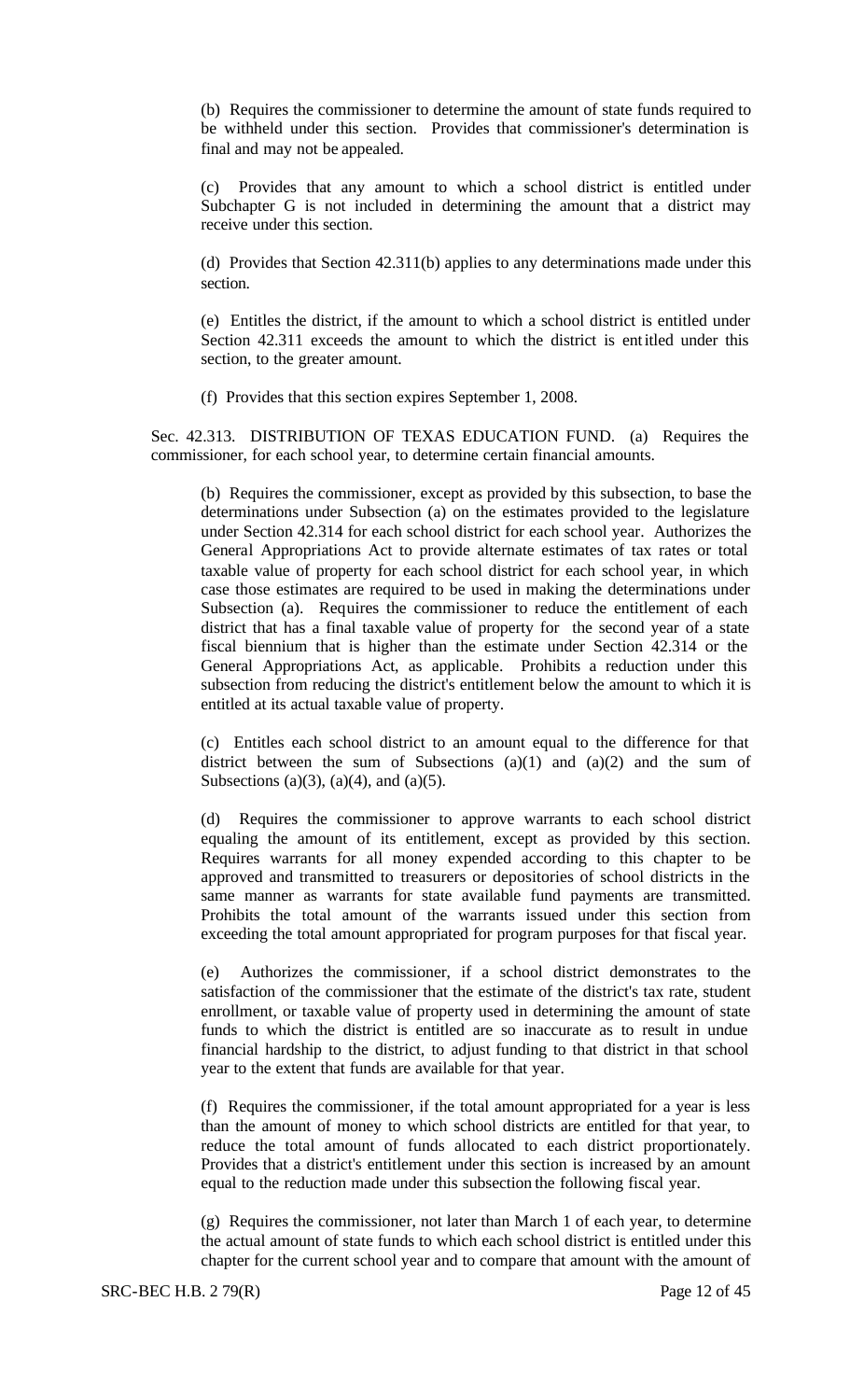the warrants issued to each district for that year. Requires the commissioner, if the amount of the warrants differs from the amount to which a district is entitled because of variations in the district's tax rate, student enrollment, or taxable value of property, to adjust the district's entitlement for the next fiscal year accordingly.

(g-1) Requires the commissioner, not later than March 1 of each even-numbered year, to identify each school district in which the actual student enrollment for the current school year is at least three percent higher or lower than the estimate of student enrollment used to determine the amount of warrants issued to the district for that year. Requires the commissioner, subject to available funding, to adjust the district's entitlement for the next fiscal year so that the district receives, during that year, warrants in the amount to which the district would be entitled on the basis of a student enrollment that is three percent higher or lower, as applicable, than the estimate of student enrollment otherwise used to determine the district's entitlement. Requires the commissioner, to the extent that money is available in the second year of a state fiscal biennium for adjustments under Subsection (g) and this subsection, to giver priority to adjustments under this subsection.

(h) Authorizes the legislature to appropriate funds necessary for increases under Subsection  $(g)$  or  $(g-1)$  from funds that the comptroller, at any time during the fiscal year, finds are available

(i) Requires the commissioner to compute for each school district the total amount by which the district's allocation of state funds is increased or reduced under Subsection  $(g)$  or  $(g-1)$  and to certify that amount to the district.

Sec. 42.3131. USE OF CERTAIN REVENUE FOR ENHANCED COMPENSATION. (a) Requires a school district, beginning with the 2005-2006 school year, to use at least 50 percent of all state and local maintenance and operations revenue in excess of the level expended in the 2004-2005 school year for the purpose of providing enhanced compensation to classroom teachers, full-time librarians, full-time counselors certified under Subchapter B, Chapter 21, and full-time school nurses.

(b) Requires the commissioner to adopt rules necessary to implement this section. Requires the rules to ensure salaries provided to individuals listed in Subsection (a) are increased by the lesser of certain amounts.

(c) Authorizes a school district that paid employees an additional amount during each of the 2003-2004 and 2004-2005 school years to compensate for reductions made in the health coverage or compensation supplementation provided by former Article 3.50-8 (Administration of Active Employee Health Coverage or Compensation Supplementation), Insurance Code, to apply to the commissioner for authority to provide a lesser amount of enhanced compensation than the amount otherwise required by this section, to the extent equitable considering the additional compensation provided by the district during the 2003-2004 and 2004- 2005 school years.

Sec. 42.314. ESTIMATES REQUIRED. (a) Requires, not later than October 1 of each even-numbered year, the agency and the comptroller to submit certain information to the legislature.

(b) Requires TEA and the comptroller to update the information provided to the legislature under Subsection (a) not later than March 1 of each odd-numbered year.

(c) Requires TEA, for purposes of this section, to use the estimate of a student enrollment provided by the school district, unless the TEA's review of the estimate indicates that it is inaccurate. Requires the commissioner to adopt criteria for use by TEA in reviewing a district's estimate and to develop procedures to be used to resolve significant differences between the district's estimate and any revised estimate proposed by the TEA. Requires the procedures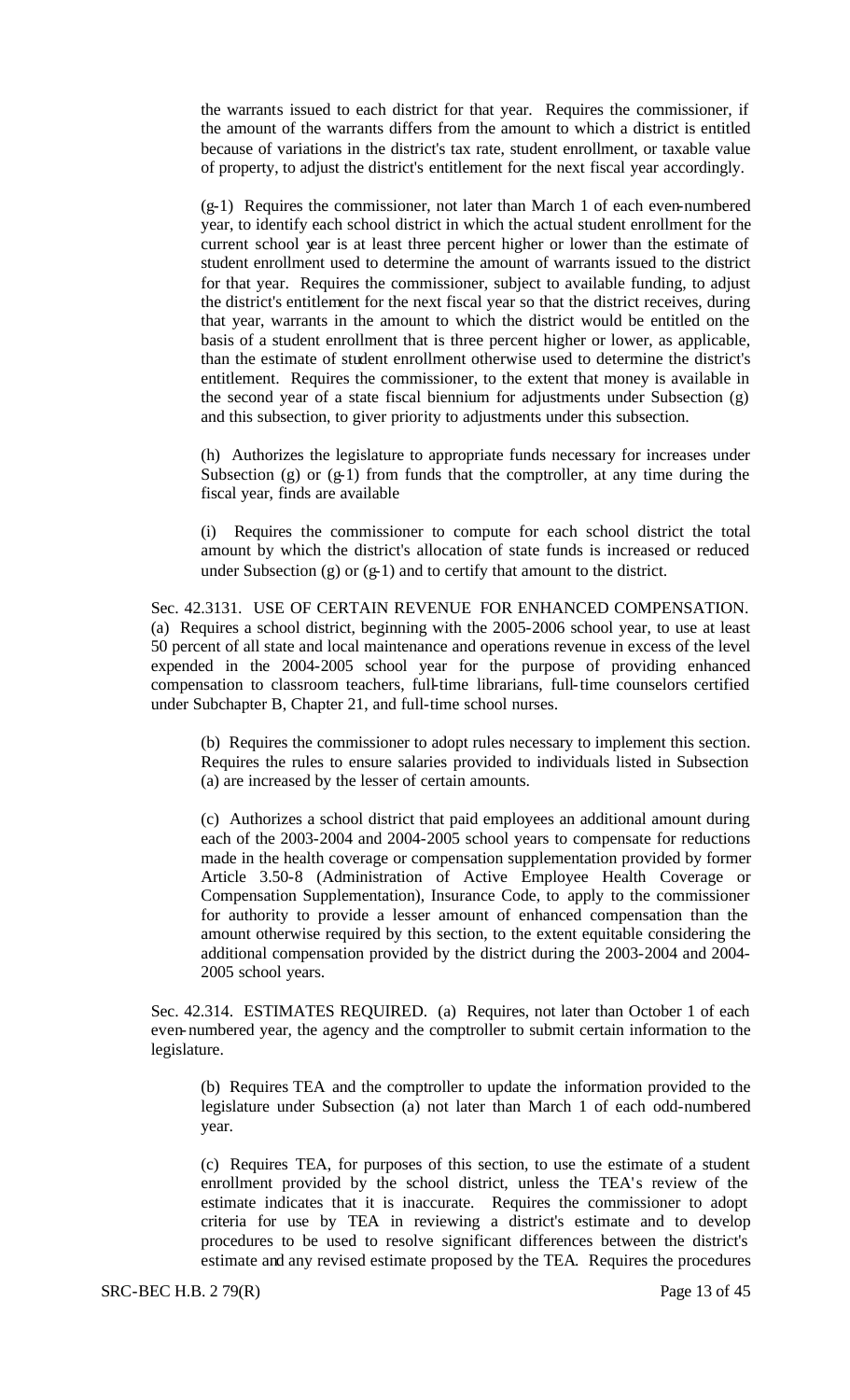to provide a district with an opportunity to demonstrate the basis of the district's estimate.

Sec. 42.315. FALSIFICATION OF RECORDS; REPORT. Requires, when, in the opinion of the TEA's director of school audits, audits or review of accounting, enrollment, or other records of a school district reveal deliberate falsification of the records, or violation of the provisions of this chapter, through which the district's share of state funds allocated under the authority of this chapter would be, or has been, illegally increased, the director to promptly and fully report the fact to the board, the state auditor, and the appropriate county attorney, district attorney, or criminal district attorney.

Sec. 42.316. PAYMENTS FROM TEXAS EDUCATION FUND. (a) Defines "category 1 school district," "category 2 school district," "category 3 school district," and "wealth per student."

(b) Requires payments for the Texas education fund to each category 1 school district to be made in a certain manner.

(c) Requires payments for the Texas education fund to each category 2 school district to be made in a certain manner.

(d) Requires payments for the Texas education fund to each category 3 school district to be made in a certain manner.

(e) Authorizes the amount of any installment required by this section to be modified to provide a school district with the proper amount to which the district may be entitled by law and to correct errors in the allocation or distribution of funds. Provides that, if an installment under this section is required to be equal to other installments, the amount of other installments may be adjusted to provide for that equality.

(f) Requires, except as provided by Subsection  $(c)(8)$  or  $(d)(3)$ , any previously unpaid additional funds from prior years owed to a district to be paid to the district together with the September payment of the current year entitlement.

Sec. 42.317. RECOVERY OF OVERALLOCATED FUNDS. (a) Requires TEA, if a school district has received an overallocation of state funds, to recover from the district an amount equal to the overallocation by withholding from subsequent allocations of state funds or by requesting and obtaining a refund.

(b) Requires the TEA, if a district fails to comply with a request for a refund under Subsection (a), to certify to the comptroller that the amount constitutes a debt for purposes of Section 403.055 (Payments to Debtors or Delinquents Prohibited), Government Code. Requires TEA to provide to the comptroller the amount of the overallocation and any other information required by the comptroller. Authorizes the comptroller to certify the amount of the debt to the attorney general for collection.

(c) Requires any amounts recovered under this section to be deposited in the Texas education fund.

[Reserves Sections 42.318-42.400 for expansion.]

# SUBCHAPTER I. ADDITIONAL EQUALIZATION

Sec. 42.401. DISTRICTS SUBJECT TO ADDITIONAL EQUALIZATION. (a) Requires, except as provided by Subsection (b), a school district in which the district's local share under Section 42.306 exceeds the district's tier one allotment under Section 42.304 to be consolidated by the commissioner under Subchapter H, Chapter 41.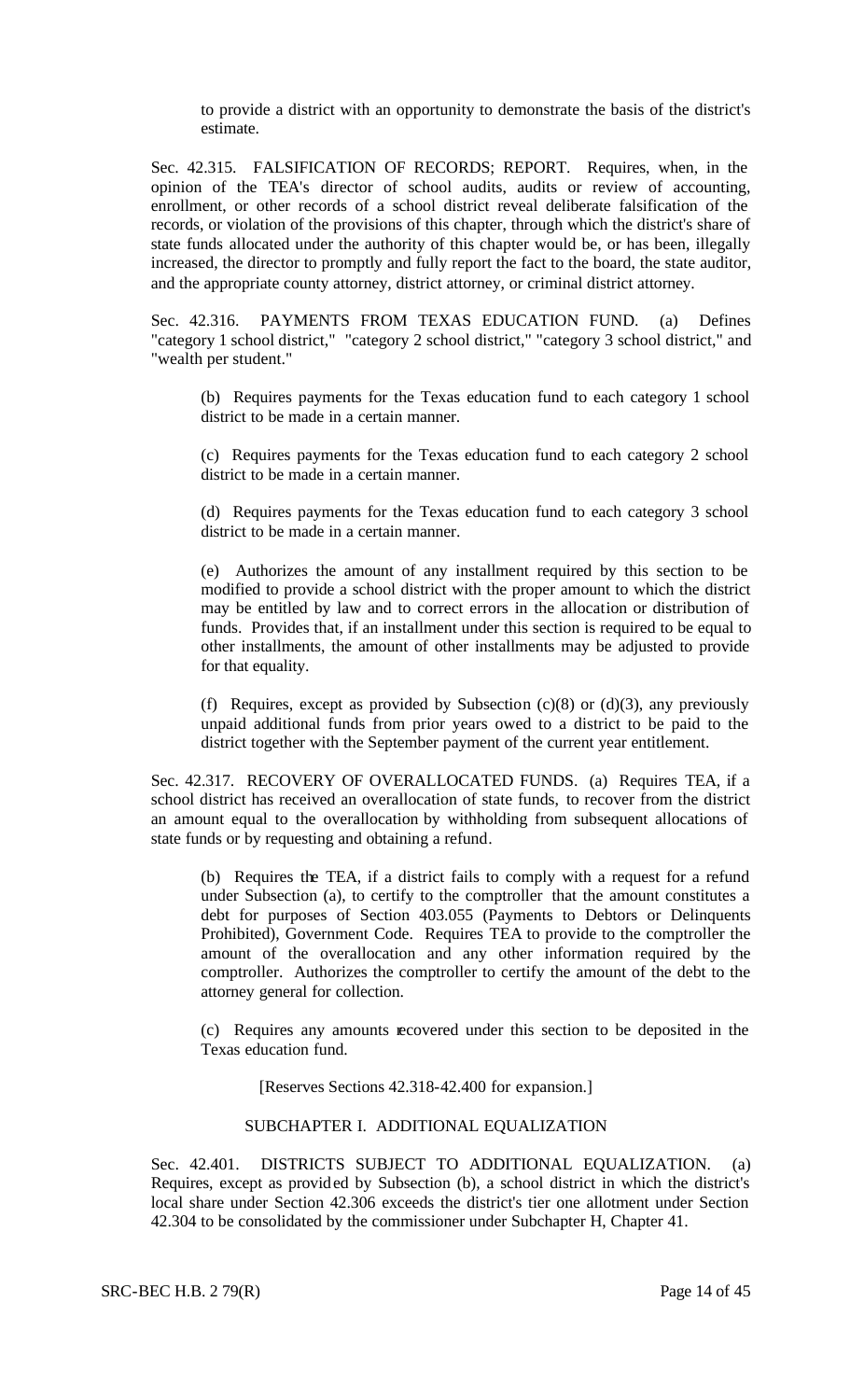(b) Authorizes a school district described under Subsection (a), as an alternative to consolidation under Subchapter H, Chapter 41, to elect to purchase average daily attendance credit in the manner provided by Subchapter D, Chapter 41.

[Reserves Sections 42.402-42.500 for expansion.]

#### SUBCHAPTER J. EDUCATOR EXCELLENCE INCENTIVE PROGRAM

Sec. 42.501. EDUCATOR EXCELLENCE INCENTIVE PROGRAM. (a) Requires the commissioner to establish an educator excellence incentive program under which school districts, in accordance with locally developed plans approved by the commissioner, provide incentive payments to employees who demonstrate superior success in adding value to student achievement.

(b) Requires a school district, each year, to use an amount equal to at least one percent of the district's total state and local expenditures for maintenance and operations to provide incentive payments to employees in accordance with this subchapter.

(c) Authorizes incentive payments under this subchapter to be used for certain purposes.

(d) Requires the commissioner to adopt rules necessary to implement this subchapter. Requires the commissioner, in adopting rules, to encourage local flexibility in designing incentive plans that promote student achievement.

Sec. 42.502. MINIMUM CRITERIA FOR LOCAL INCENTIVE PLANS. (a) Requires a school district to develop a local incentive plan for rewarding academic improvement and achievement in the district and submit the plan to the commissioner for approval.

(b) Requires a local incentive plan to be designed to reward individuals, campuses, or organizational units such as grade levels at elementary schools or academic departments at high schools.

(c) Requires a local incentive plan to provide for incentive payments to classroom teachers. Authorizes a local incentive plan to provide for incentive payments to other employees.

(d) Requires the primary criteria for making incentive payments to employees under a local incentive plan to be based on objective measures of student achievement, and the plan must provide for incentive payments to be awarded on the basis of high achievement, incremental growth in achievement, or both. Authorizes a local incentive plan to also consider other indicators of employee performance, such as teacher evaluations conducted by principals or parents.

(e) Requires a local incentive plan to be developed through a process that considers comments of classroom teachers in the district.

Sec. 42.503. EMPLOYMENT CONTRACTS. (a) Requires a school district to provide in employment contracts that qualifying employees may receive an incentive payment under the local incentive plan.

(b) Requires the district to indicate that any incentive payment distributed is considered a payment for performance and not an entitlement as part of an employee's salary.

Sec. 42.504. DECISION BY BOARD OF TRUSTEES. Provides that a decision by the board of trustees or the board's designee in providing an incentive payment under a local incentive plan approved under this subchapter is final and prohibited from being appealed.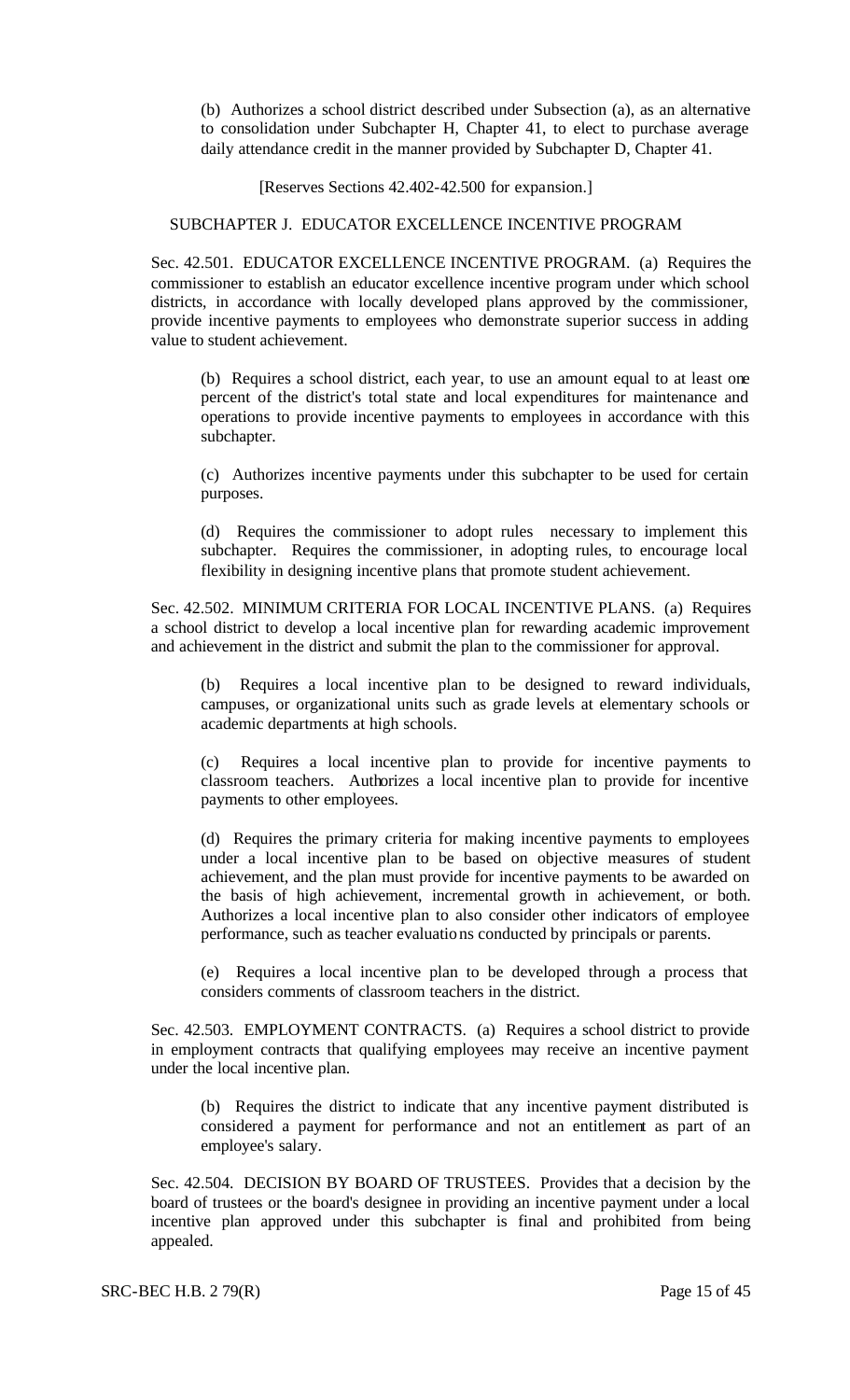SECTION 1A.02. Amends the heading to Chapter 41, Education Code, to read as follows:

### CHAPTER 41. EQUALIZATION ACTIONS

SECTION 1A.03. Amends Section 41.004, Education Code, as follows:

Sec. 41.004. New heading: ANNUAL REVIEW OF EQUALIZATION. (a) Requires the commissioner, not later than July 15 of each year, using the estimate of enrollment under Section 42.314, rather than Section 42.254, to review the local share and tier one allotment of each school district in the state, rather than the wealth per student of school districts, in the state and make certain notifications. Makes conforming changes.

(b) Requires the commissioner, if, before the dates provided by this subsection, a district notified under Subsection (a)(1) has not purchased average daily attendance credit as provided by Subchapter D, to order the consolidation of the district with one or more other districts as provided by Subchapter H. Deletes existing text relating to reducing a district's wealth per student. Makes conforming changes.

(c) and (d) Make conforming changes.

SECTION 1A.04. Amends Section 41.006(a), Education Code, to make conforming changes.

SECTION 1A.05. Amends Section 41.008(a), Education Code, to delete text relating to the inclusion of certain consolidated taxing districts.

SECTION 1A.06. Amends Section 41.009(a), Education Code, to make a conforming change.

SECTION 1A.07. Amends Section 41.010, Education Code, to make conforming changes.

SECTION 1A.08. Amends Section 41.013(a), Education Code, to delete an exemption formerly provided to this section by Subchapter G.

SECTION 1A.09. Amends Section 41.091, Education Code, as follows:

Sec. 41.091. AGREEMENT. (a) Authorizes a school district subject to Section 42.401, rather than a school district with a wealth per student that exceeds the equalized wealth level, to execute an agreement with the commissioner to purchase attendance credits in an amount equal to the lesser of the difference between the district's local share under Section 42.306 and the district's tier one allotment under Section 42.304 or the amount equal to 35 percent of the district's total maintenance and operations tax revenue. Makes a conforming change.

(b) Provides that, notwithstanding Subsection (a), for the 2005-2006, 2006-2007, and 2007-2008 school years, the amount of attendance credits required to be purchased is equal to the greater of certain amounts.

(c) Provides that Subsection (b) and this subsection expire September 1, 2008.

SECTION 1A.10. Amends Section 41.093(a), Education Code, to make conforming changes.

SECTION 1A.11. Amends Section 41.251, Education Code, to make a conforming change.

SECTION 1A.12. Amends Section 41.252, Education Code, by amending Subsections (a) and (c) and adding Subsection (d), as follows:

(a) and (c) Make conforming changes.

(d) Defines "local share percentage."

SECTION 1A.13. Amends Section 41.257, Education Code, to make a conforming change.

 $SRC-BEC H.B. 279(R)$  Page 16 of 45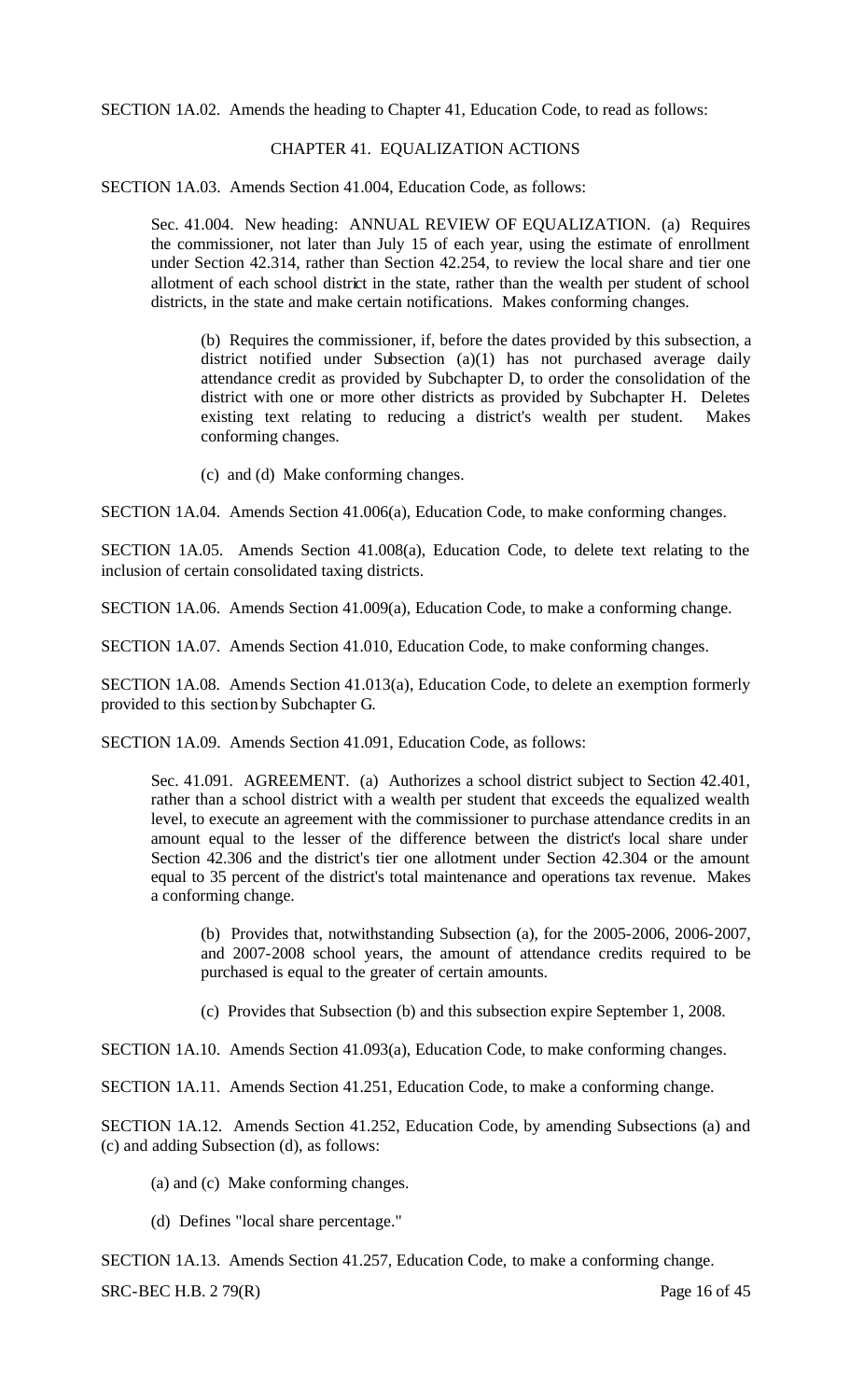SECTION 1A.14. Amends Section 44.004, Education Code, by adding Subsection (c-1), to require the notice described by Subsection (b) to state certain information in a distinct row for certain taxes.

SECTION 1A.15. Amends Section 45.003, Education Code, by amending Subsection (d) and adding Subsection (e), as follows:

(d) Requires a proposition submitted to authorize the levy of maintenance taxes to include the question of whether the governing board or commissioners court may levy, assess, and collect annual ad valorem taxes for the further maintenance of public schools, at a rate not to exceed the rate stated in the proposition, which may be not more than the sum of \$1.00, rather than \$1.50, on the \$100 valuation of taxable property in the district and \$0.15 on the \$100 valuation of taxable property in the district for enrichment. Makes a nonsubstantive change.

(e) Prohibits a district, notwithstanding Subsection (a), from adopting a tax rate for the maintenance and operations of the district that exceeds the sum of the maximum rates for purposes of Sections 42.253 and 42.306(a) unless that rate is approved by two-thirds of the qualified voters voting in an election held for that purpose. Provides that this subsection does not authorize the adoption of a tax rate for the maintenance and operations of the district that exceeds the maximum rate prescribed by Subsection (d). Provides that this subsection expires January 1, 2009.

SECTION 1A.16. Amends the heading to Section 26.08, Tax Code, to read as follows:

Sec. 26.08. SCHOOL DISTRICT TAXES AND ELECTIONS TO AUTHORIZE OR RATIFY SCHOOL TAXES.

SECTION 1A.17. Amends Section 26.08, Tax Code, by amending Subsections (a), (b), (c), (e), (h), (i), and (j) and adding Subsections  $(a-1) - (a-5)$  and  $(b-1)$ , as follows:

(a) Requires a school district, except as provided by Subsection (b), to obtain voter authorization in an election each time the district adopts a tax rate for the maintenance and operations of the district that exceeds the rate levied by the district in the preceding tax year.

(a-1) Prohibits a school district, except as provided by Subsection (a-2), (a-3), or (a-4), for the 2005 tax year, from imposing a tax for the maintenance and operations of the district that exceeds the greater of certain amounts.

(a-2) Authorizes a school district, for the 2005 tax year, to impose, without holding an additional election, a tax for the maintenance and operations of the district at a rate that does not exceed the lesser of \$1.00 or the sum of the rate authorized by Subsection (a-1) and the rate of \$0.04 per \$100 valuation of taxable value, provided that the rate imposed was previously authorized by voters in an election held for that purpose. Authorizes a school district to impose a greater rate if the greater rate is approved by the voters in an election held after the effective date of H.B. No 2, Acts of the 79th Legislature, Regular Session, 2005.

(a-3) Authorizes, for the 2005 tax year, a school district permitted by Subsection (a-1) to impose a tax for the maintenance and operations of the district at the rate of \$1.00 on the \$100 valuation of taxable property to impose a tax for the maintenance and operations of the district at a higher rate if approved by the voters in an election held after the effective date of H.B. No. 2, Acts of the 79th Legislature, Regular Session, 2005.

(a-4) Authorizes, notwithstanding any other provision of law, a school district permitted by special law on January 1, 2005, to impose an ad valorem tax for maintenance and operations at a rate greater than \$1.50 on the \$100 valuation of taxable property in the district to take certain actions.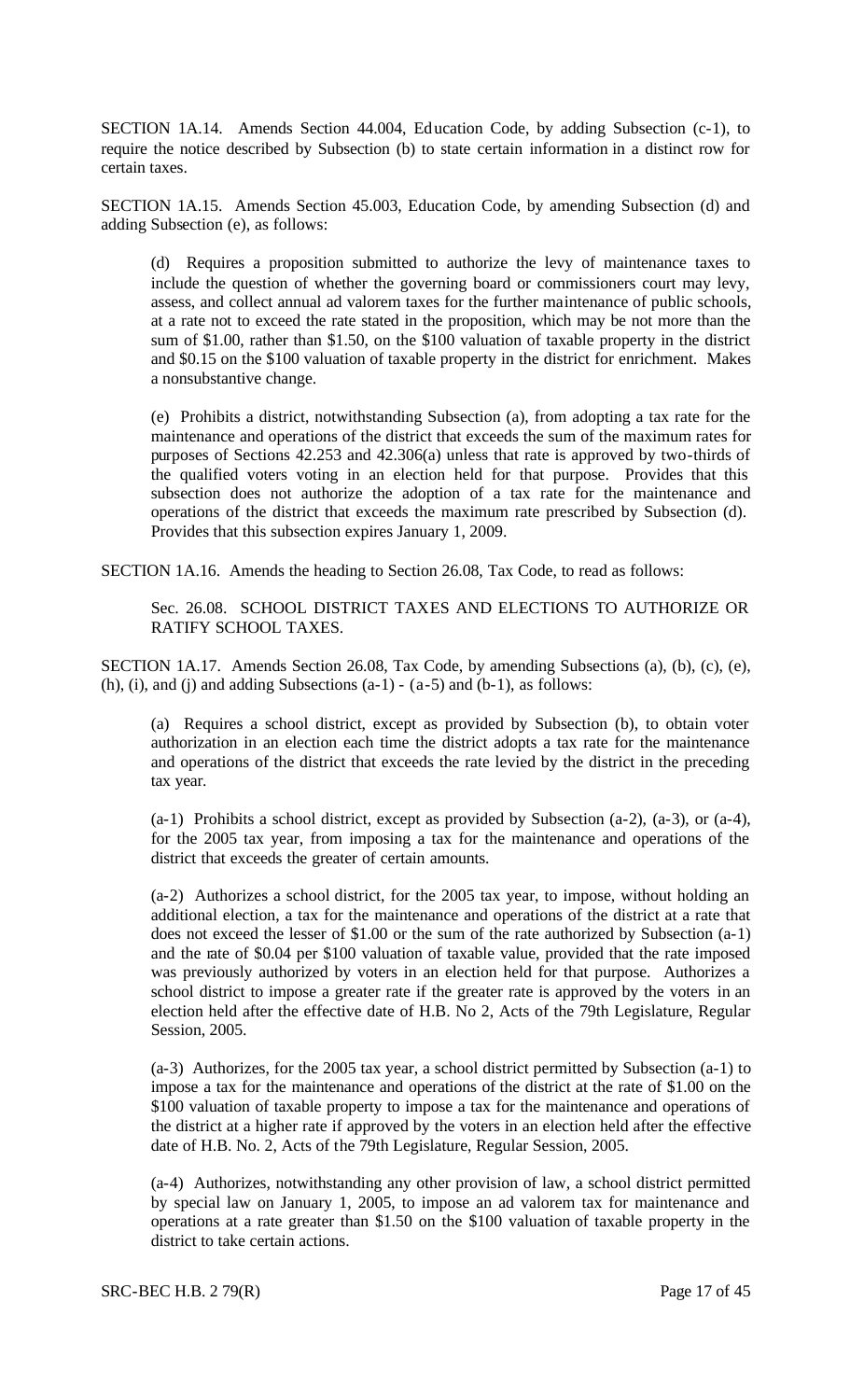(a-5) Provides that Subsections (a-1), (a-2), and (a-3) and this subsection expire January 1, 2006.

(b) Redesignated from existing text of Subsection (a). Amends subsection to make it applicable to a school district with a maintenance and operations tax rate of less than \$1.00 on the \$100 valuation of property.

(b-1) Specifies the election as required by Subsection (b). Makes a conforming change.

(c), (e), (h), and (i) Make conforming changes.

(j) Provides that, for the purposes of Subsection (i), the amount of state funds that would have been available to a school district in the preceding year is computed using the district's, rather than the maximum, tax rate for that year.

SECTION 1A.18. Amends Section 31.01, Tax Code, by adding Subsection (b-1), to require a tax bill or the separate statement accompanying the tax bill, in addition to other requirements of this section, to state in a distinct row certain information for each of certain taxes.

SECTION 1A.19. Amends Section 311.013, Tax Code, by adding Subsection (l), as follows:

(l) Provides that this subsection applies only to a reinvestment zone created before January 1, 2005, for which a school district entered into an agreement before that date to pay a portion of the tax increment produced by the school district into the tax increment fund established for the zone. Requires the comptroller, in addition to the amount the school district is otherwise required to pay into the tax increment fund each year, to pay into the fund from any available source an additional amount. Provides that the additional amount is the amount by which the amount the district would have been required to pay into the fund for the current year under the agreement if the district levied taxes at the district's 2004 tax rate exceeds the amount the district is otherwise required to pay into the fund for the current year. Provides that this subsection ceases to apply to the reinvestment zone on the later of the date specified by Section 311.017(a)(1) and (2) for the reinvestment zone.

### PART B. SCHOOL DISTRICT EFFICIENCY

SECTION 1B.01. Amends Subchapter A, Chapter 11, Education Code, by adding Section 11.003, as follows:

Sec. 11.003. ADMINISTRATIVE EFFICIENCY. (a) Requires the commissioner to develop and implement a program allowing a school district board of trustees to enter into an agreement with another district or with another governmental entity in this state for a cooperative arrangement regarding administrative or other services, including transportation, food service, purchasing, and payroll functions. Authorizes the program to include reasonable incentives to encourage districts to enter into an agreement, as determined by the commissioner.

(b) Requires an agreement under this section to contain an explanation of how the consolidation would allow the participating school districts and governmental entities to reduce cost, operate more efficiently, and improve educational quality.

(c) Entitles a school district that enters into an agreement for a cooperative arrangement described by Subsection (a) to keep any money the district saves as a result of reduced costs or increased efficiencies under the arrangement.

(d) Requires the commissioner to develop and implement the program described by this section not later than January 1, 2006. Provides that this subsection expires March 1, 2006.

SECTION 1B.02. Amends Subchapter H, Chapter 45, Education Code, by adding Section 45.233, as follows:

 $SRC-BEC H.B. 279(R)$  Page 18 of 45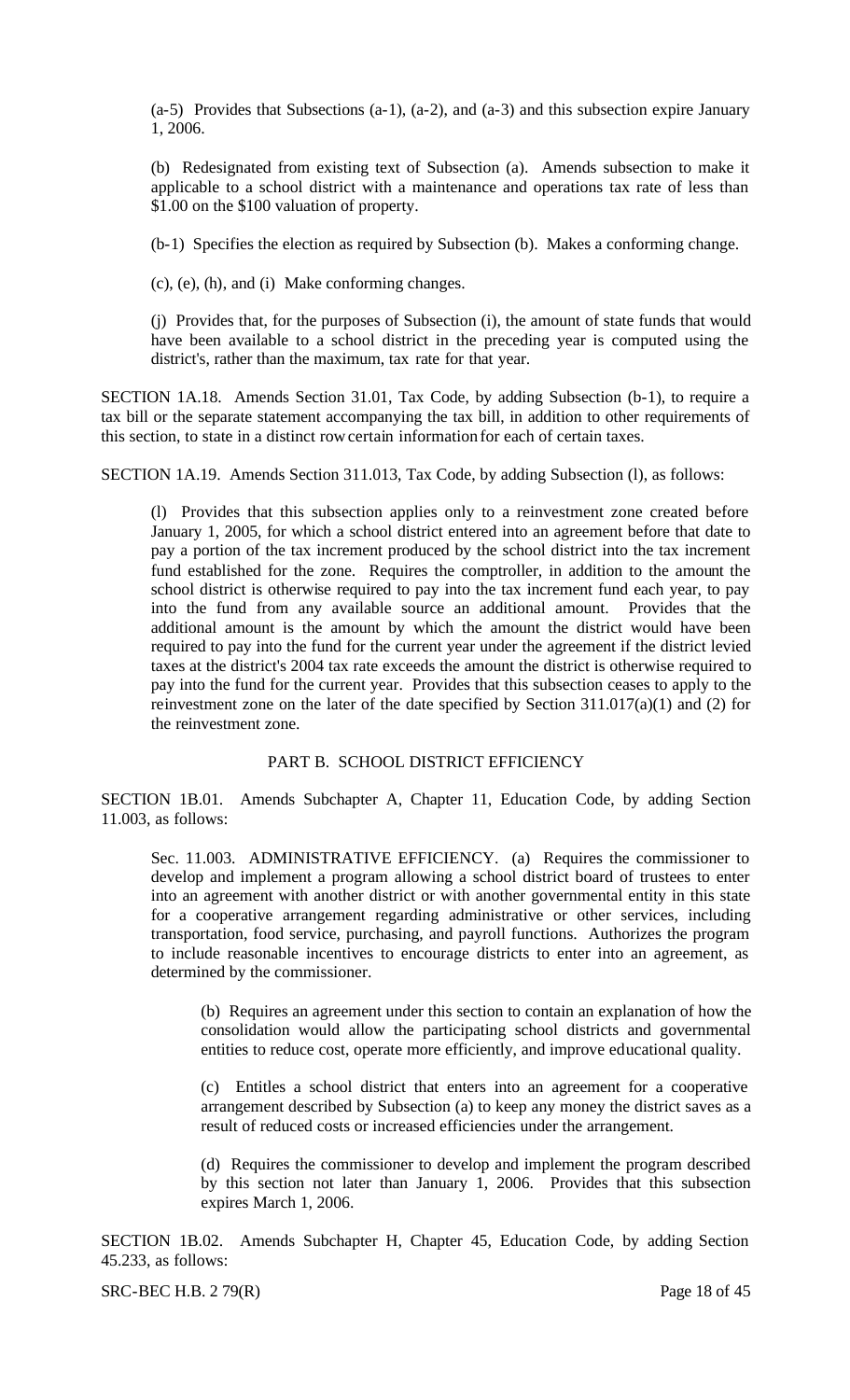Sec. 45.233. REVIEW OF TAX COLLECTIONS. Requires the comptroller to periodically examine the effectiveness of school districts in collecting district taxes.

#### PART C. SOCIAL SECURITY CONTRIBUTIONS

SECTION 1C.01. Amends Subchapter B, Chapter 606, Government Code, by adding Section 606.0261, as follows:

Sec. 606.0261. PAYMENT OF SCHOOL DISTRICT CONTRIBUTIONS. (a) Requires the state, subject to Subsection (b), to pay 50 percent of the total costs incurred by a school district in making contributions for social security coverage for the district's employees.

(b) Provides that payment of state assistance under this section is limited to certain entities.

(c) Requires the commissioner, using funds appropriated for the purpose, to distribute money to which school districts are entitled under this section in accordance with rules adopted by the commissioner.

SECTION 1C.02. Provides that this part takes effect September 1, 2005.

#### ARTICLE 2. EDUCATION EXCELLENCE

#### PART A. EDUCATOR QUALITY

SECTION 2A.01. Amends Section 21.045(a), Education Code, to include the growth in student achievement resulting from teaching by graduates of individual educator preparation programs as information pertinent to this section.

SECTION 2A.02. Amends Subchapter B, Chapter 21, Education Code, by adding Section 21.0461, as follows:

Sec. 21.0461. TEMPORARY CERTIFICATE FOR SUPERINTENDENT OR PRINCIPAL. (a) Authorizes the board to issue a temporary certificate under this section for certain positions.

(b) Requires a candidate for certification under this section to satisfy certain conditions.

(c) Authorizes a school district to require that a person who is employed by the district and who holds a certificate issued under this section complete a training program.

(d) Provides that a certificate issued to a person under this section is valid only in the school district in which the person is initially employed after receiving the certificate.

(e) Sets forth certain conditions regarding a certificate issued under this section.

(f) Requires the board to issue a standard certificate to a person who holds a temporary certificate issued under this section if the school district employing the person under the temporary certificate satisfies certain conditions.

(g) Requires a school district employing a person who holds a temporary certificate issued under this section to provide the person with intensive support during the person's first year of employment with the district, including certain training assistance.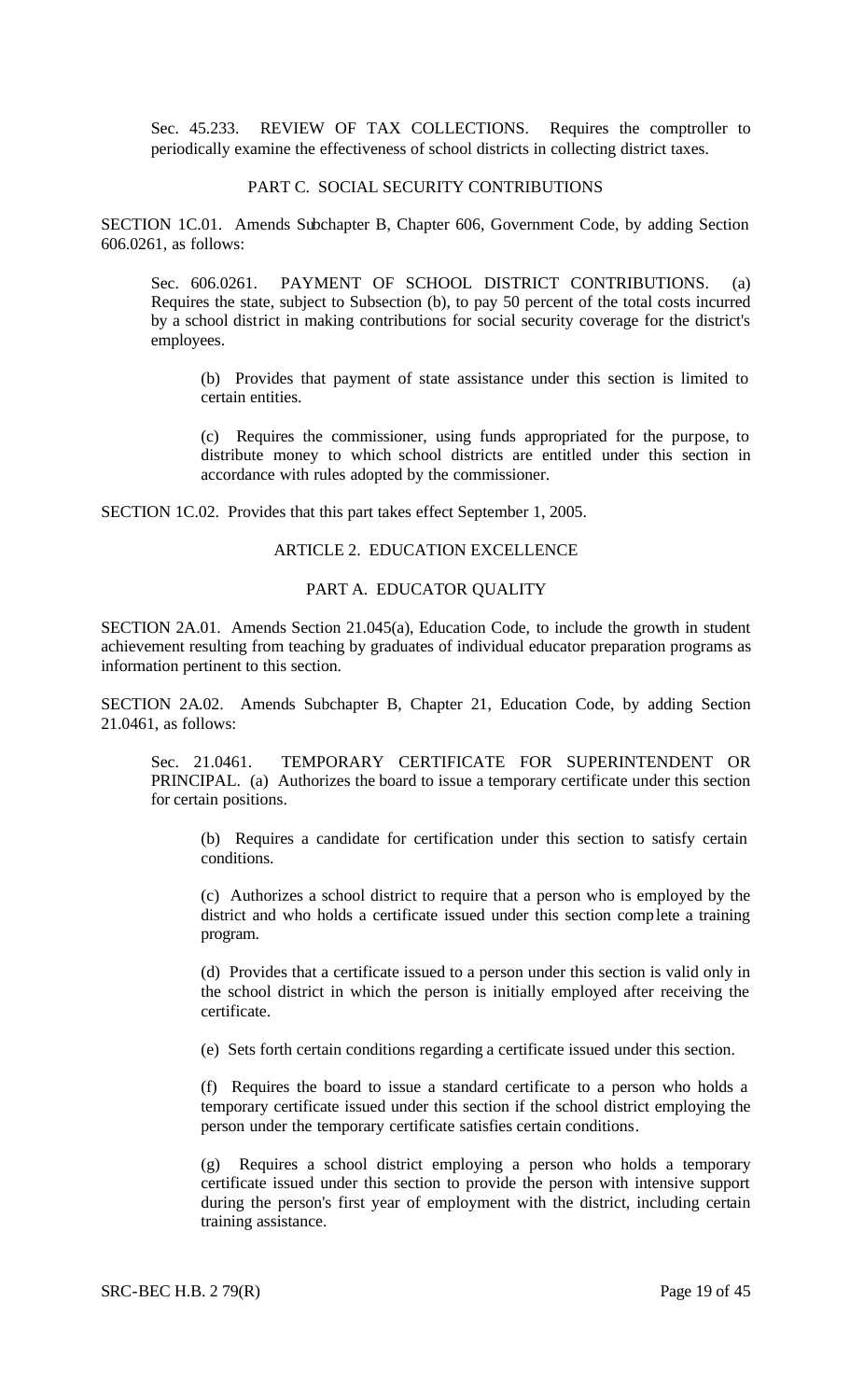SECTION 2A.03. Amends Section 21.054, Education Code, by amending Subsection (b) and adding Subsections (c) and (d), as follows:

(b) Provides an exception as provided by Section 21.059 in regards to certified principals being required to participate in the assessment process and professional growth activities at least once every five years.

(c) Requires a principal or superintendent, as part of compliance with continuing education requirements under this section, to attend advanced management training courses or programs as prescribed by board rule.

(d) Requires the board, in consultation with business schools, departments, or programs at institutions of higher education, to propose rules to govern the approval and accountability of advanced management training courses or programs required under this section. Requires the board, in proposing a rule under this section, to require that a person conducting a course or program have recognized expertise in business management.

SECTION 2A.04. Amends Subchapter B, Chapter 21, Education Code, by adding Section 21.059, as follows:

Sec. 21.059. EXTENSION OF CERTAIN DEADLINES FOR ACTIVE DUTY MILITARY PERSONNEL. Entitles a person who holds a certificate or permit under this subchapter who is a member of the state military forces or a reserve component of the armed forces of the United States and who is ordered to active duty by proper authority to an additional amount of time, equal to the total number of years or parts of years that the educator serves on active duty, to complete certain requirements.

SECTION 2A.05. Amends Section 21.402, Education Code, by amending Subsections (a), (c), and (d) and adding Subsections (c-1) and (c-2), as follows:

(a) Amends existing text so that the determination of monthly salary is prescribed by Subsection (c). Deletes existing text stating that Subsection (e) serves as an exception to Subsection (a). Deletes existing text relating to the formula for determining the monthly salary amount.

(c) Sets forth the calculations for determining the minimum monthly salary under this section.

(c-1) Entitles, notwithstanding Subsection (a), for the 2005-2006 school year, a classroom teacher, full-time librarian, full-time counselor certified under Subchapter B, or full-time school nurse to a monthly salary that is at least equal to a certain sum.

(c-2) Provides that Subsection (c-1) and this subsection expire September 1, 2006.

(d) Makes this subsection applicable to the 2005-2006 school year, rather than the 2000- 2001 school year.

SECTION 2A.06. Amends Subchapter I, Chapter 21, Education Code, by adding Section 21.4021, as follows:

Sec. 21.4021. STATE POLICY REGARDING TEACHER COMPENSATION ABOVE MINIMUM SALARY SCHEDULE. (a) Provides that it is the policy of this state that each school district is authorized to compensate and have the ability to compensate any teacher in an amount greater than the amounts required by Sections 21.402 and 21.403 based on the teacher's ability to improve the academic achievement of students.

(b) Authorizes and recommends a school district, in determining a teacher's compensation, to take certain considerations into account.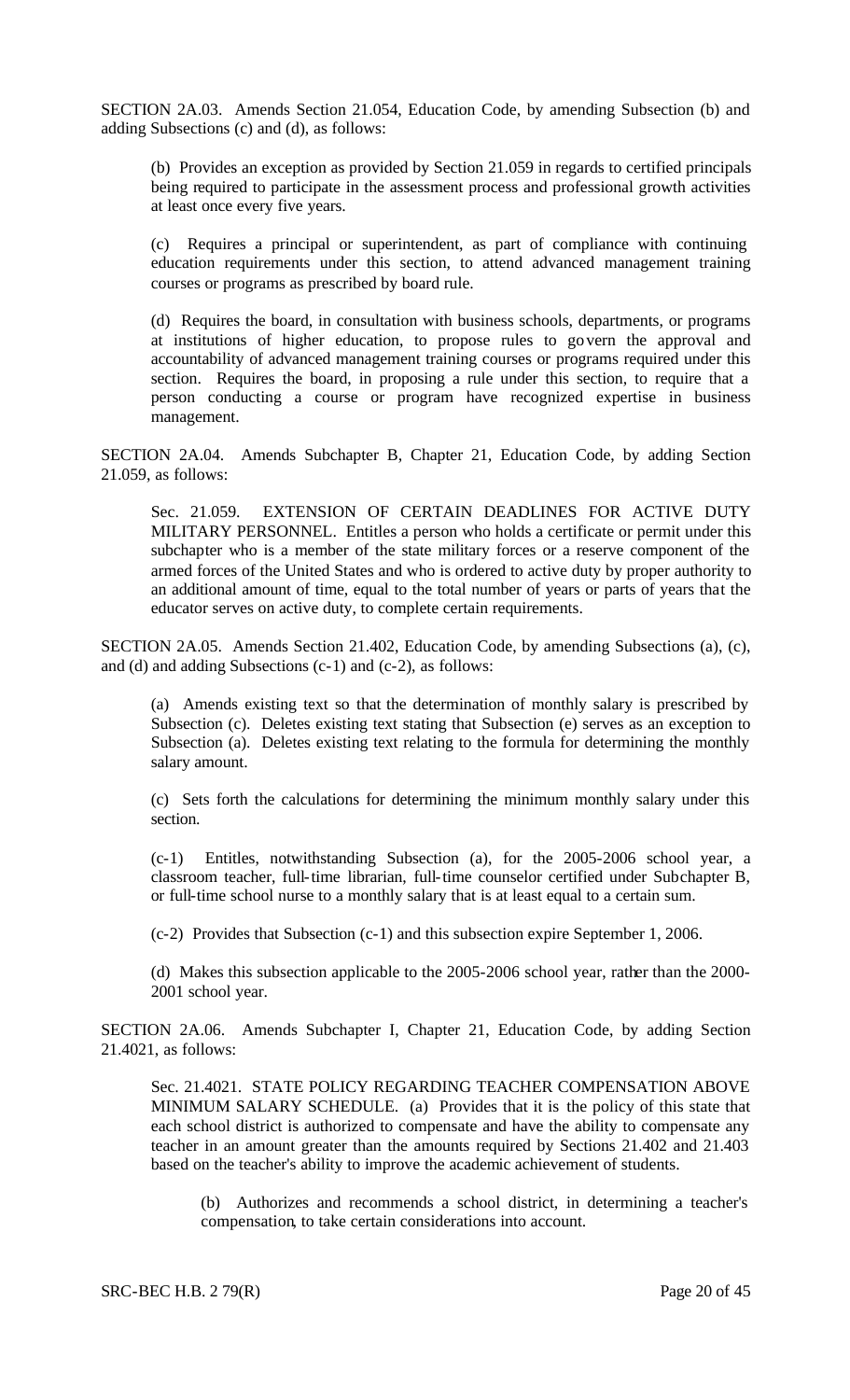(c) Provides that a school district can and should provide additional compensation to a teacher who substantially contributes to improvement in student achievement.

SECTION 2A.07. Amends Subchapter J, Chapter 21, Education Code, by adding Section 21.4572, as follows:

Sec. 21.4571. TRAINING FOR TEACHERS TEACHING OUT OF CERTIFIED AREA. Requires the commissioner to develop and make available materials and other teacher training resources to assist teachers in becoming certified in the areas in which they teach. Requires such materials and resources to emphasize core teaching competencies in the foundation curriculum established by Subchapter A, Chapter 28, and include resources that assist teachers and school administrators in the disaggregation of student performance data.

SECTION 2A.08. Amends Subchapter J, Chapter 21, Education Code, by adding Section 21.458, as follows:

Sec. 21.458. MENTORS. (a) Authorizes each school district to assign a mentor teacher to each classroom teacher who has less than two years of teaching experience if the mentor satisfies certain conditions.

(b) Requires the commissioner to adopt rules necessary to administer this section, including rules concerning the duties and qualifications of a teacher who serves as a mentor. Requires the rules concerning qualifications to require that to serve as a mentor a teacher must satisfy certain conditions.

(c) Requires the commissioner to develop proposed rules under Subsection (b) by negotiated rulemaking as provided by Chapter 2008, Government Code.

(d) Requires the commissioner, from the funds appropriated to the TEA for purposes of this section, to adopt rules and fund mentoring support through providers of mentor training. Requires the commissioner, in adopting rules under this subsection, to rely on research-based mentoring programs that, through external eva luation, have demonstrated success.

SECTION 2A.09. Amends Subchapter B, Chapter 22, Education Code, by adding Section 22.056, as follows:

Sec. 22.056. PROFESSIONAL LIABILITY INSURANCE FOR CLASSROOM TEACHERS. (a) Requires the commissioner, using funds appropriated for the purpose or otherwise available to the commissioner for the purpose, to make available to each classroom teacher, at no cost to the teacher, professional liability insurance to provide the costs of defense and indemnification protection from claims for damages arising out of any act or omission that is incident to or within the scope of the duties of the teacher's position of employment.

(b) Requires the commissioner to obtain the insurance required to be made available by this section in a certain manner.

(c) Provides that the insurance required to be made available by this section is in addition to the liability insurance provided by the employing school district under a general liability policy.

(d) Authorizes the commissioner to adopt rules necessary to implement this section.

SECTION 2A.10. Provides that Section 21.054, Education Code, as amended by this Act, applies beginning with the 2006-2007 school year.

SRC-BEC H.B. 2 79(R) Page 21 of 45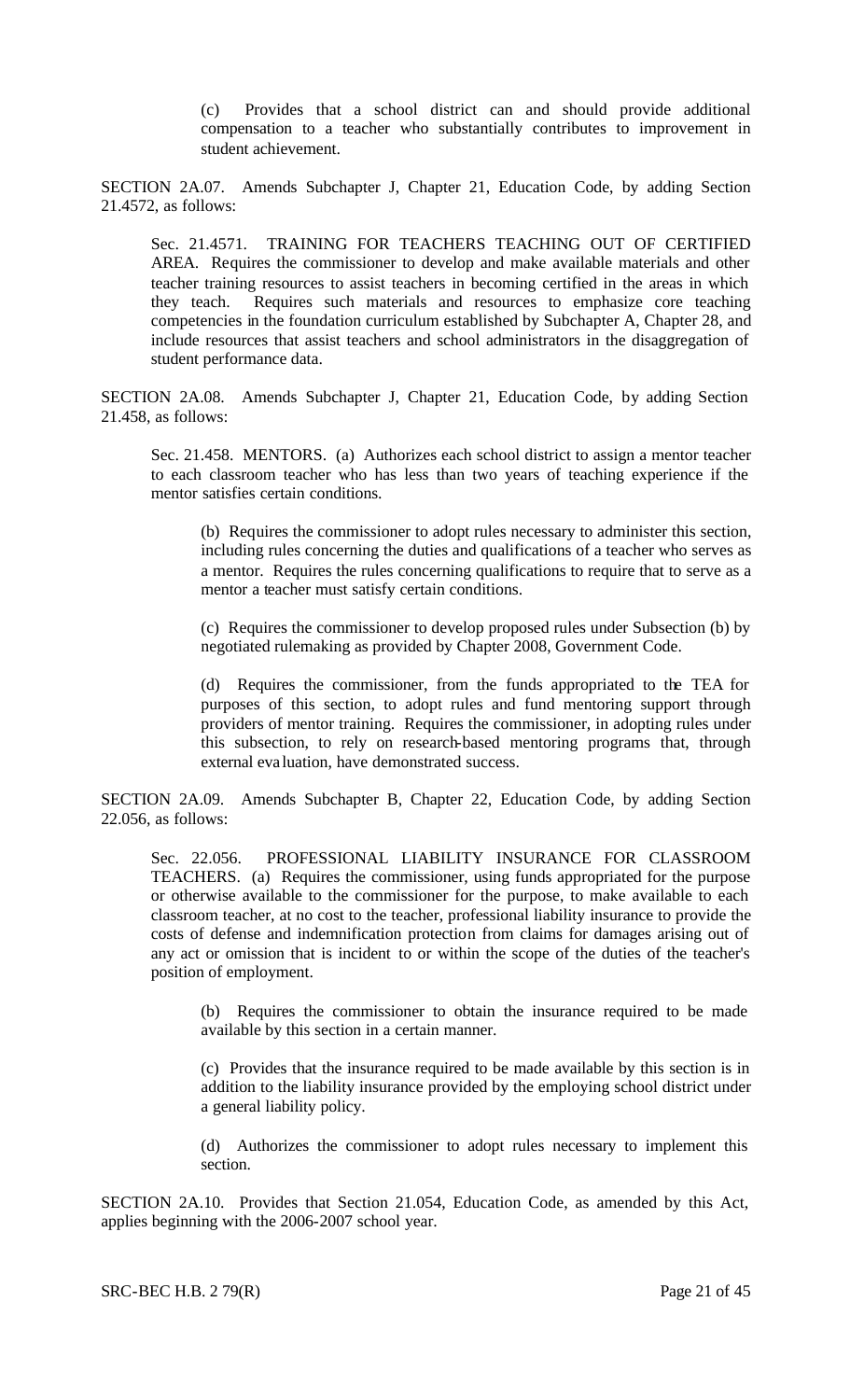SECTION 2A.11. Provides that Section 21.059, Education Code, as added by this Act, applies to a person who holds a certificate or permit under Subchapter B, Chapter 21, Education Code, and is a member of the state military forces or a reserve component of the armed forces of the United States and who is ordered to report for active duty beginning on or after September 1, 2004.

### PART B. STATE GOVERNANCE

SECTION 2B.01. Amends Chapter 1, Education Code, by adding Section 1.005, as follows:

Sec. 1.005. EDUCATION RESEARCH CENTERS; SHARING STUDENT INFORMATION. (a) Defines "center."

(b) Authorizes the commissioner and the commissioner of higher education, in consultation with the State Board for Educator Certification, to establish not more than three centers for education research for conducting research for the benefit of education in this state, including research regarding the impact of federal education programs.

(c) Authorizes a center to be established as a part of certain entities.

(d) Authorizes a center to be operated under a memorandum of understanding between the commissioner, the commissioner of higher education, and the governing board of an educational institution described by Subsection (c)(3). Requires the memorandum of understanding to require the commissioner of education, or a person designated by the commissioner, and the commissioner of higher education, or a person designated by the commissioner, to provide direct, joint supervision of the center under this section.

(e) Sets forth certain guidelines for a center in conducting research under this section.

(f) Authorizes the commissioner and the commissioner of higher education to take certain actions.

(g) Provides that this section does not authorize the disclosure of student information that may not be disclosed under the Family Educational Rights and Privacy Act of 1974 (20 U.S.C. Section 1232g).

(h) Requires the commissioner and the commissioner of higher education to adopt rules as necessary to implement this section.

SECTION 2B.02. Amends Section 37.008, Education Code, by adding Subsection (n), to provide that, for purposes of accountability under Chapter 39, a student placed in a disciplinary alternative education program is reported as if the student were enrolled at the student's assigned campus in the student's regularly assigned education program, including a special education program.

SECTION 2B.03. Amends Subchapter A, Chapter 7, Education Code, by adding Sections 7.007- 7.009, as follows:

Sec. 7.007. PUBLIC EDUCATION INFORMATION MANAGEMENT SYSTEM (PEIMS). (a) Requires each school district to participate in the Public Education Information Management System (PEIMS) and to provide through that system information required for the administration of this code.

(b) Requires each school district to use a uniform accounting system adopted by the commissioner for the data required to be reported for PEIMS.

(c) Requires the commissioner to annually review PEIMS and to repeal or amend rules that require school districts to provide information through the system that is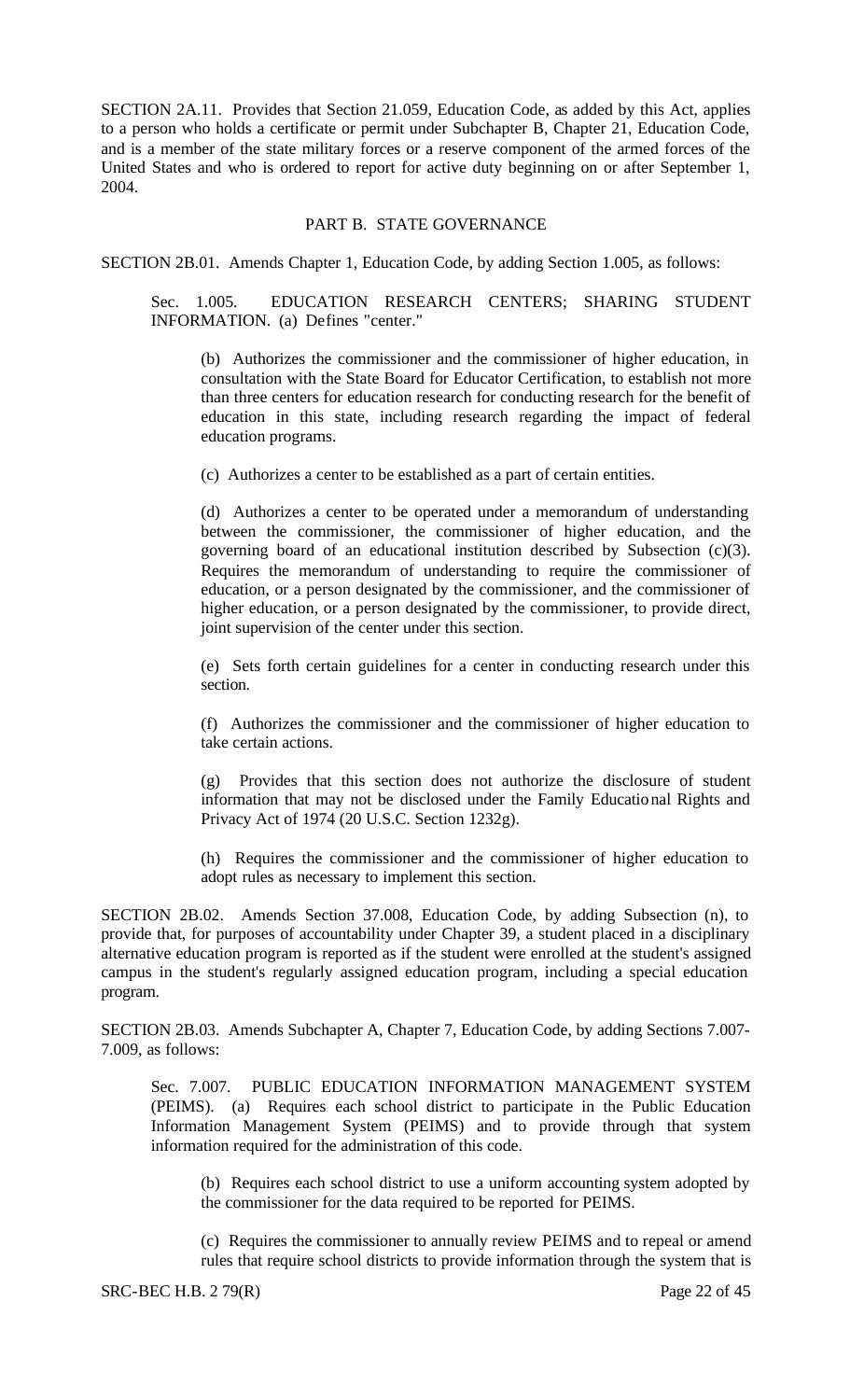not necessary. Requires the commissioner, in reviewing and revising the system, to develop rules to ensure that the system performs certain functions.

(d) Requires the commissioner's rules to ensure that the PEIMS links student performance data to other related information for purposes of efficient and effective allocation of school resources.

Sec. 7.008. STATEWIDE STUDENT ENROLLMENT, ATTENDANCE, AND ACHIEVEMENT TRACKING SYSTEM. (a) Requires each school district to participate in a system meeting standards approved by the commissioner to track each student enrolled in a public school in this state. Requires a student tracking system to perform certain functions.

(b) Requires each school district to use the student tracking system.

(c) Authorizes the commissioner to solicit and accept grant funds to maintain the student tracking system and to make the system available to school districts.

Sec. 7.009. CONTRACT FOR STUDENT TRACKING SYSTEM: CONFIDENTIALITY OF STUDENT INFORMATION. (a) Authorizes the TEA to assist school districts in complying with Section 7.008, to contract with a public or private entity that develops tracking systems or electronic transfer systems. Authorizes the third-party contractor to produce software or other electronic tools or host an Internet website to collect and compile data and produce reports meeting standards approved by the commissioner as provided by Section 7.008.

(b) Authorizes the third-party contractor, in order to develop and evaluate the data, to collect data from each school district under the contract, including data that is confidential under state or federal law. Provides that confidential data collected by the contractor does not lose its character as confidential information because of its collection by the contractor, and providing that data to the contractor does not constitute a release of the information by the school district.

(c) Provides that the contractor and its employees are subject to any state or federal law governing the release of or providing access to any confidential information to the same extent as the school district from which the data is collected. Prohibits the contractor from releasing or distributing the data to any other person in a form that contains confidential information.

(d) Authorizes confidential information to be used by the contractor solely for the purposes provided by Section 7.008 and requires it to be destroyed immediately when no longer needed for those purposes.

SECTION 2B.04. Amends Subchapter B, Chapter 7, Education Code, by adding Section 7.0221, as follows:

Sec. 7.0221. FINANCIAL ACCOUNTING REPORT REQUIRED. (a) Requires TEA to take certain actions relating to tracking expenditures.

(b) Requires the commissioner to prepare an annual cost accounting report of all expenditures described by Subsection (a).

(c) Requires the commissioner to make the annual cost accounting report for a fiscal year available to the public on TEA's Internet website not later than January 1 following that fiscal year. Requires the commissioner to provide a copy of the annual cost accounting report to any person who submits a written request to the commissioner.

SECTION 2B.05. Amends Section 8.102, Education Code, as follows:

Sec. 8.102. DATA REPORTING. (a) Creates subsection from existing text.

SRC-BEC H.B. 2 79(R) Page 23 of 45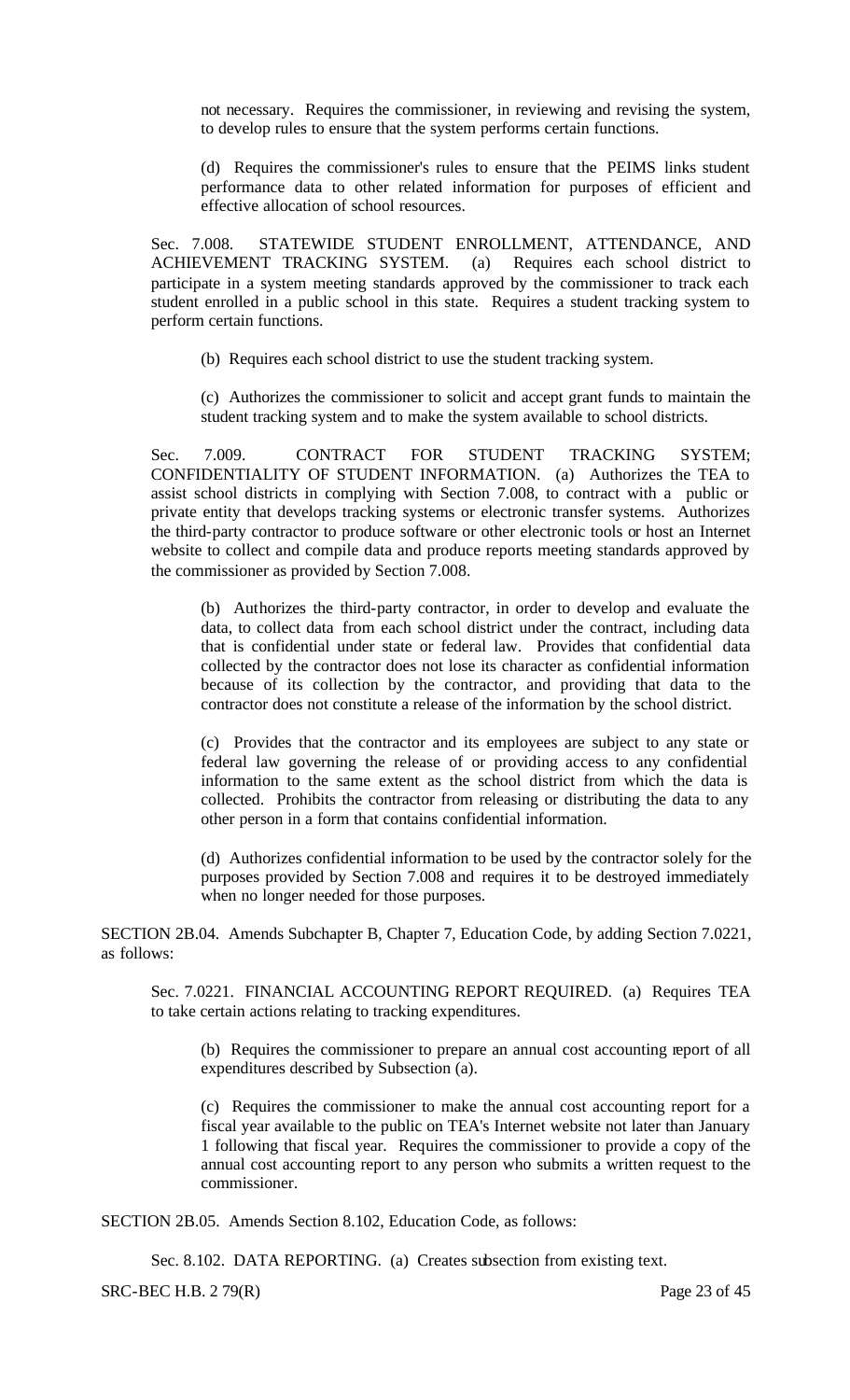(b) Requires the uniform system for reporting financial information required by Subsection (a) to require regional education service centers to follow certain guidelines.

SECTION 2B.06. Amends Section 8.103, Education Code, as follows:

Sec. 8.103. ANNUAL EVALUATION. (a) Creates subsection from existing text.

(b) Requires the commissioner, in the audit conducted under Subsection (a)(1), to verify that the regional education service center has identified each expenditure separately by purpose as educational, support, or administrative as required by Section 8.102(b).

(c) Requires the commissioner to make the annual evaluation for a fiscal year available to the public not later than January 1 of the following fiscal year. Requires the commissioner to provide a copy of the annual evaluation to any person who submits a written request to the commissioner.

PART C. SCHOOL DISTRICT GOVERNANCE AND OTHER OPERATIONS

SECTION 2C.01. Amends Section 7.056(e), Education Code, to include the requirements for the first and last day of instruction under Section 25.0811, except as provided by that section as a suitable reason not to provide for an exemption.

SECTION 2C.02. (a) Amends Section 11.059, Education Code, as follows:

Sec. 11.059. TERMS. (a) Deletes existing text providing that a trustee of an independent school district serves a term of three years.

(b) Requires elections for trustees to be held on the uniform election date in November in even-numbered years. Makes conforming changes.

(c) Redesignated from existing Subsection (d).

(b) Amends Section 41.001(d), Election Code, to prohibit a general election of officers of an independent school district from being held on the February, May, or September uniform election date.

SECTION 2C.03. Amends Subchapter C, Chapter 11, Education Code, by adding Section 11.066, as follows:

Sec. 11.066. REMOVAL FOR FAILURE TO ATTEND BOARD MEETINGS. (a) Provides that it is a ground for removal of a trustee of an independent school district that the trustee is absent from more than half of the regularly scheduled board of trustees meetings during a calendar year that the member is eligible to attend, unless the absence is excused by a majority vote of the board of trustees.

(b) Requires the superintendent, if the superintendent of the school district has knowledge that a ground for removal exists, to notify the board of trustees. Requires the board, on a determination that a potential ground for removal exists, to notify the appropriate county or district attorney or the attorney general.

SECTION 2C.04. Amends Subchapter D, Chapter 11, Education Code, by adding Section 11.1511, as follows:

Sec. 11.1511. ELECTRONIC NOTICE FOR PUBLIC HEARINGS OR MEETINGS PERMITTED. (a) Authorizes a school district, instead of publishing notice for a public hearing or public meeting in the manner prescribed by the statue, to publish any required notice on its Internet website if authorized by rule adopted by the trustees of the independent school district.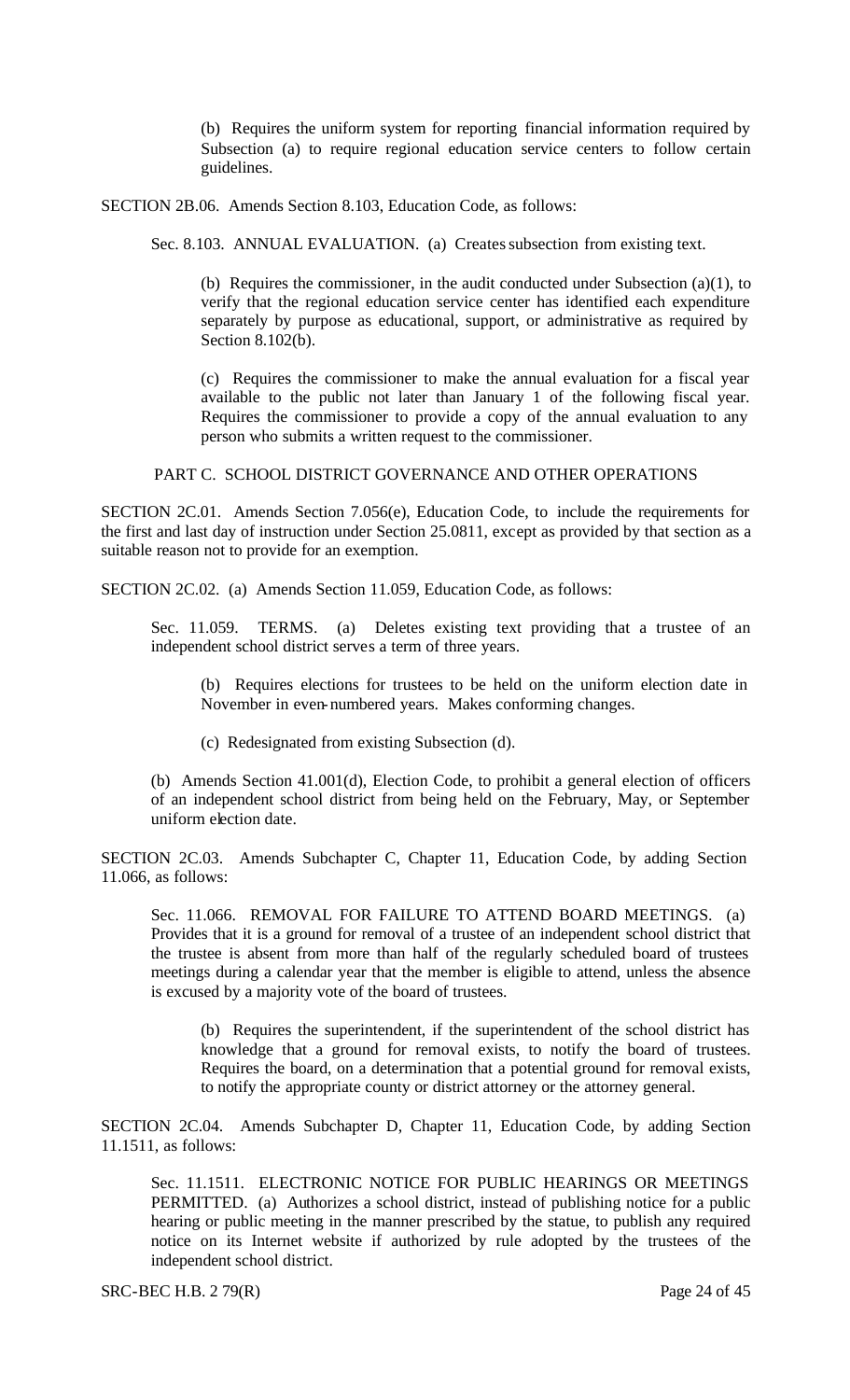(b) Requires a school district that publishes notice under this section to have a link on its Internet website that is clearly identified as the link to public notices for public hearings or public meetings.

SECTION 2C.05. Amends Subchapter D, Chapter 11, Education Code, by adding Section 11.170, as follows:

Sec. 11.170. CONFLICTS OF INTEREST. (a) Prohibits, except as provided by Subsection (b), a member of the board of trustees of a school district that has its central administrative office in a municipality with a population of 10,000 or less from receiving any financial benefit for personal or professional services performed by the member or by a business entity in which the member has a substantial interest, as determined under Chapter 171 (Regulation of Conflicts of Interest of Officers of Municipalities, Counties, and Certain Other Local Governments), Local Government Code, under a contract or other agreement with the district.

(b) Provides that Subsection (a) does not prohibit a contract or other agreement between a school district and a business entity that employs a member of the district's board of trustees or a person related to a member of the board of trustees if certain circumstances are present.

(c) Provides that this section controls to the extent of any conflict between this section and Chapter 171, Local Government Code.

SECTION 2C.06. Amends Section 11.201, Education Code, by adding Subsections (e) and (f), as follows:

(e) Prohibits a superintendent from receiving any financial benefit for personal services performed by the superintendent for any business entity that conducts or solicits business with the school district. Requires any financial benefit received by the superintendent for performing personal services for any other entity to be approved by the board of trustees on a case-by-case basis in an open meeting.

(f) Prohibits a school district from paying a superintendent a salary in an amount that exceeds 400 percent of the salary of the highest paid classroom teacher in the district.

SECTION 2C.07. Amends Section 25.001, Education Code, by amending Subsection (b) and adding Subsection (b-1), as follows:

(b) Includes a person who does not reside in the school district but has a grandparent who meets certain qualifications as someone who is eligible to be admitted to a public school by the board of trustees of the school district.

(b-1) Prohibits a school district from prohibiting a parent or grandparent of a student admitted under this section from providing any food product of the parent's or grandparent's choice to certain children at certain functions

SECTION 2C.08. Amends Section 25.002, Education Code, by amending Subsection (a) and adding Subsection (a-1), as follows:

(a) Deletes existing text providing a deadline for furnishing certain information to a school district of not later than the 30th day after a parent or legal guardian enrolls a child in a public school.

(a-1) Requires information a school district furnishes under Subsection (a) to be furnished by the district not later than the 10th day after the date a request for the information is received by the school district. Requires information a parent or other person with legal control of a child under a court order furnishes under Subsection (a) to be furnished by the parent or other person not later than the 30th day after the date the child is enrolled in a public school. Requires, if a parent or other person with legal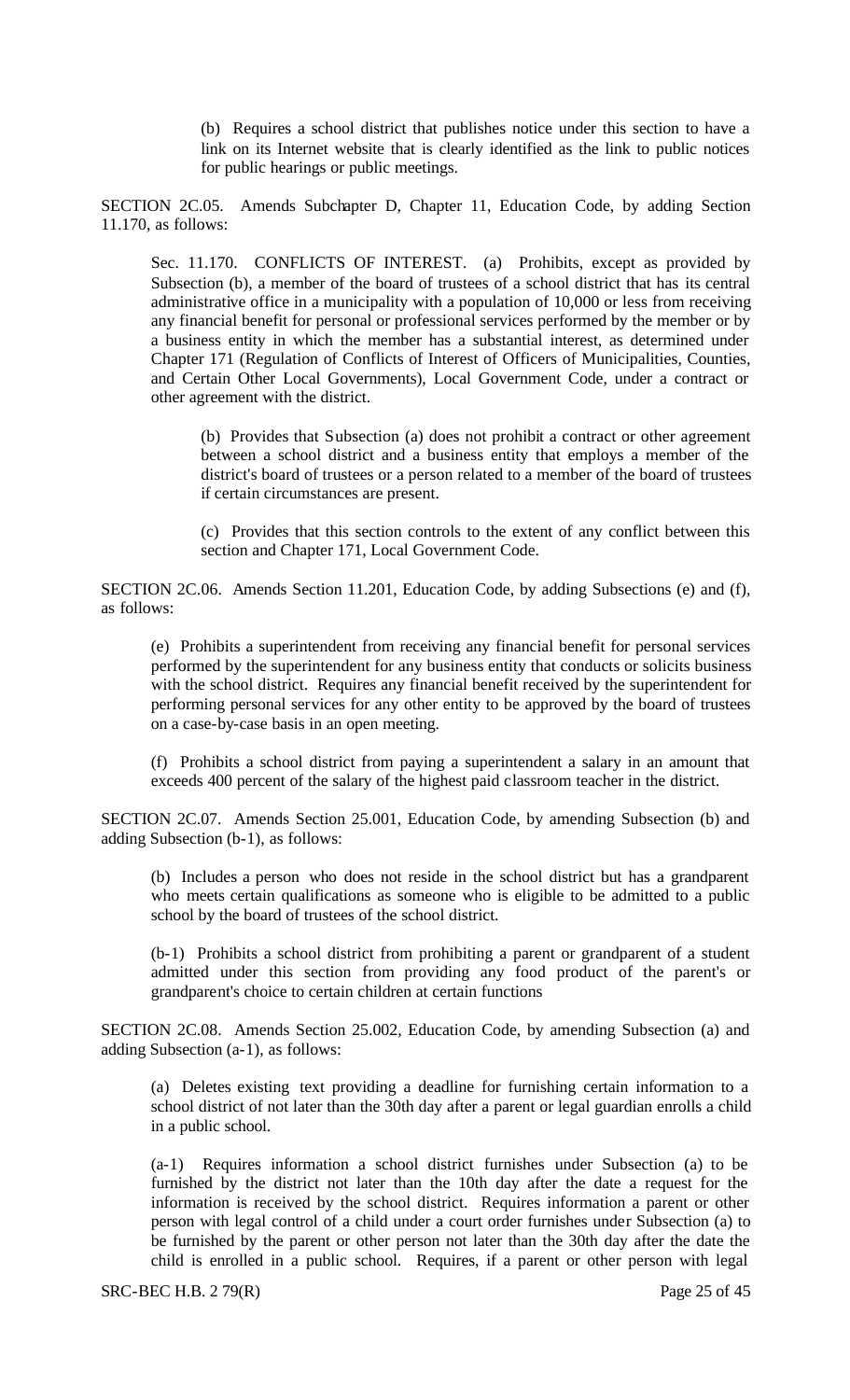control of a child under a court order requests that a district transfer a child's student records, the district to which the request is made to notify the parent or other person as soon as practicable that the parent or other person may request and receive an unofficial copy of the records for delivery in person to a school in another district.

SECTION 2C.09. Amends Section 25.031, Education Code, as follows:

Sec. 25.031. ASSIGNMENTS AND TRANSFERS IN DISCRETION OF GOVERNING BOARD. (a) Creates subsection from existing text.

(b) Prohibits a student who transfers to a school campus other than the campus the student would normally attend based on the student's residence from being subsequently transferred out of a class at that campus before the end of a semester if the only purpose of the subsequent transfer is to comply with the limit in Section 25.112. Provides that a school district is not required to apply for an exception under Section 25.112(d) for the class in which the student is enrolled.

SECTION 2C.10. Amends Subchapter B, Chapter 25, Education Code, by adding Section 25.0311, as follows:

Sec. 25.0311. ASSIGNMENT OF CERTAIN ELEMENTARY SCHOOL STUDENTS. Entitles an elementary school student, notwithstanding any other provision of this subchapter, to attend any elementary school campus located not more than three-fourths of a mile from any boundary of the real property on which the student's residence is located, unless the board of trustees of the school district determines that the student would be subject to a hazardous traffic condition, such as crossing a major street, if walking to the campus or otherwise could not easily reach the campus safely from the student's residence.

SECTION 2C.11. Amends the heading to Section 25.0811, Education Code, to read as follows:

Sec. 25.0811. FIRST AND LAST DAY OF INSTRUCTION.

SECTION 2C.12. Amends Section 25.0811(a), Education Code, to require a school district to begin instruction for students for a school year on the first Tuesday after Labor Day. Requires the school year to end not later than June 7 unless certain conditions are satisfied.

SECTION 2C.13. Amends Subchapter Z, Chapter 25, Education Code, by adding Section 25.902, as follows:

Sec. 25.902. CERTAIN MANDATORY STUDENT IDENTIFICATION METHODS PROHIBITED. (a) Defines "radio frequency identification technology."

(b) Prohibits a school district from requiring a student to use an identification device that uses radio frequency identification technology or similar technology to identify the student, transmit information regarding the student, or track the location of the student.

(c) Requires a district that permits the voluntary use of a student identification device described by Subsection (b) to provide an alternative method of identification for a student if the student's parent or guardian submits timely written objection to the use of radio frequency identification technology.

SECTION 2C.14. Amends Subchapter D, Chapter 33, Education Code, by adding Section 33.087, as follows:

Sec. 33.087. ELIGIBILITY OF STUDENTS PARTICIPATING IN JOINT CREDIT OR CONCURRENT ENROLLMENT PROGRAMS. Provides that a student otherwise eligible to participate in an extracurricular activity or a University Interscholastic League competition is not ineligible because the student is enrolled in a course offe red for joint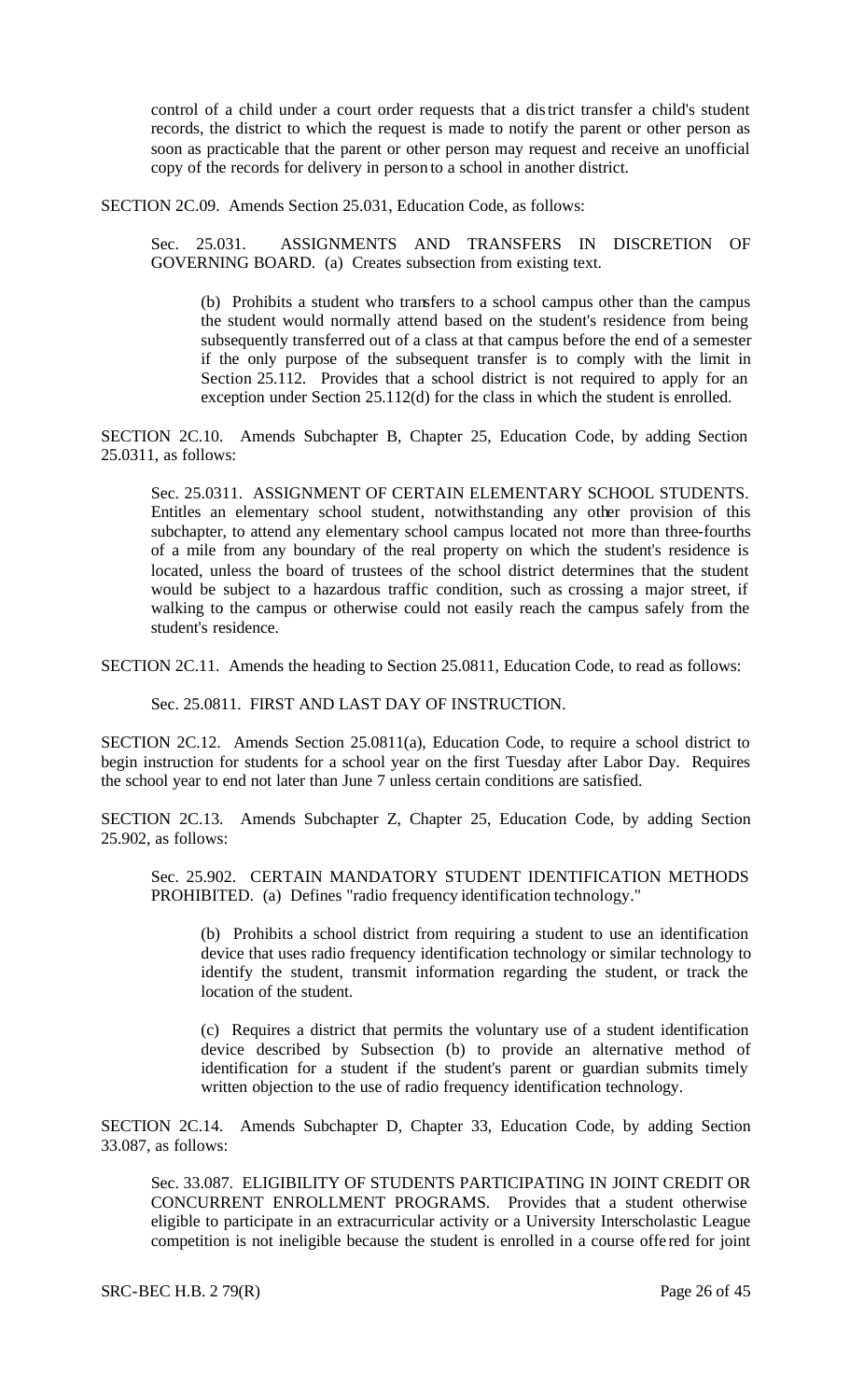high school and college credit or in a course offered under a concurrent enrollment program, regardless of the location at which the course is provided.

SECTION 2C.15. Amends Section 37.006, Education Code, by adding Subsection (d-1), as follows:

(d-1) Authorizes a student to be removed from class and placed in an alternative education program as provided by Section 37.008 if the student, while on school property or while attending a school-sponsored or school-related activity on or off of school property, engages in conduct that contains the elements of the offense of assault under Section  $22.01(a)(2)$  or  $(3)$  (Assault), Penal Code.

SECTION 2C.16. Amends and reenacts Section 37.007(b), Education Code, as amended by Chapters 443 and 1055, Acts of the 78th Legislature, Regular Session, 2003, to make Section 22.01, Penal Code, applicable to this section.

SECTION 2C.17. Amends Section 42.002(a), Election Code, to include an election held by a school district on the November uniform election date, as provided by Section 42.0621, as an election for which the county election precincts are the election precincts.

SECTION 2C.18. Amends Subchapter C, Chapter 42, Election Code, by adding Section 42.0621, as follows:

Sec. 42.0621. PRECINCTS FOR NOVEMBER SCHOOL DISTRICT ELECTION. (a) Requires a school district that holds an election on the November uniform election date to use the regular county election precincts.

(b) Requires election officials, if an election precinct contains territory from more than one school district or more than one district used to elect a member of the governing body of a school district, to take reasonable measures to ensure that a voter voting at that precinct is prohibited from voting in an election in which the voter is not entitled to vote.

(c) Provides that this section does not require a school district to contract with a county under Section 31.092 or hold a joint election with a county under Chapter 271.

(d) Requires the secretary of state to prescribe procedures to implement this section.

SECTION 2C.19. Amends Section 43.004, Election Code, as follows:

Sec. 43.004. DESIGNATION OF LOCATION: ELECTIONS OF OTHER POLITICAL SUBDIVISIONS. (a) Creates subsection from existing text.

(b) Requires a school district, if the school district holds an election on the November uniform election date, to designate as the polling places for the election the regular county polling places in the county elections precincts that contain territory form the school district.

SECTION 2C.20. Amends Section 44.031(g), Education Code, to provide an exception to this subsection under Section 44.045. Makes a conforming change.

SECTION 2C.21. Amends Section 44.033(b), Education Code, to make a conforming change.

SECTION 2C.22. Amends Subchapter B, Chapter 44, Education Code, by adding Section 44.045, as follows:

Sec. 44.045. ELECTRONIC NOTICE. Authorizes a school district to publish an abbreviated notice that states the universal resource locator of the publicly accessible Internet website where the detailed notice is published instead of the detailed notice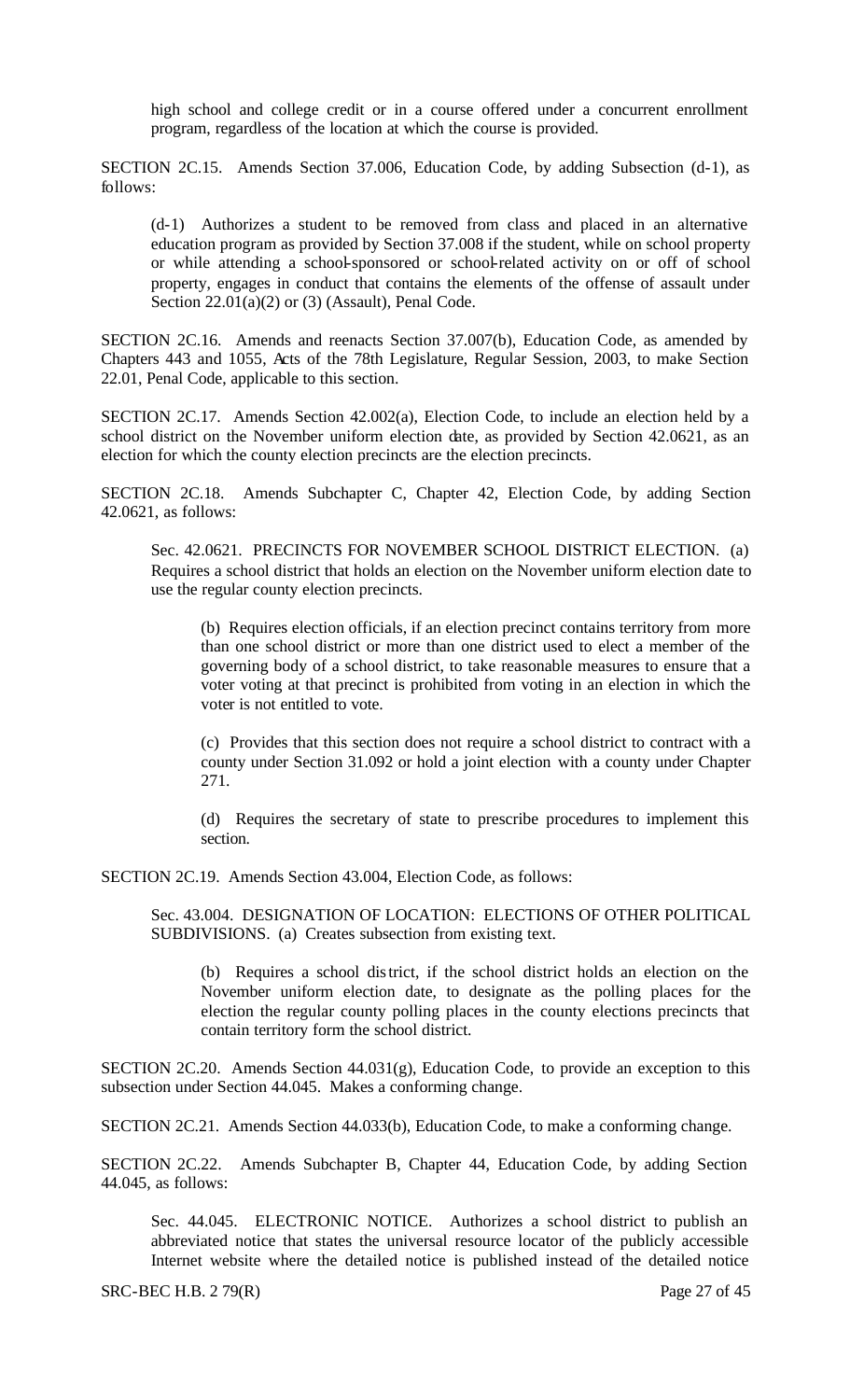required under Sections 44.031(g) and 44.033(b). Requires the detailed notice to be continuously available on the website for whichever of certain periods is longer.

SECTION 2C.23. Amends Subchapter z, Chapter 271, Local Government Code, by adding Section 271.908, as follows:

Sec. 271.908. ELECTRONIC NOTICE BY SCHOOL DISTRICT. Authorizes a school district, instead of the detailed notice required by Sections 271.055 and 272.001, to publish an abbreviated notice that states the universal resource locator of the publicly accessible Internet website where the detailed notice is published. Requires the detailed notice to be continuously available on the website for whichever of certain periods is longer.

SECTION 2C.24. Amends Section 272.001(a), Local Government Code, to include Section 271.908 as providing an exception to this subsection.

SECTION 2C.25. (a) Provides that Section 11.059, Education Code, applies to a school district trustee election scheduled to be held on or after November 8, 2005.

(b) Requires a school district trustee election that on the effective date of this Act is scheduled to be held on November 8, 2005, or May 6, 2006, to be held on November 7, 2006, except as provided by Subsection (c) of this section.

(c) Requires the trustees holding positions, if, under Subsection (b) of this section, the positions of more than one-half of the trustees or as near to one-half as possible would be scheduled for election on November 7, 2006, to draw lots to determine, as appropriate, which positions are subject to election in 2006 and which are subject to election in 2008.

(d) Authorizes a person, to implement the changes made to Section 11.059 (Terms), Education Code, as amended by this Act, to serve a term as school district trustee that is longer than the term for which the person was elected.

SECTION 2C.26. Provides that Section 11.066, Education Code, as added by this Act, applies only to trustee attendance at a board of trustees meeting held on or after the effective date of this Act. Provides that trustee attendance at a board of trustees meeting held before the effective date of this Act is governed by the law in effect when the meeting was held, and the former law is continued in effect for that purpose.

# PART D. ACCOUNTABILITY

SECTION 2D.01. Amends Subchapter A, Chapter 7, Education Code, by adding Section 7.010, as follows:

Sec. 7.010. BEST PRACTICES; CLEARINGHOUSE. (a) Requires TEA to establish an accessible online clearinghouse of information relating to the best practices of school districts for curriculum development, classroom instruction, bilingual education, special language programs, and business practices. Requires the information to be accessible by school districts and interested members of the public.

(b) Requires TEA to perform certain functions relating to business and curriculum best practices.

(c) Authorizes TEA to include in the clearinghouse any information that it determines to be relevant to the best practices of school districts.

(d) Requires the commissioner, based on the measure of progress toward English language proficiency under Section 29.065, to determine which school districts offer the most effective bilingual education and special language programs and make the information available as provided by this section.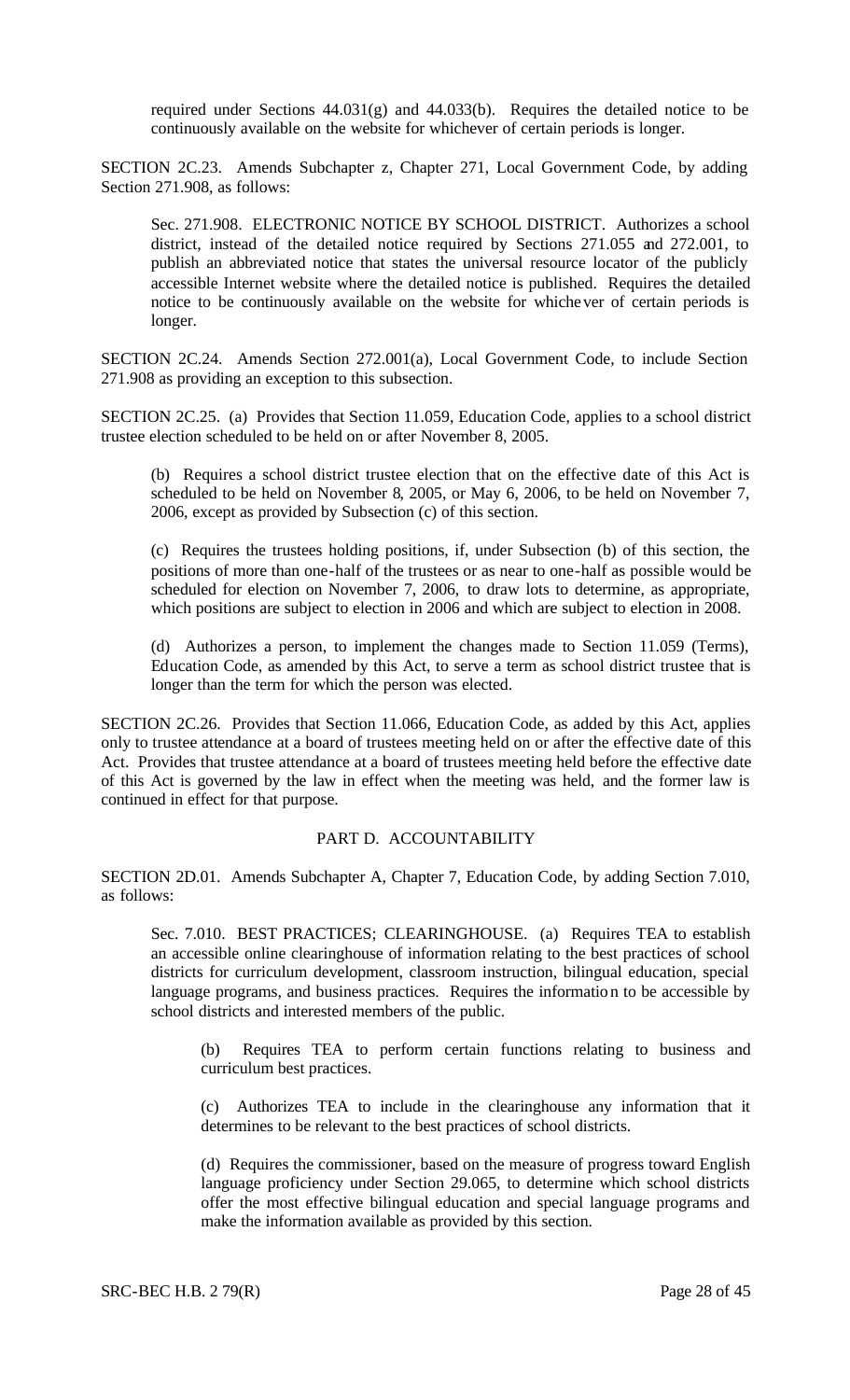(e) Requires TEA to contract for the services of one or more third-party contractors to develop a system of collecting and evaluating best practices of school districts as provided by this section. Requires the TEA, in addition to any other considerations required by law, to consider an applicant's demonstrated competence and qualifications in analyzing school district practices in awarding a contract under this subsection.

(f) Requires the TEA to implement this section not later than September 1, 2006. Provides that this subsection expires January 1, 2007.

SECTION 2D.02. Amends Section 7.056(f), Education Code, to make Sections 39.1321 and 39.1322 applicable to certain school districts under this section.

SECTION 2D.03. Amends Subchapter A, Chapter 11, Education Code, by adding Section 11.004, as follows:

Sec. 11.004. APPLICABILITY OF TITLE TO EXEMPLARY DISTRICTS AND CAMPUSES. Provides that a school district or campus rated exemplary under Section 39.072 is subject only to the prohibitions, restrictions, and requirements of this title that apply to an open-enrollment charter school under Section 12.104(b).

SECTION 2D.04. Amends Section 25.005(b), Education Code, to include an end-of-course exitlevel assessment along with other exit-level assessment instruments administered in another state as required by a reciprocity agreement in terms of allowing a student to satisfy requirements of Section 39.025.

SECTION 2D.05. Amends Section 28.002(h), Education Code, to include social studies and economics as courses in which the board is required to foster the continuation of the tradition of teaching United States and Texas history and the free enterprise system in regular subject matter.

SECTION 2D.06. Amends the heading to Section 28.0211, Education Code, to read as follows:

Sec. 28.0211. SATISFACTORY PERFORMANCE ON ASSESSMENT INSTRUMENTS REQUIRED FOR PROMOTION TO CERTAIN GRADE LEVELS; ACCELERATED INSTRUCTION.

SECTION 2D.07. Amends Subchapter B, Chapter 28, Education Code, by adding Section 28.0215, as follows:

Sec. 28.0215. SATISFACTORY PERFORMANCE REQUIRED: END-OF-COURSE ASSESSMENT INSTRUMENTS. (a) Prohibits a student from receiving course credit for a course described by Section 39.023(c) unless the student performs satisfactorily on the end-of-course assessment instrument for the course.

(b) Authorizes the commissioner to adopt rules establishing a procedure for a student who did not perform satisfactorily on an end-of-course assessment instrument to retake the assessment instrument and obtain course credit.

SECTION 2D.08. Amends Subchapter B, Chapter 28, Education Code, by adding Section 28.0216, as follows:

Sec. 28.0216. LIMITS ON ASSIGNMENT OF STUDENTS TO TEACHERS. (a) Prohibits a student in kindergarten through grade six from being assigned for two consecutive school years to a teacher who lacks certain qualifications.

(b) Prohibits a student in grade seven through 12, in a subject for which a student is assessed under Section 39.023(a) or (c), from being assigned for two consecutive years to a teacher who lacks certain qualifications.

SECTION 2D.09. Amends Section 28.025, Education Code, by amending Subsections (c), (d), and (e) and adding Subsection (f), as follows:

SRC-BEC H.B. 2 79(R) Page 29 of 45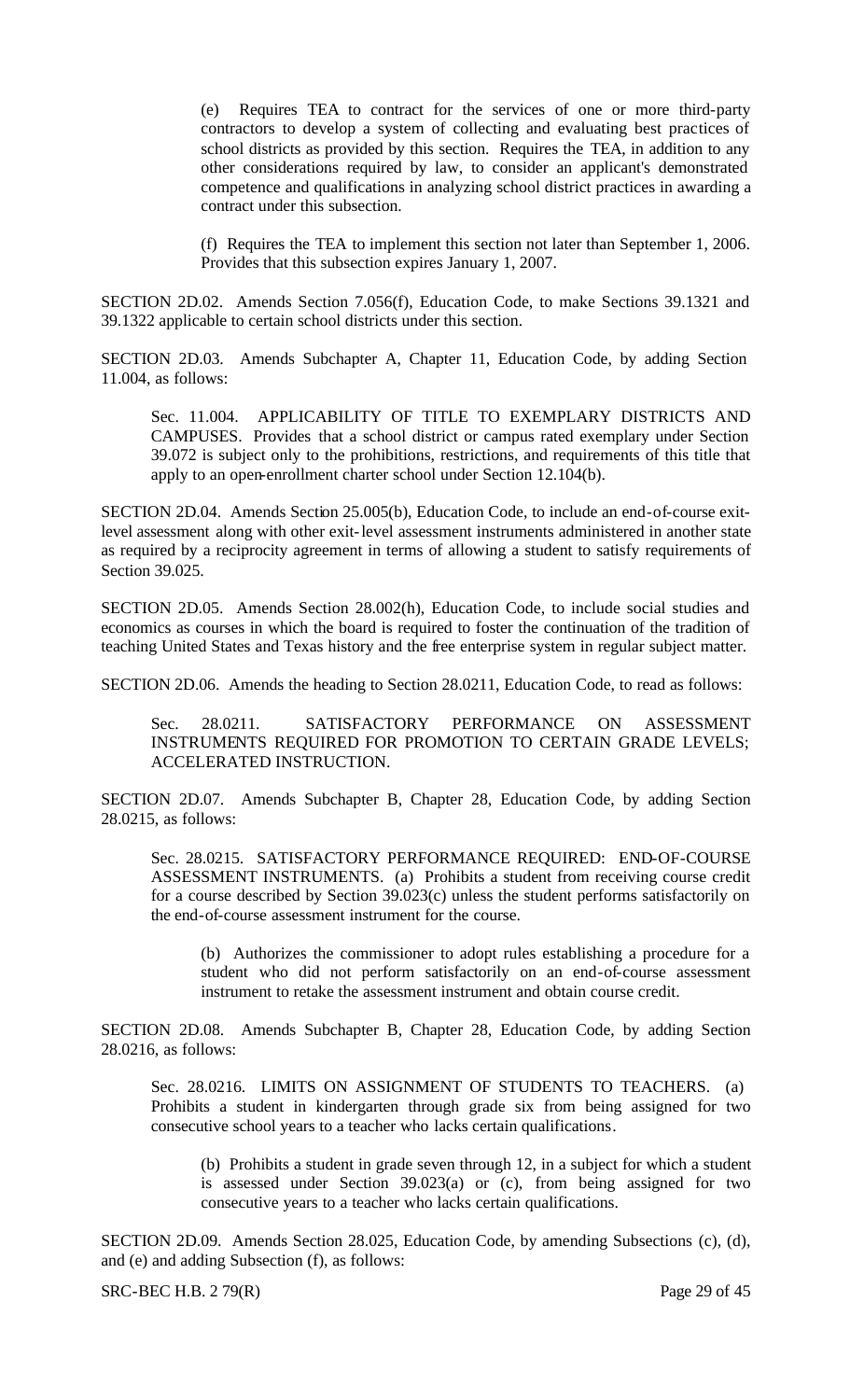(e) Deletes existing text requiring certain curriculum requirements to comply with Section 39.025. Makes a nonsubstantive change.

(d) Prohibits, except as provided by Section 39.0241, a person from receiving a diploma unless the person complies with Section 39.025. Authorizes a school district, for each year in which a person must comply with Section 39.025 to receive a diploma, to issue a certificate of coursework completion to a student who successfully completes the curriculum requirements identified by the board under Subsection (a) but who fails to comply with Section 39.025. Provides that this subsection ceases to apply on the date the commissioner certifies that the implementation of amendments made by H.B. No. 2, Acts of the 79th Legislature, Regular Session, 2005, to Sections 39.023(a) and (c) and 39.051(b) is complete under the transition plan adopted under Section 39.0241. Provides that this subsection expires September 1, 2011.

(e) Makes a nonsubstantive change.

(f) Requires the transcript forms adopted by the board under Subsection (e) to be designed to identify whether a student received a diploma or a certificate of coursework completion. Provides that this subsection expires September 1, 2011.

SECTION 2D.10. Amends Section 29.081(b), Education Code, to require each district to provide accelerated instruction to a student enrolled in the district who has taken an end-ofcourse, rather than a secondary exit-level, assessment instrument administered under Section 39.023(c) and has not performed satisfactorily on the assessment instrument or who is at risk of dropping out of school.

SECTION 2D.11. Amends Subchapter C, Chapter 29, Education Code, by adding Section 29.0822, as follows:

Sec. 29.0822. OPTIONAL FLEXIBLE SCHOOL DAY PROGRAM. (a) Authorizes a school district, notwithstanding Section 25.081 or 25.082, to provide a flexible school day program for students in grades nine through 12 who have dropped out of school or who are at risk of dropping out of school.

(b) Authorizes a school district, to enable a school district to provide a program under this section that meets the needs of students described by Subsection (a), to provide for certain policies.

(c) Requires a course offered in a program under this section to provide for at least the same number of instructional hours as required for a course offered in a program that meets the required minimum number of instructional days under Section 25.081 and the required length of school day under Section 25.082.

(d) Authorizes the commissioner to adopt rules for the administration of this section. Requires the commissioner to calculate average daily attendance for atrisk students served under this section. Requires the commissioner to allow accumulations of hours of instruction for students whose schedule would not otherwise allow full state funding. Requires funding under this subsection to be determined based on the number of instructional days in the district calendar and a seven-hour school day, but attendance is authorized to be cumulated over a school year, inclusive of any summer or vacation sessions. Requires the attendance of students who accumulate less than the number of attendance hours required under this subsection to be proportionately reduced for funding purposes. Authorizes the commissioner to set maximum funding amounts for an individual course under this section.

SECTION 2D.12. Amends Section 29.187(b), Education Code, to delete existing text relating to an award granted under this section not being given in lieu of a certificate of coursework completion.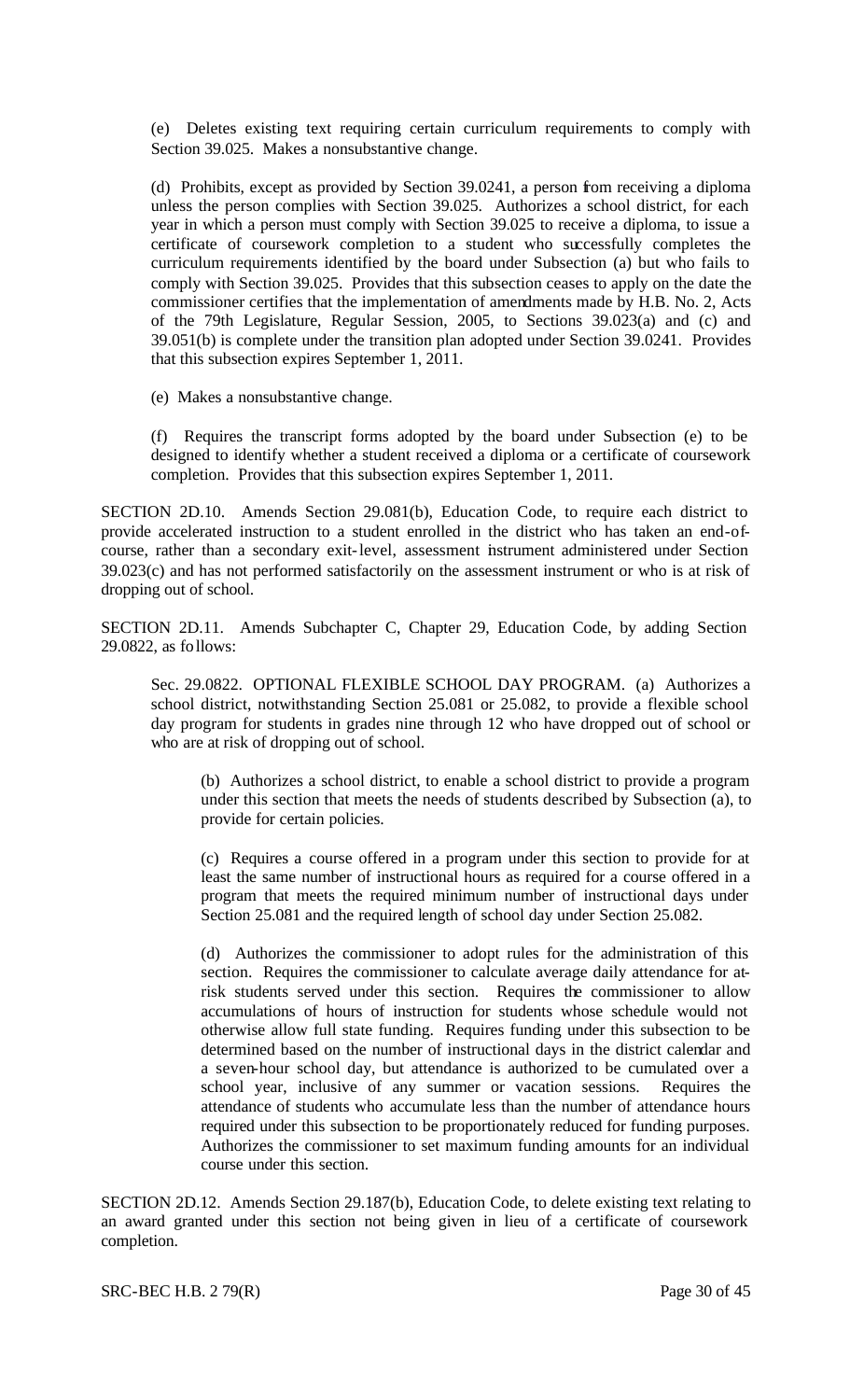SECTION 2D.13. Amends Section 29.202, Education Code, as follows:

Sec. 29.202. ELIGIBILITY. (a) Defines "adequate yearly progress standard."

(b) Redesignated from existing Subsection (a). Includes a public school campus that has not met the adequate yearly progress standard for the same indicator of educational success for the preceding two years as rendering a student eligible to receive a public education grant or to attend another public school in the district in which the student resides under this subchapter if the student attended said school campus.

(c) Redesignated from existing Subsection (b). Deletes existing text relating to a student's ineligibility for receiving a grant if the student does attends a school that does not meet certain criteria.

SECTION 2D.14. Amends Subchapter G, Chapter 29, Education Code, by adding Section 29.2021, as follows:

Sec. 29.2021. CONFLICT OF LAWS. Provides that, to the extent of a conflict between this subchapter and a provision of Section 1116, No Child Left Behind Act of 2001 (20 U.S.C. Section 6316), the No Child Left Behind Act of 2001 prevails.

SECTION 2D.15. Amends Section 29.203(f), Education Code, to provide an exception to this subsection as provided by Section 1116, No Child Left Behind Act of 2001 (20 U.S.C. Section 6316).

SECTION 2D.16. Amends Section 30.021(e), Education Code, to make conforming changes.

SECTION 2D.17. Amends Sections 30.104(b) and (c), Education Code, as follows:

(b) Deletes existing text requiring certain curriculum requirements to comply with Section 39.025.

(c) Prohibits a person, except as provided by Section 39.0241, from receiving a diploma unless the person complies with Section 39.025. Authorizes the Texas Youth Commission educational program, for each year in which a person must comply with Section 39.025 to receive a diploma, to issue a certificate of course-work completion to a student who successfully completes the curriculum requirements identified by the board under Section 28.025(a) but who fails to comply with Section 39.025. Provides that this subsection ceases to apply on the date the commissioner certifies that the implementation of the amendments made by H.B. No. 2, Acts of the 79th Legislature, Regular Session, 2005, to Sections 39.023(a) and (c) and 39.051(b) is complete under the transition plan adopted under Section 39.0241. Provides that this subsection expires September 1, 2011.

SECTION 2D.18. Amends Section 39.023, Education Code, by amending Subsections (a) and (c) and adding Subsections (a-1), as follows:

(a) Amends the age at which and the manner by which students are assessed.

(a-1) Authorizes an assessment instrument under this section to include questions that test a broader range of knowledge and skills or that are at a higher difficulty level for the purpose of differentiating student achievement. Prohibits a student from being required to answer a question described by this subsection correctly to perform satisfactorily on the assessment instrument or to be promoted to the next grade level. Provides that, to ensure a valid bank of questions for use each year, the agency is not required to release a question that is being field-tested until after the fifth school year the question is used on an assessment instrument administered under this section.

(c) Requires TEA to also adopt end-of-course assessment instruments for secondarylevel courses in certain courses determined by rule by the commissioner. Provides that the performance level established by the Texas Higher Education Coordinating Board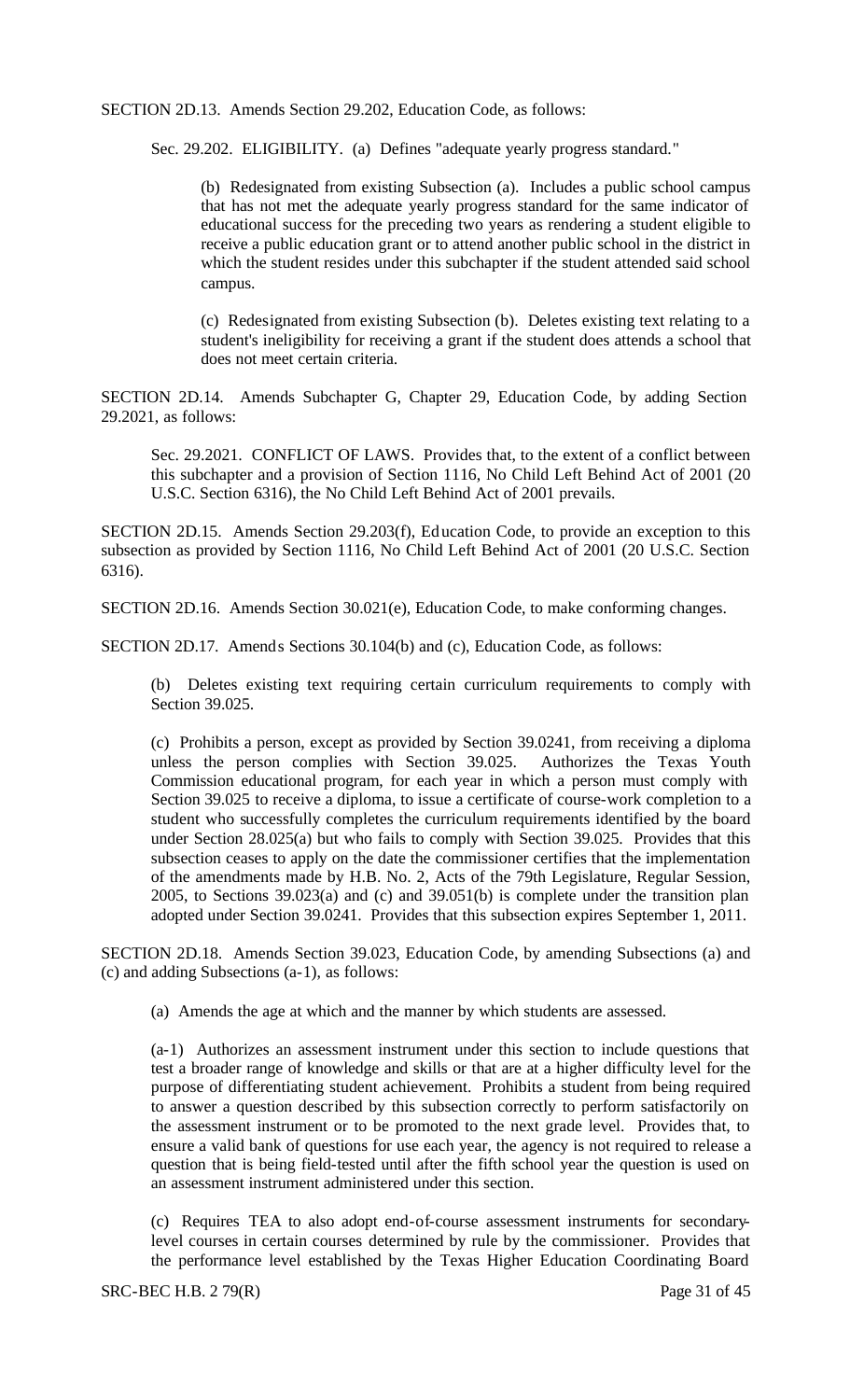under this subsection represents the level of academic achievement indicating a student is prepared for college course work. Authorizes the performance level to be used as an indicator to measure progress toward college preparedness of public school students in this state. Deletes existing text relating to courses included as necessary for the end-ofcourse assessments. Makes conforming changes.

SECTION 2D.19. Amends Subchapter B, Chapter 39, Education Code, by adding Section 39.0232, as follows:

Sec. 39.0232. COMPUTER-ADAPTIVE ASSESSMENT. (a) Requires TEA to provide for assessment instruments required under Section 39.023 to be designed so that those assessment instruments can be computer-adaptive.

(b) Requires TEA, to the extent practicable and appropriate, to require school districts to administer to students the computer-adaptive assessment instruments.

(c) Requires TEA to implement this section not later than March 1, 2006. Provides that this subsection expires September 1, 2006.

SECTION 2D.20. Amends Section 39.024, Education Code, by amending Subsection (a) and adding Subsections (b) and (b-1), as follows:

(a) Authorizes the board to require a level of performance on assessment instruments for determining district or campus performance under Subchapter D that is higher than the level of performance considered to be satisfactory for a student to be promoted from one grade level to the next.

(b) Provides that, in determining a level of performance under Subsection (a), a level of performance is satisfactory only if at least 60 percent of all students perform satisfactorily on each section of the assessment instrument required under this subchapter.

(b-1) Provides that Subsection (b) applies beginning with the 2006-2007 school year. Provides that this subsection expires September 1, 2007.

SECTION 2D.21. Amends Subchapter B, Chapter 39, Education Code, by adding Section 39.0241, as follows:

Sec. 39.0241. TRANSITION PLAN FOR USE OF ASSESSMENT INSTRUMENTS. (a) Requires the commissioner by rule to adopt a transition plan to implement the amendments made by H.B. No. 2, Acts of the 79th Legislature, Regular Session, 2005, to Sections 39.023(a) and (c) and 39.051(b)(5). Requires the rules to provide for the administration of end-of-course assessment instruments adopted under Section 39.023(c) to begin as soon as practicable but not later than the 2008-2009 school year. Provides that, during the period under which the transition to end-of-course assessment instrument is made, certain entities are authorized to perform certain functions.

(b) Requires rules adopted under Subsection (a) to require that each student who will be subject to the requirements implemented under the amendments made by H.B. No. 2, Acts of the 79th Legislature, Regular Session, 2005, to Section 39.023(c) is entitled to notice of the specific requirements applicable to the student. Requires notice under this subsection to be provided not later than the date the student enters the ninth grade.

(c) Provides that a reference in this code to an en-of-course assessment instrument administered under Section 39.023(c) includes a secondary exit-level assessment instrument administered as provided by Subsection (a).

(d) Provides that this section expires September 1, 2009.

SECTION 2D.22. Amends Section 39.025, Education Code, by adding Subsections (d), (e), and (f), as follows:

SRC-BEC H.B. 2 79(R) Page 32 of 45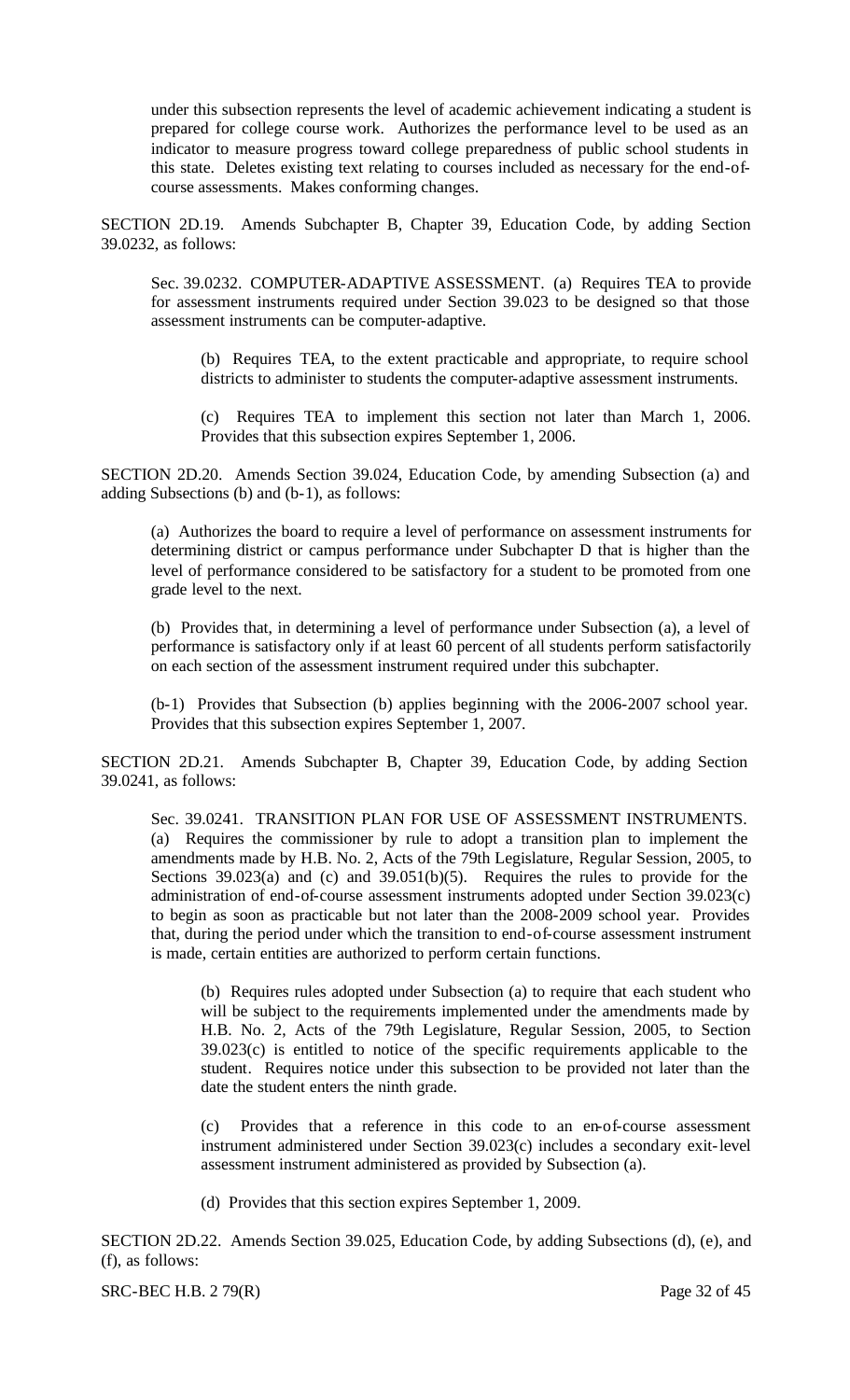(d) Requires the commissioner by rule, notwithstanding Subsection (a), to adopt one or more alternative nationally recognized norm referenced assessment instruments under this section to administer to a student to qualify for a high school diploma if the student enrolls after January 1 of the school year in which the student is otherwise eligible to graduate under certain circumstances.

(e) Requires the commissioner to establish a required performance level for an assessment instrument adopted under Subsection (d) that is at least as rigorous as the performance level for the secondary exit-level assessment instrument for the same subject.

(f) Provides that this section ceases to apply on the date the commissioner certifies that the implementation of the amendments made by H.B. No. 2, Acts of the 79th Legislature, Regular Session, 2005, to Sections 39.023(a) and (c) and 39.051(b) is complete under the transition plan adopted under Section 39.0241. Provides that this section expires September 1, 2011.

SECTION 2D.23. Amends Subchapter B, Chapter 39, Education Code, by adding Section 39.0261, as follows:

Sec. 39.0261. COLLEGE READINESS AND PREPARATION ASSESSMENTS. (a) Requires high school students in the spring of the 11th grade or during the 12th grade, in addition to the assessment instruments otherwise authorized or required by this subchapter, and to promote college readiness, to select and take once one of the valid, reliable, and nationally normed assessment instruments used by colleges and universities as part of their undergraduate admissions processes, such as the American College Test (ACT) and the SAT.

(b) Requires school districts, in addition to the assessment instruments otherwise authorized or required by this subchapter, to administer to students in the 10th grade a valid, reliable, and nationally normed assessment instrument that promotes rigorous high school course-taking and college readiness, such as the Plan test (ACT) or the PSAT/NMSQT.

(c) Requires school districts, in addition to the assessment instruments otherwise authorized or required by this subchapter, to administer to students in the 8th grade a valid, reliable, and nationally normed assessment instrument that promotes rigorous high school course-taking.

(d) Requires TEA to take certain actions relating to the administration of assessment instruments.

(e) Requires TEA to compile the results of any assessment instrument administered under this section and make the results available through the Public Education Information Management System (PEIMS).

SECTION 2D.24. Amends Subchapter B, Chapter 39, Education Code, by adding Section 39.034, as follows:

Sec. 39.034. MEASURE OF VALUE-ADDED STUDENT ACHIEVEMENT ON ASSESSMENT INSTRUMENTS. (a) Requires the commissioner by rule to adopt a method by which TEA may measure value-added student achievement by tracking changes in a student's performance from one school year to the next on an assessment instrument required under this subchapter.

(b) Requires TEA, each year, for each student who takes an assessment instrument required under Section 39.023(a), (b), or (1), to use the method adopted under Subsection (a) to compare the student's results on the assessment instrument to the student's results on any assessment instrument for that subject the student has taken during the preceding school year.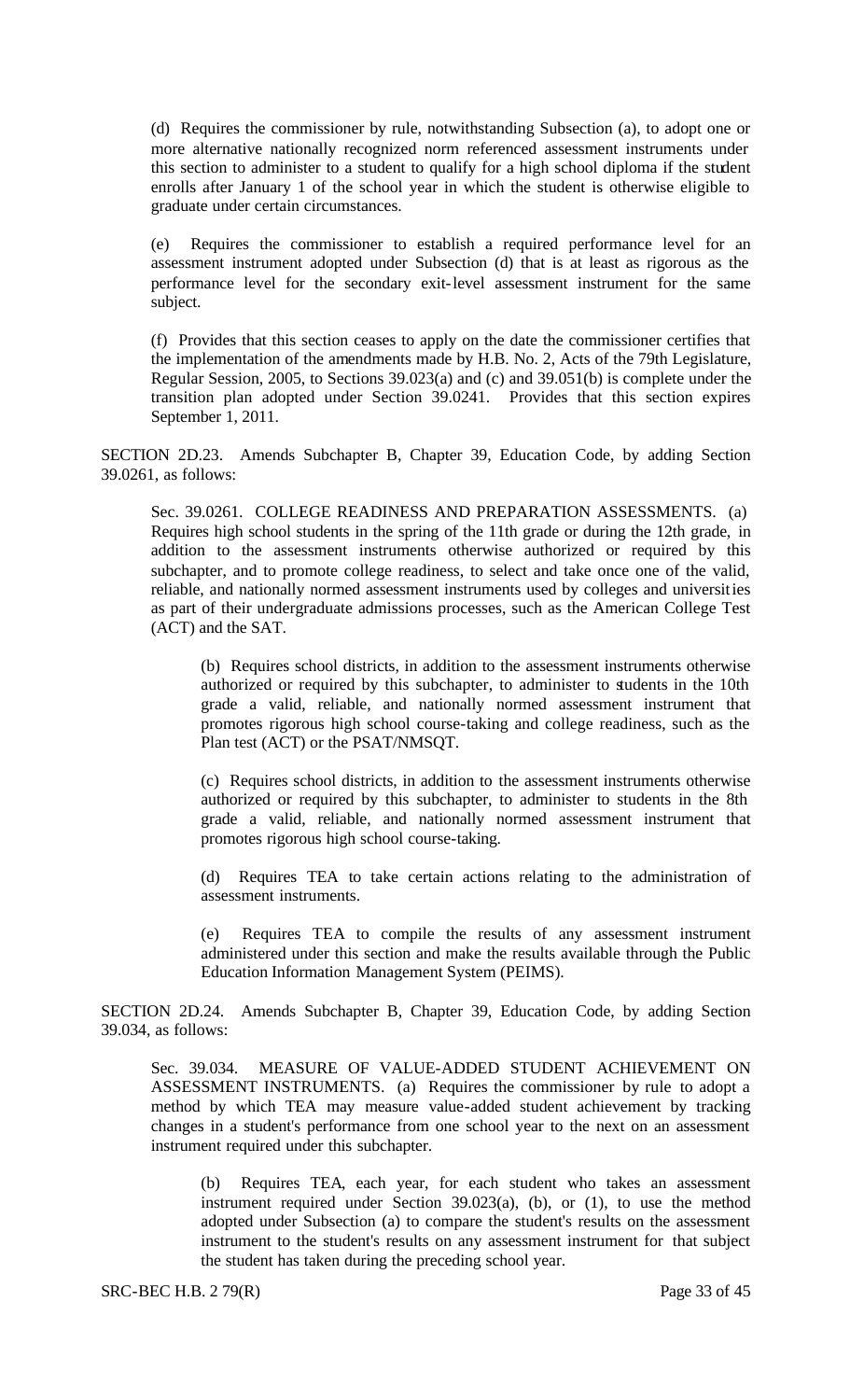(c) Requires TEA to maintain a record of the comparisons made under this section. Requires TEA, each year, to provide certain records to certain entities.

(d) Requires the school a student attends to provide a record of the comparison made under this section and provided to the school under Subsection  $(c)(1)$  in a written notice to the student's parents required by Section 28.022(a)(2).

(e) Requires the commissioner to implement this section not later than September 1, 2006. Provides that this subsection expires January 1, 2008.

SECTION 2D.25. Reenacts and amends Section 39.051(b), Education Code, as amended by Chapters 433 and 805, Acts of the 78th Legislature, Regular Session, 2003, to amend the information on which the indicators must based in regards to determining performance progress from year to year. Makes conforming changes.

SECTION 2D.26. Amends Section 39.051(d), Education Code, to make conforming changes.

SECTION 2D.27. Amends Section 39.052, Education Code, by amending Subsection (b) and adding Subsection (d), as follows:

(b) Includes a summary of the district's significant noninstructional expenditures, as determined under Section 44.0072 as information required to be included in the campus report card. Makes conforming changes.

(d) Requires the commissioner to develop a methodology for categorizing campuses that have similar demographic characteristics into peer groups for comparison. Requires the commissioner to take certain information into consideration in establishing criteria to categorize campuses under this section.

SECTION 2D.28. Amends Section 39.072, Education Code, by amending Subsection (d) and adding Subsection (c-1), as follows:

(c-1) Provides that a public school campus is subject to Sections 39.1321 and 39.1322 if the campus meets certain criteria.

(d) Provides that, notwithstanding any other provision of this code, for purposes of determining the performance of a school district or open-enrollment charter school under this chapter, including the academic performance rating, rather than the accreditation status, of the district or school, a campus that is a facility operated by or under contract with the Texas Youth Commission or a pre-adjudication secure detention facility or a post-adjudication secured correctional facility that is registered with the Texas Juvenile Probation Commission is not considered to be a part of the school district or openenrollment charter school that operates the campus. Requires the performance of a student that attends such a campus on an assessment instrument or other academic excellence indicator adopted under Section 39.051 to be determined and reported, but is prohibited from being used to determine the rating of the school district or openenrollment charter school unless the campus is the only campus operated by the district or school. Deletes existing text relating to provisions of this section. Makes conforming changes.

SECTION 2D.29. Amends Subchapter F, Chapter 39, Education Code, by adding Section 39.113, as follows:

Sec. 39.113. STATE INCENTIVE PROGRAM FOR IMPROVING STUDENT PERFORMANCE ON AT-RISK CAMPUSES. (a) Requires the commissioner to adopt rules to create an incentive award system for annual growth in student achievement. Provides that a school that achieves incremental growth in student achievement, as described in Subsection (b), is eligible for an award if the school satisfies certain conditions.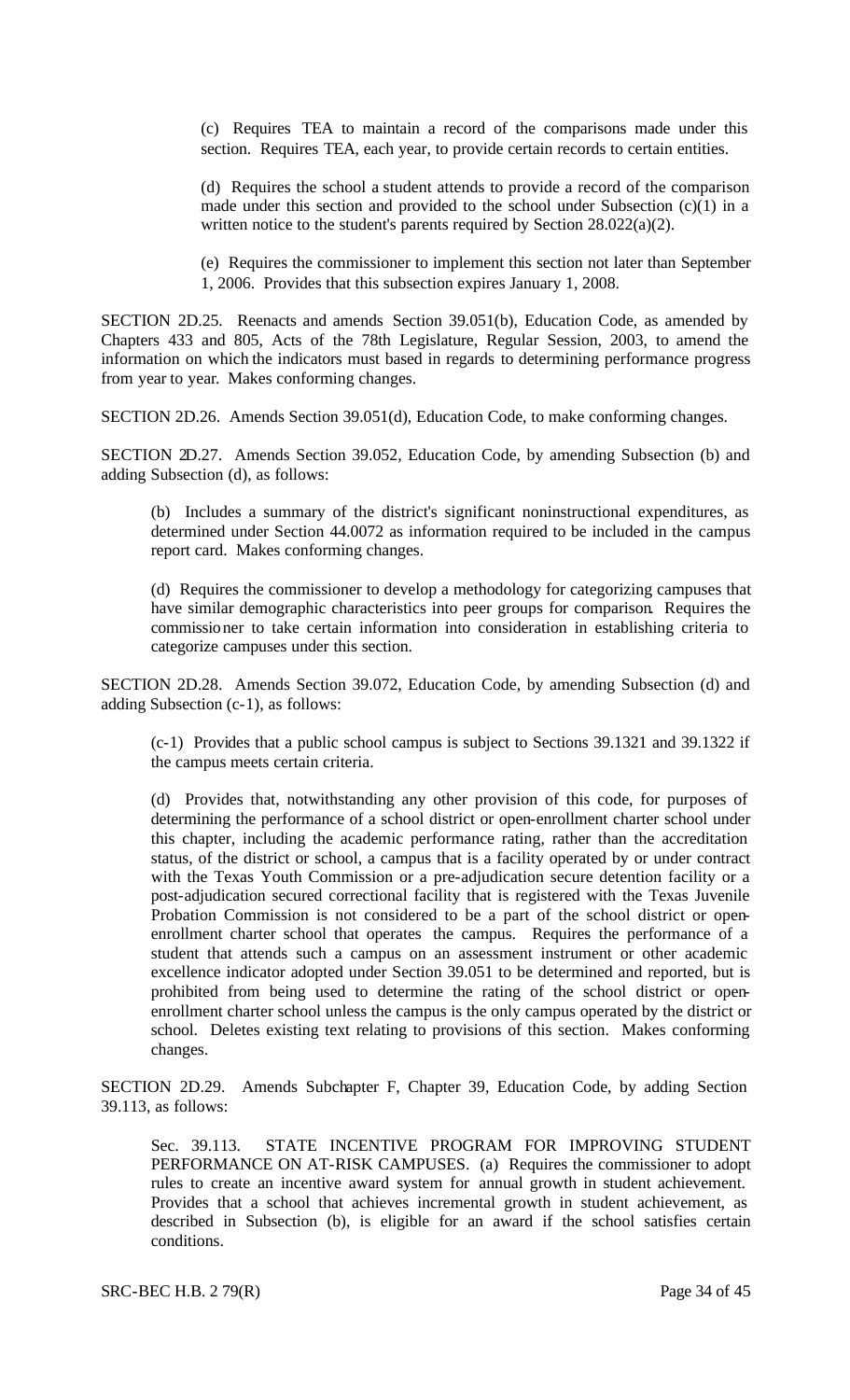(b) Requires the commissioner by rule to adopt performance criteria to measure annual growth in student academic performance. Requires the commissioner to consider certain criteria, as applicable.

(c) Requires the commissioner, from funds appropriated for the purpose of this section, to award grants to campuses that meet performance criteria adopted under Subsection (b). Requires the commissioner to allocate awards to campuses not later than December 1 of each year, based on growth in student achievement as measured for ht preceding two school years.

(c-1) Requires the commissioner to award grants under this section beginning September 1, 2006. Provides that this subsection expires January 1, 2007.

(d) Requires at least 75 percent of an award under this section to be used for additional teacher compensation at the campus level. Requires the commissioner by rule to provide for allocating awards under this subsection, including providing individual awards of at least \$7,500 for each teacher at a campus receiving an award under this subsection.

(e) Prohibits grants from funds appropriated for the award program from exceeding \$100 million each year except as expressly authorized by the General Appropriations Act or other law.

(f) Provides that a determination of the commissioner under this section is final and is prohibited from being appealed.

SECTION 2D.30. Amends Section 39.131, Education Code, by amending Subsection (a) and adding Subsection (c), as follows:

(a) Makes conforming changes.

(c) Requires the commissioner to order the closure of all programs operated under the charter of an open-enrollment charter school if a majority of the campuses operated by the charter holder have received an unsatisfactory rating as determined by the commissioner for a period of two years or more.

SECTION 2D.31. Amends Subchapter G, Chapter 39, Education Code, by adding Sections 39.1321 and 39.1322, as follows:

Sec. 39.1321. SANCTIONS FOR LOWEST-PERFORMING CAMPUSES. (a) Provides that this section applies only to a campus that meets certain criteria.

(b) Requires the commissioner, notwithstanding Sections 39.131 and 39.132, to take certain actions relating to low-performing campuses.

(c) Requires the commissioner to identify campuses subject to this section under Subsection (b) not later than August 1 following the school year in which the campus was rated. Requires the commissioner, if a campus is rated as described by Subsection (a) for one school year, not later than October 1 after identifying the campus, to select and assign a technical assistance team to assist the campus in executing a school improvement plan and any other school improvement strategies the commissioner determines appropriate, including providing supplemental services to students as described by the No Child Left Behind Act of 2001 (Pub. L. No. 107-110).

(d) Requires the commissioner, if a campus is rated as described by Subsection (a) for two consecutive school years, to pursue alternative management under Section 39.1322. Requires the commissioner to identify a campus subject to this section under Subsection (b) not later than November 1 of the school year following the second consecutive school year in which the campus was rated as described by Subsection (a).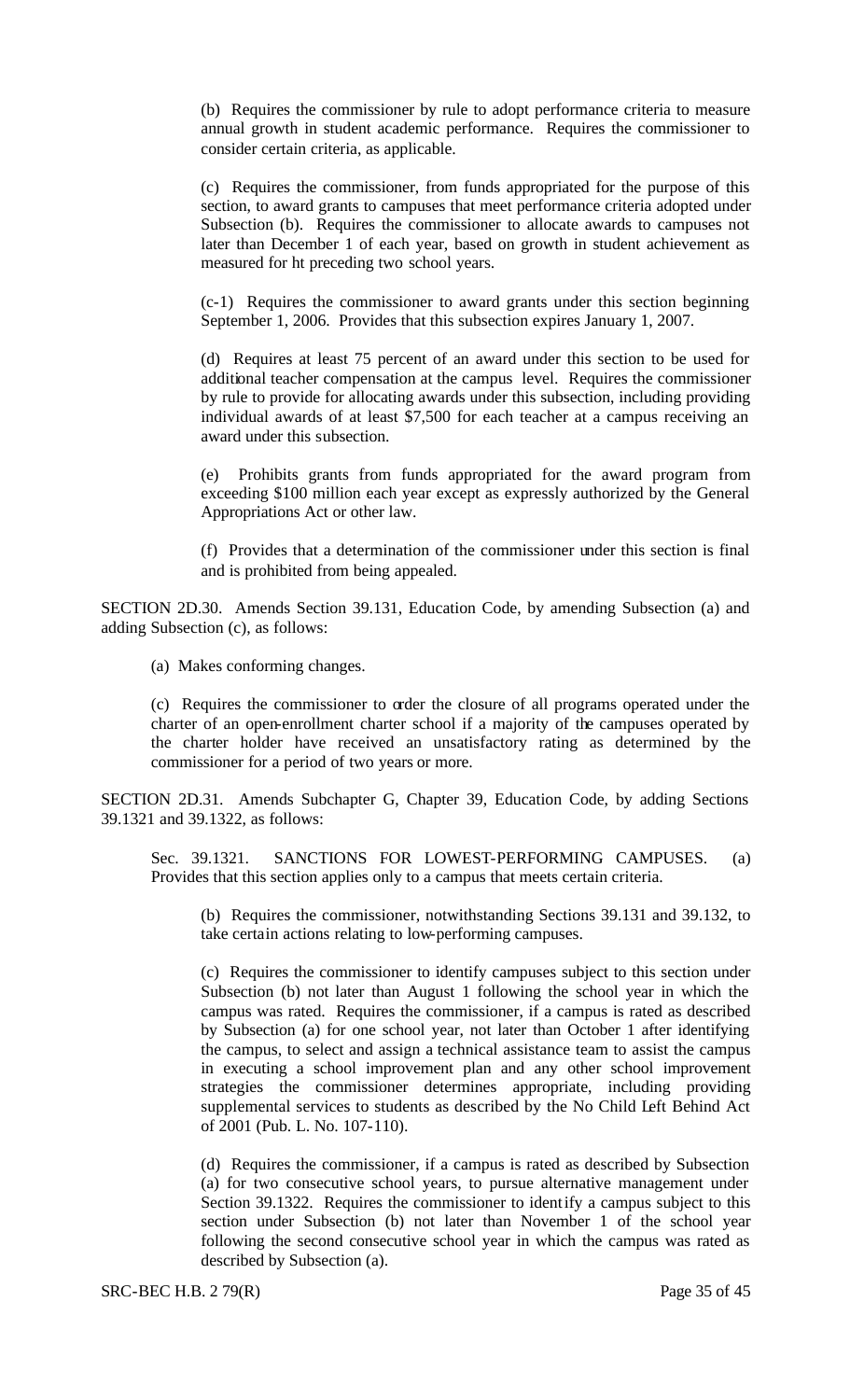Sec. 39.1322. MANAGEMENT OF LOWEST-PERFORMING CAMPUSES. (a) Provides that a campus is subject to this section if for two consecutive school years the campus meets certain requirements.

(b) Requires the commissioner to solicit proposals from qualified entities to assume management of a campus subject to this section under a management contract with TEA.

(c) Provides that, if the commissioner determines that the basis for the rating for a campus under Subsection (a) is limited to a specific condition that may be remedied with targeted technical assistance from TEA, the commissioner is authorized and required to take certain measures.

(d) Requires the commissioner to solicit proposals under Subsection (b) not later than November 30 of the school year following the second consecutive school year in which the campus was rated as described by Subsection (a). Requires the commissioner to notify a qualified entity whose proposal has been accepted to manage a campus under this section not later than the following April 15. Requires control of the campus management to be relinquished to the managing entity under this section with a reasonable period after the end of the school year.

(e) Requires a person to have certain qualifications to qualify for consideration as a managing entity under this section.

(f) Authorizes the commissioner to negotiate the term of a management contract for not more than five years with an option to renew the contract. Requires the commissioner to negotiate a memorandum of understanding between the commissioner, the managing entity, and the board of trustees of the school district in which the campus is located. Requires the memorandum of understanding to have the same term as the management contract and include a provision describing the district's responsibilities in supporting the operation of the campus. Authorizes the commissioner, as appropriate, to require the district to support the campus in the same manner as the district was required to support the campus before the execution of the management contract.

(g) Requires the commissioner to require a provision, including negotiated performance measures, in the management contract to demonstrate improvement in campus performance. Requires the performance measures to be consistent with the priorities of this chapter. Requires the commissioner to evaluate the managing entity's performance on the first and second anniversary of the date of the management contract. Authorizes the commissioner, if the evaluation fails to demonstrate improvement as negotiated under the contract, to terminate the management contract for nonperformance or breach of contract and requires the commissioner to solicit proposals from qualified entities to assume management of a campus as provided by this section. Authorizes the commissioner, if campus performance continues to be rated in the bottom 10 percent in the TEA'S evaluation under Section 39.072(c) on the third anniversary of the initial contract date or any annual date after that date, to terminate the management contract with the managing entity for nonperformance or breach of contract and solicit proposals from qualified entities as provided by this section.

(h) Requires the funding for a campus operated by a managing entity, notwithstanding any other provision of this code, to be equivalent to the funding of the other campuses in the district on a per student basis so that the managing entity receives the same funding the campus would otherwise have received.

(i) Provides that each campus operated by a managing entity under this section is subject to this chapter in the same manner as any other campus in the district.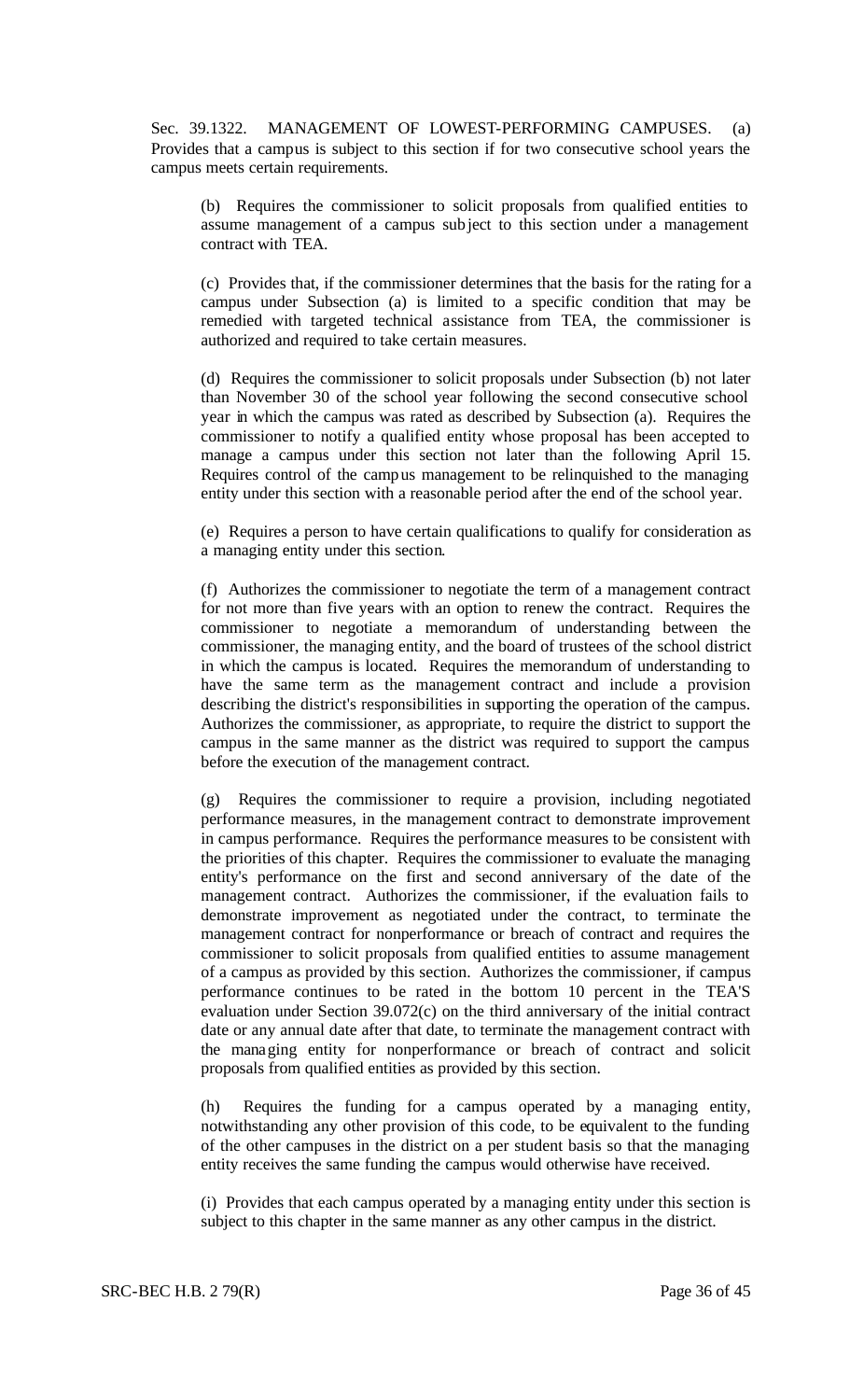SECTION 2D.32. Amends Subchapter G, Chapter 39, Education Code, by adding Section 39.1371, as follows:

Sec. 39.1371. INTERVENTION OPERATIONS. (a) Provides that TEA is responsible for managing an intervention of a campus subject to sanctions under this subchapter.

(b) Requires a person, to be employed as an intervention manager in the school intervention management division, to demonstrate certain qualities.

(c) Requires TEA to monitor the progress of special campus intervention teams appointed by the commissioner under this subchapter and provide semiannual reports to the commissioner on the status of performance improvement.

(d) Requires TEA to supervise the activities of the management entities under Section 39.1322 and provide semiannual reports to the commissioner on the status of performance improvement.

(e) Requires TEA to take certain actions relating to school and campus improvement activities, including establish by rule and publish school improvement objectives.

(f) Authorizes the commissioner to contract for services under this section.

SECTION 2D.33. Amends Sections 39.182(a) and (b), Education Code, as follows:

(a) Includes certain information required to be contained in the comprehensive report covering the preceding school year. Makes conforming changes.

(b) Makes a conforming change.

SECTION 2D.34. Amends Section 39.183, Education Code, to make a conforming change.

SECTION 2D.35. Amends Section 39.202, Education Code, as follows:

Sec. 39.202. DEVELOPMENT AND IMPLEMENTATION. (a) Sets forth certain functions of a financial accountability rating system for school districts.

(b) Requires the system to include standards, rather than uniform indicators, adopted by the commissioner by which to measure a district's financial management performance. Requires the commissioner to develop a uniform system for reporting district and campus financial information. Requires the commissioner by rule to require each district to use standard accepted cost accounting practices for reporting district and campus level expenditures.

(c) Requires the uniform system adopted under Subsection (b) to include standards to determine a district's actual financial expenditures for each campus. Requires a district to identify and report each expenditure separately and prohibits a district form reporting district-wide averages or using other allocation formulas other than district level expenditures for overhead or administrative costs, which may be allocated to campuses. Sets forth what the required reporting standards include.

(d) Requires the commissioner to develop and implement certain procedures and formats.

(e) Requires a district and campus to report information at least quarterly each year.

(f) Sets forth the essential purposes to be accomplished by the financial accountability system.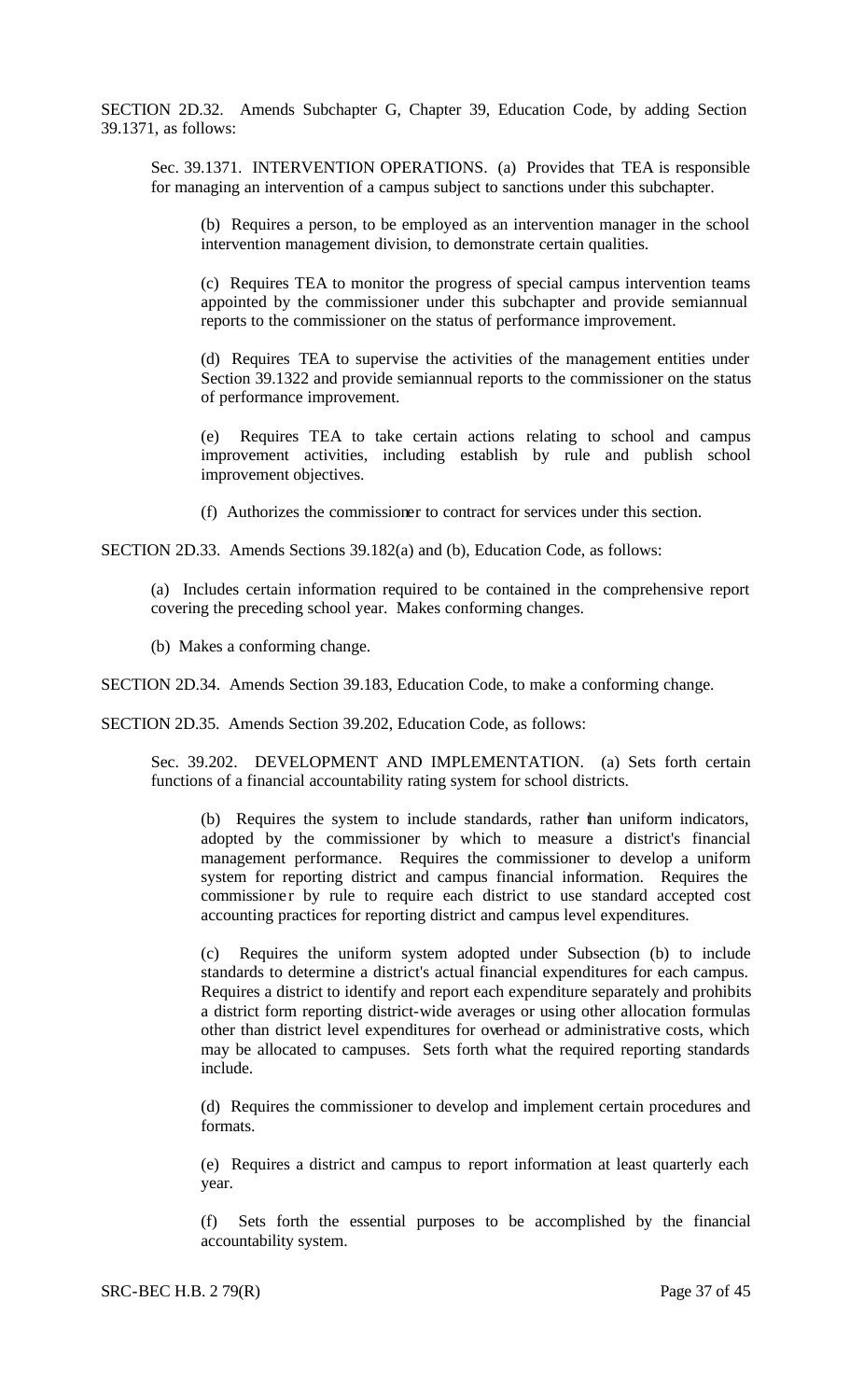(g) Requires the software application used for the financial accountability system under this section to be designed to systematically evaluate school districts, component campuses, and open-enrollment charter schools. Requires the system to perform certain functions.

SECTION 2D.36. Amends Section 39.203(b), Education Code, to amend the information the financial management report is required to include. Makes conforming changes.

SECTION 2D.37. Amends Chapter 39, Education Code, by adding Subchapter J, as follows:

### SUBCHAPTER J. NOTICE OF PERFORMANCE

Sec. 39.251. NOTICE IN STUDENT GRADE REPORT. Requires the first written notice of a student's performance that a school district gives during a school year as required by Section 28.022(a)(2) to include certain information.

Sec. 39.252. NOTICE ON DISTRICT WEBSITE. Requires a school district that maintains an Internet website, not later than the 10th day after the first day of instruction of each school year, to make certain information available to the public on the website.

SECTION 2D.38. Amends Subchapter A, Chapter 44, Education Code, by adding Section 44.0072, as follows:

Sec. 44.0072. NONINSTRUCTIONAL EXPENDITURES. (a) Requires a school district, each fiscal year, to compute and report certain information through PEIMS to the commissioner.

(b) Authorizes the commissioner to determine, in a manner consistent with Section 44.0071, whether an expenditure is noninstructional.

SECTION 2D.39. Amends Section 51.3062(q), Education Code, to make conforming changes.

SECTION 2D.40. (a) Requires TEA to collect certain information not later than the 2006-2007 school year.

(b) Requires TEA, not later than the 2007-2008 school year, to include certain information in evaluating the performance of school districts, campuses, and openenrollment charter schools under Subchapter D, Chapter 39, Education Code.

SECTION 2D.41. Requires the commissioner to take certain actions relating to reporting procedures for school campuses.

PART E. BILINGUAL EDUCATION AND SPECIAL LANGUAGE PROGRAMS

SECTION 2E.01. Amends Section 28.006(j), Education Code, to make a conforming change.

SECTION 2E.02. Amends Section 29.056(g), Education Code, to authorize a district to transfer a student of limited English proficiency out of a bilingual education or special language program for the first time or a subsequent time if the student is able to participate equally in a regular all-English instructional program as determined by certain factors.

SECTION 2E.03. Amends Subchapter B, Chapter 29, Education Code, by adding Section 29.0561, as follows:

Sec. 29.0561. CONSIDERATION; REENROLLMENT. (a) Requires the language proficiency assessment committee, for the first two school years after a student is transferred out of a bilingual education or special language program under Section  $29.056(g)$ , to consider certain factors.

(b) Requires the language proficiency assessment committee, if, during any grading period during the first two school years after a student is transferred out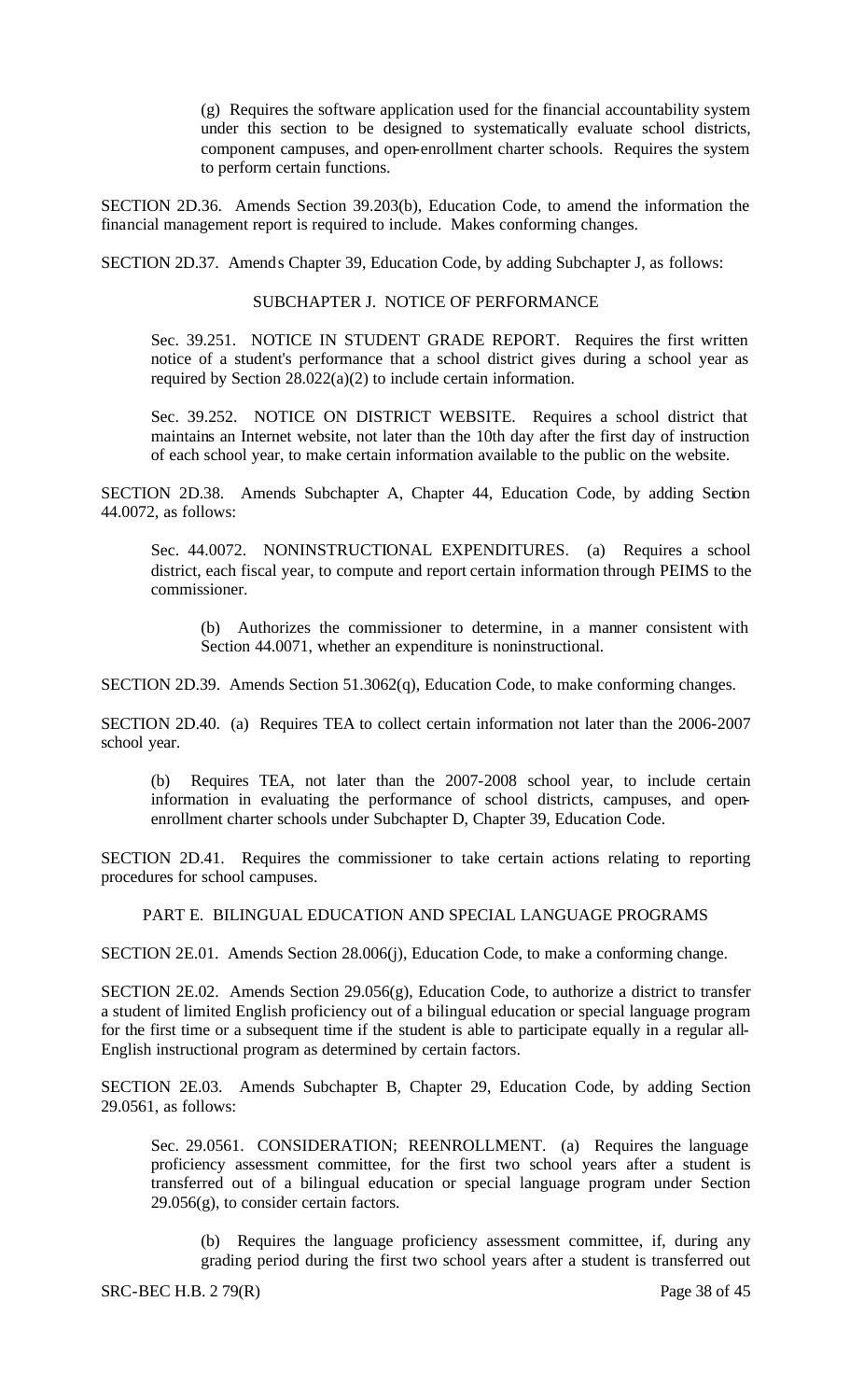of a bilingual education or special language program under Section 29.056(g), the student earns a failing grade in a subject in the foundation curriculum under Section  $28.002(a)(1)$ , to reevaluate the student to determine if the student should reenroll in the bilingual education or special language program. Authorizes the committee, based on the reevaluation, to arrange for intensive instruction for the student or to reenroll the student in the program.

SECTION 2E.04. Amends Subchapter B, Chapter 29, Education Code, by adding Section 29.065, as follows:

Sec. 29.065. MEASURE OF PROGRESS TOWARD ENGLISH LANGUAGE PROFICIENCY. Requires the commissioner by rule to develop a longitudinal measure of progress toward English language proficiency under which a student of limited English proficiency is evaluated from the time the student enters public school until, for two consecutive school years, the student scores at a specific level determined by the commissioner on the reading assessment instrument under Section 39.023(a) or the English I and II assessment instrument under Section 39.023(c), as applicable. Requires the commissioner to take certain actions relating to measuring a student's progress.

SECTION 2E.05. Amends Sections 39.072(b) and (c), Education Code, to make conforming changes.

SECTION 2E.06. Amends Sections 39.073(a) and (b), Education Code, to make conforming changes.

SECTION 2E.07. Amends Section 39.074(e), Education Code, to make a conforming change.

## PART F. HIGH ACADEMIC ACHIEVEMENT PROGRAMS

SECTION 2F.01. Amends Subchapter D, Chapter 29, Education Code, by adding Section 29.127, as follows:

Sec. 29.127. TEXAS GOVERNOR'S SCHOOLS. (a) Defines "public senior college or university."

(b) Provides that a Texas governor's school is a summer residential program for high-achieving high school students. Authorizes a Texas governor's school program to include any or all of certain education curricula.

(c) Authorizes a public senior college or university to apply to the commissioner to administer a Texas governor's school program under this section. Requires the commissioner to give preference to a public senior college or university that applies in cooperation with a nonprofit association. Requires the commissioner to give additional preference if the nonprofit association receives private foundation funds that may be used to finance the program.

(d) Authorizes the commissioner to approve an application under this section only if the applicant satisfies certain conditions.

(e) Authorizes the commissioner, from funds appropriated for the purpose, to make a grant to pay the costs of administering a Texas governor's school program to a public senior college or university whose application is approved under this section.

(f) Authorizes the commissioner to adopt other rules necessary to implement this section.

SECTION 2F.02. Amends Section 39.051, Education Code, by adding Subsection (b-1), as follows:

SRC-BEC H.B. 2 79(R) Page 39 of 45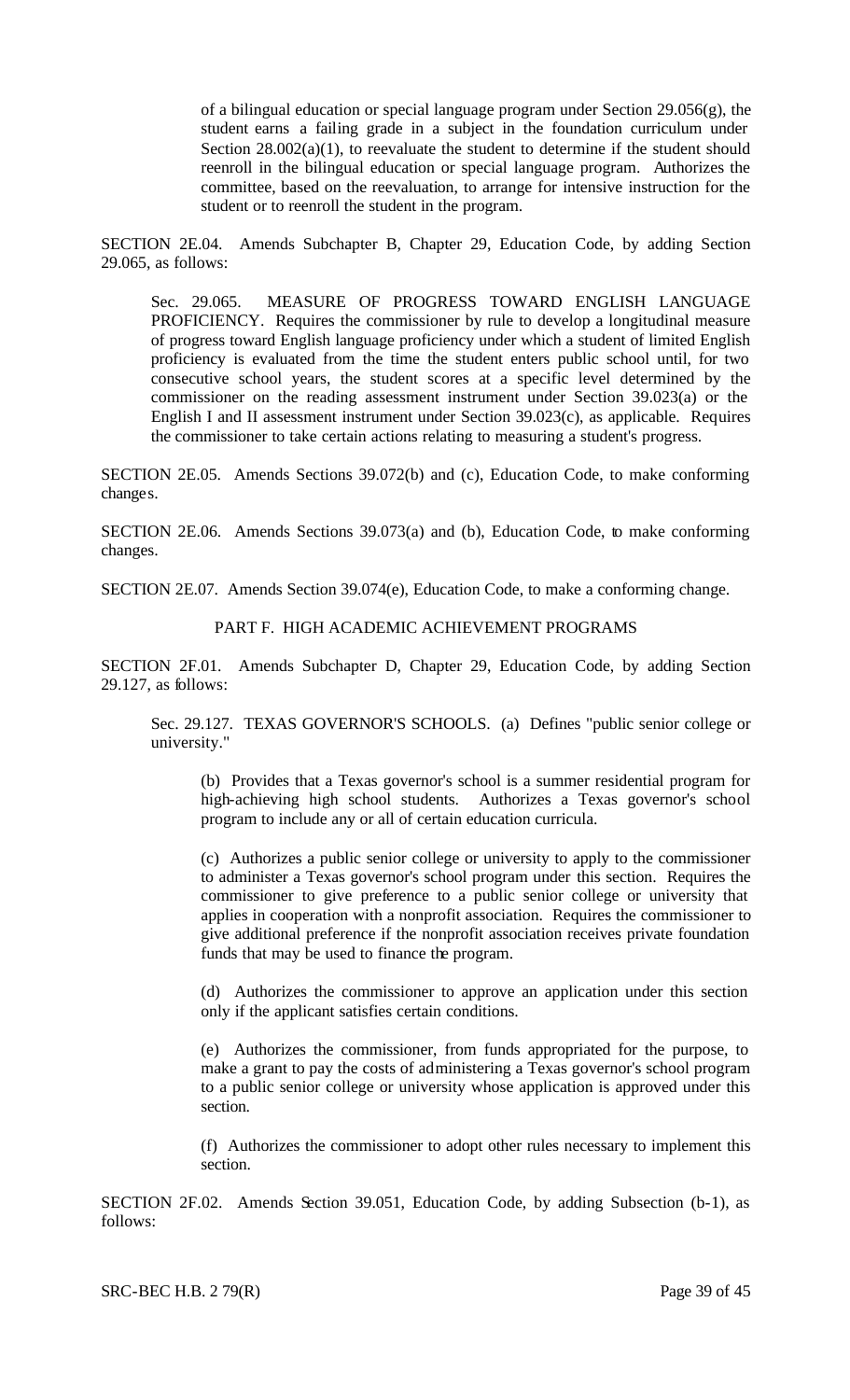(b-1) Requires the board, in addition to the indicators adopted under Subsection (b), to adopt certain indicators relating to high academic achievement to be considered in assigning a district an exemplary performance rating under Section 39.072.

SECTION 2F.03. Amends Section 39.053(a), Education Code, require the annual performance report of a school district to include information relating to high academic achievement in the district, as determined by the district's performance on the indicators under Section 39.051(b-1). Makes conforming changes.

SECTION 2F.04. Amends Section 39.072, Education Code, by adding Subsection (c-1), as follows:

(c-1) Requires TEA, for purposes of assigning a district, campus, or open-enrollment charter school a performance rating of exemplary under this section, to consider the district's, campus's, or school's performance on the indicators relating to high academic achievement under Section 39.051(b-1). Provides that this information is in addition to any other indicators or factors considered by TEA in assigning a performance rating.

SECTION 2F.05. Amends Section 39.0721(c), Education Code, to amend the performance standards on which a gold performance rating is based to include performance on indicators relating to high academic achievement under Section 39.051(b-1). Makes conforming changes.

SECTION 2F.06. (a) Requires TEA, not later than the 2006-2007 school year, to collect information concerning high academic achievement for purposes of Section 39.051(b-1), Education Code, as added by this Act.

(b) Requires TEA, not later than the 2007-2008 school year, to include information concerning high academic achievement purposes of Section 39.051(b-1), Education Code, as added by this Act, in evaluating the performance of school districts, campuses, and open-enrollment charter schools under Subchapter D, Chapter 39, Education Code.

(c) Requires TEA, not later than the 2007-2008 school year, to include the information required by Section 39.182(a)(21), Education Code, as amended by this Act, in the agency's comprehensive annual report under Section 39.182, Education Code.

# PART G. PREKINDERGARTEN PROGRAMS

SECTION 2G.01. Amends Section 29.1532, Education Code, by amending Subsection (b) and adding Subsections (d) and (e), as follows:

(b) Requires a school district's prekindergarten program, including a program operated by a private entity contracting with the district, to at a minimum comply with the applicable child-care licensing standards adopted by the Department of Family and Protective Services under Section 42.042, Human Resources Code. Requires the board to adopt rules designed to ensure the school district's compliance with the standards.

(d) Requires a school district, before it is authorized to implement a prekindergarten program, to take certain actions relating to sharing and coordinating the use of sites.

(e) Requires a school district to implement to the greatest extent possible coordinated use of licensed child-care and Head Start sites with existing prekindergarten programs.

SECTION 2G.02. Provides that a school district's prekindergarten program established before September 1, 2005, is not required to comply with the applicable child-care standards adopted by the Department of Family and Protective Services, as required by Section 29.1532(b), Education Code, as amended by this Act, until September 1, 2008.

## PART H. CHARTER SCHOOLS

SRC-BEC H.B. 2 79(R) Page 40 of 45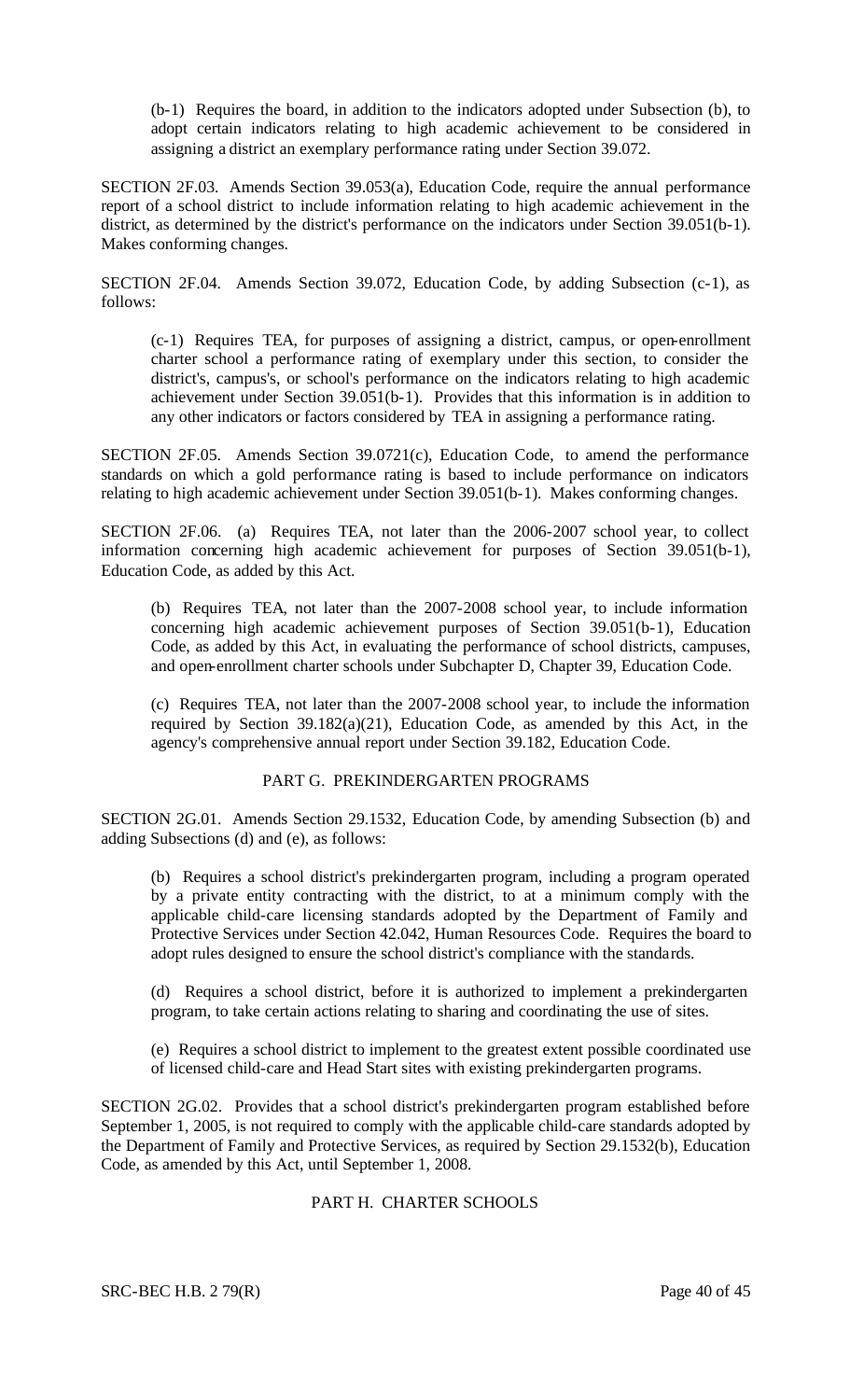SECTION 2H.01. Amends Section 12.1054, Education Code, by adding Subsection (a-1), to provide that Section 11.170 applies to a member of the governing body of a charter holder or a member of the governing body of an open-enrollment charter school.

## ARTICLE 3. CONFORMING AMENDMENTS.

SECTION 3.01. Amends Section 7.024(a), Education Code, to provide that the investment capital fund consists of money appropriated by the legislature for that purpose, rather than money transferred to the fund as provided by Section 42.152(l).

SECTION 3.02. Amends Section 7.055(b)(34), Education Code, to require the commissioner to perform duties in connection with equalization actions, rather than the equalized wealth level, under Chapter 41. Makes a conforming change.

SECTION 3.03. Amends Section 8.051(d), Education Code, to amend the core services of each regional education service center by providing that training and assistance in providing a gifted and talented program under Subchapter D, Chapter 29 is required.

SECTION 3.04. Amends Section 11.158(a), Education Code, to delete existing text relating to certain transportation fees.

SECTION 3.05. Amends Section 12.013(b), Education Code, to make conforming changes.

SECTION 3.06. Amend Section 12.106(a), Education Code, to entitle a charter holder to receive for the open-enrollment charter school funding under Chapter 42 as if the school were a school district without a tier one local share for purposes of Section 42.306, rather than Section 42.253, and without any local revenue for purposes of Section 42.25, rather than Section 42.302. Amends existing text relating to determining funding for an open-enrollment charter school. Makes conforming changes.

SECTION 3.07. Amends Section 13.054(f), Education Code, to make conforming changes.

SECTION 3.08. Amends Sections 13.282(a) and (b), Education Code, to make conforming changes.

SECTION 3.09. Amends Section 21.410(h), Education Code, to make conforming changes.

SECTION 3.10. Amends Section 21.411(h), Education Code, to make a conforming change.

SECTION 3.11. Amends Section 21.412(h), Education Code, to make a conforming change.

SECTION 3.12. Amends Section 21.413(h), Education Code, as added by Section 2, Chapter 430, Acts of the 78th Legislature, Regular Session, 2003, to make a conforming change.

SECTION 3.13. Amends Section 22.004(c), Education Code, to make Chapter 1579 (Texas School Employees Uniform Group Health Coverage), Insurance Code, applicable to this section rather than previously noted statutes.

SECTION 3.14. Amends Section 29.008(b), Education Code, to make conforming changes.

SECTION 3.15. Amends Section 29.014(d), Education Code, to provide that the accreditation, rather than the basic, allotment for a student enrolled in a district to which this section applies is adjusted by certain factors.

SECTION 3.16. Amends Section 29.087(j), Education Code, to make a conforming change.

SECTION 3.17. Amends Section 29.203(b), Education Code, to entitle a school district to the allotment provided by Section 42.155, rather than Section 42.157, for each eligible student using a public education grant. Deletes existing text relating to certain other entitlements. Makes a conforming change.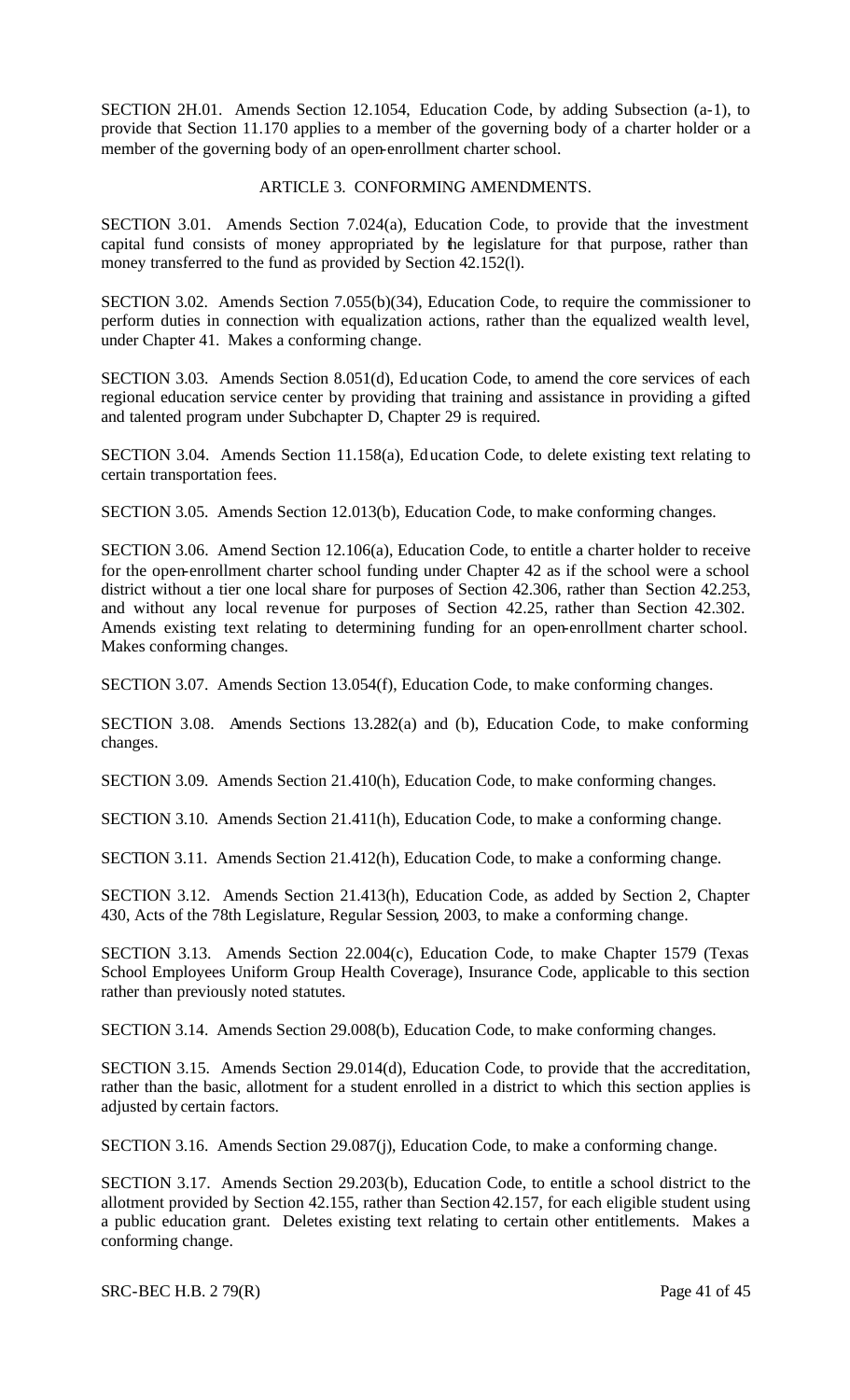SECTION 3.18. Amends Section 31.025(a), Education Code, effective September 1, 2006, to require the board to set a limit on the cost that may be paid using the allotment provided by Section 42.241, rather than from the textbook fund, as it relates to this subsection.

SECTION 3.19. Amends Section 31.1031, Education Code, effective September 1, 2006, to amend the district or school's entitlements regarding requisitioned textbooks

SECTION 3.20. Amends Section 31.105, Education Code, effective September 1, 2006, to authorize money from the sale of textbooks to be used only to purchase items that may be purchased lawfully using the allotment provided by Section 42.241. Deletes existing text relating to the commissioner's involvement in said transaction. Makes a conforming change.

SECTION 3.21. Amends Section 31.151(d), Education Code, effective September 1, 2006, to make a conforming change.

SECTION 3.22. Amends Section 31.152(b), Education Code, effective September 1, 2006, to make a conforming change.

SECTION 3.23. Amends Section 32.005, Education Code, by amending Subsection (a) and adding Subsection (d), as follows:

- (a) Entitles each school district to an allotment of \$70, rather than \$30, for each student in average daily attendance or a different amount for any year provided by appropriation.
- (d) Provides that this section expires August 1, 2006.

SECTION 3.24. Amends Section 32.161(b), Education Code, to require the commissioner and TEA, to the extent possible considering other statutory requirements, to encourage the use of textbook funds and any other funds provided to school districts for technology, rather than technology allotment funds under Section 31.021(b)(2), in a manner that facilitates the development and use of the portal.

SECTION 3.25. Amends Section 34.002(c), Education Code, to make a conforming change.

SECTION 3.26. Amends Section 37.0061, Education Code, to delete existing text regarding the payment of certain education-related costs.

SECTION 3.27. Amends Section 39.031, Education Code, as follows:

Sec. 39.031. COST. (a) Requires the commissioner to set aside an appropriate amount from the program to pay the cost of preparing, administering, or grading the assessment instruments and the cost of releasing the question and answer keys under Section 39.023(e). Deletes existing text relating to the payment of certain costs.

(b) Requires the commissioner, after setting aside an appropriate amount in accordance with this section, to reduce each district's tier one allotments proportionately. Provides that a reduction in tier one allotments under this subsection does not affect the computation of the guaranteed amount of revenue per student per cent of tax effort under Section 42.252.

(c) Requires any amount set aside under this section to be approved by LBB and the governor's office of budget, planning, and policy.

SECTION 3.28. Amends Section 39.134, Education Code, to make a conforming change.

SECTION 3.29. Amends Section 43.002(b), Education Code, to make conforming changes.

SECTION 3.30. Amends Section 44.004, Education Code, by amending Subsections (b), (e), and (i) and adding Subsections (b-1) and (b-2), as follows:

(b) Provides an exception as provided by Subsection (b-2).

SRC-BEC H.B. 2 79(R) Page 42 of 45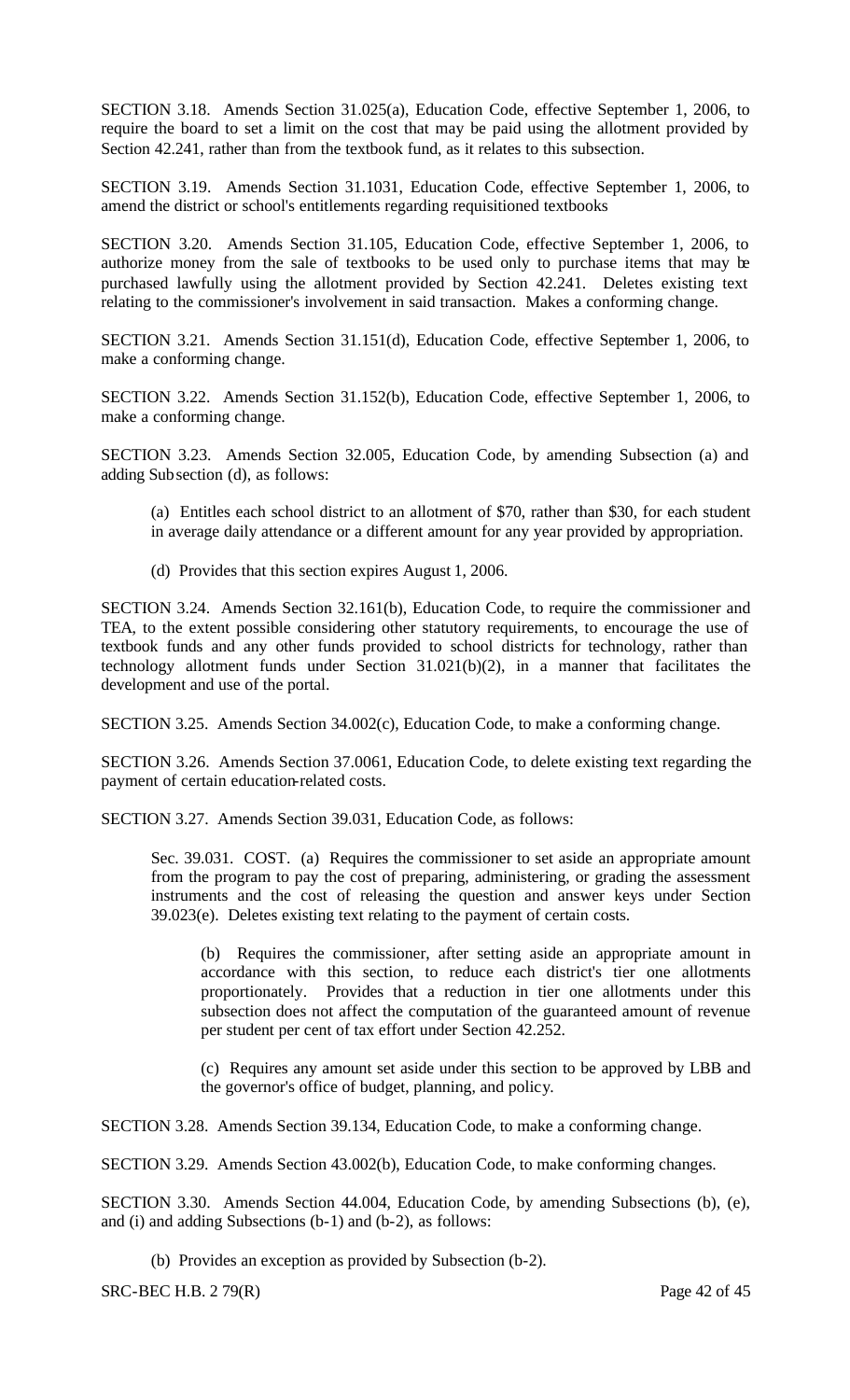(b-1) Prohibits the notice of the public meeting to discuss and adopt the budget and the proposed tax rate from being smaller than one-quarter page of a standard-size or a tabloid-size newspaper, and requires the headline on the notice to be in 18-point or larger type.

(b-2) Authorizes a school district, instead of publishing notice in the manner prescribed by Subsection (b), to publish the required notice on its Internet website not earlier than the 30th day or later than the 10th day before the date of the hearing. Requires a school district that publishes notice under this subsection to have a link on its Internet website that is clearly identified as the link to the public notice for the budget and proposed tax rate meeting.

(e) and (i) Make conforming changes.

SECTION 3.31. Amends Section 46.003(a), Education Code, to make conforming changes.

SECTION 3.32. Amends Section 46.006(g), Education Code, to make a conforming change.

SECTION 3.33. Amends Sections 46.009(b), (e), and (f), Education Code, to make conforming changes.

SECTION 3.34. Amends Section 46.013, Education Code, to make a conforming change.

SECTION 3.35. Amends Section 46.032(a), Education Code, to make conforming changes.

SECTION 3.36. Amends Section 46.037, Education Code, to make a conforming change.

SECTION 3.37. Amends Section 56.208, Education Code, to make conforming changes.

SECTION 3.38. Amends Section 105.301(e), Education Code, to make a conforming change.

SECTION 3.39. Amends Section 403.093(d), Government Code, to make conforming changes.

SECTION 3.40. Amends Section 403.302(k), Government Code, to make a conforming change.

SECTION 3.41. Amends Section 404.121(l), Government Code, to make a conforming change.

SECTION 3.42. Amends Section 466.355(c), Government Code, to make conforming changes.

SECTION 3.43. Amends Section 822.201(c), Government Code, to include amounts received under the educator excellence incentive program under Subchapter J, Chapter 42, Education Code, rather than contributions to a health reimbursement arrangement account received by an employee under Article 3.50-8, Insurance Code, as excluded from salary wages.

SECTION 3.44. Amends Section 2175.304(c), Government Code, to require the procedures established under Subsection (b) to give preference to transferring the property directly to a public school or school district or to an assistance organization designated by the school district before disposing of the property in another manner. Requires, if more than one public school or school district or assistance organization seeks to acquire the same property on substantially the same terms, the system, institution, or agency to give preference to a public school that is considered low-performing by the commissioner or to a school district that has relatively low, rather than taxable, wealth per student, as determined by the commissioner, or to the assistance organization designated by such a school district. Deletes existing text relating to a district's entitlement to certain state funds as specified in statute.

SECTION 3.45. Amends Section 1579.251, Insurance Code, by amending Subsection (a) and adding Subsection (c), as follows:

(a) Requires the state contribution to be distributed through the school finance formulas under Chapters 41 and 42, Education Code, and used by school districts and charter

 $SRC-BEC H.B. 279(R)$  Page 43 of 45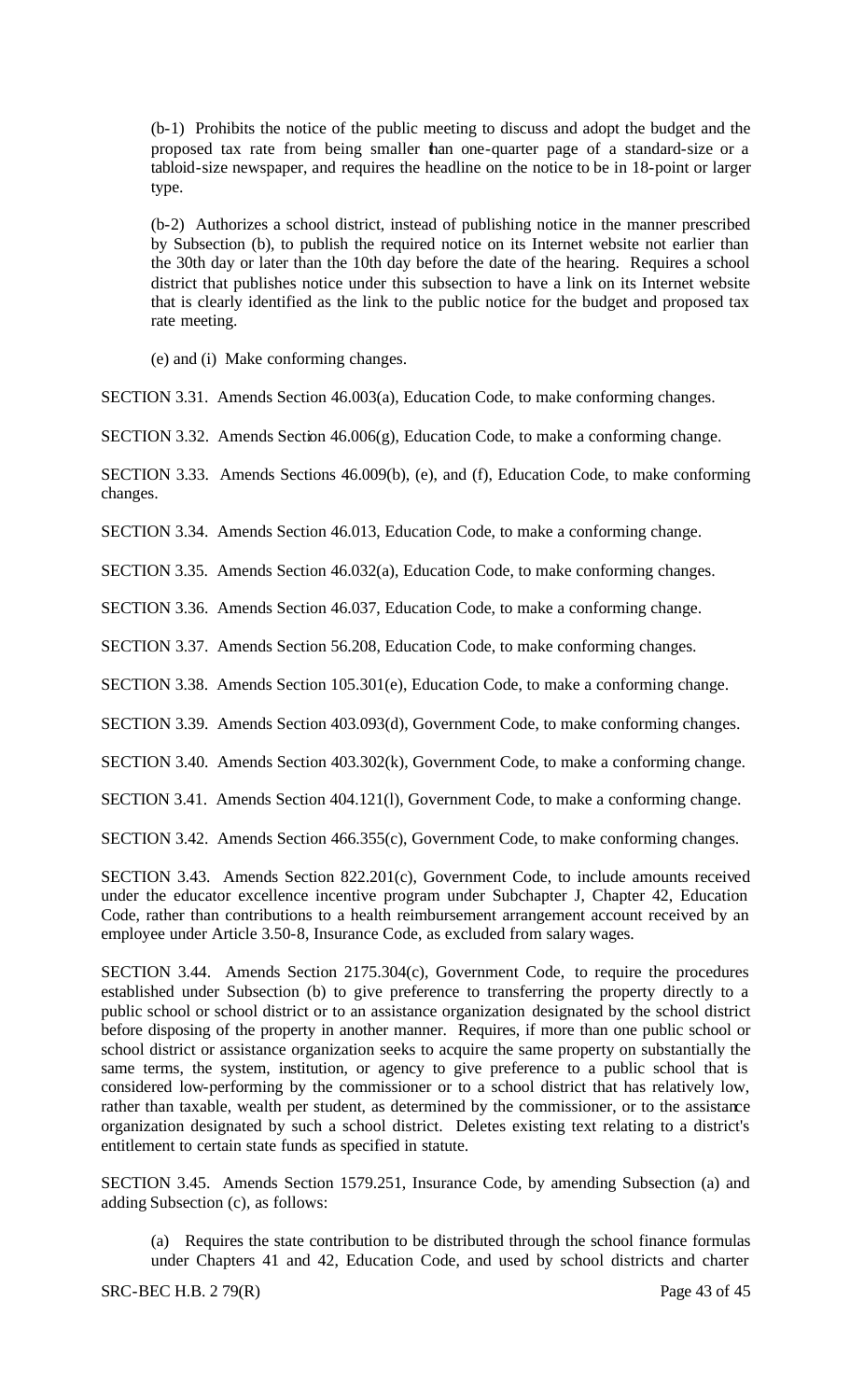schools to pay contributions under a group health coverage plan for employees. Deletes existing text relating to the distribution of funds as provided by statutes.

(c) Entitles a school district or charter school that does not participate in the uniform group coverage program to state assistance computed and distributed as provided by Subsection (a). Requires state funds received under this subsection to be used to pay for employee health coverage.

SECTION 3.46. Amends Section 1581.702, Insurance Code, to require the state to provide additional support for a school district to which this section applies in an amount computed by multiplying the total amount of supplemental compensation that district employees would have received under Chapter 1580, as it existed on January 1, 2005, by 0.062.

SECTION 3.47. Amends Section 6.02(b), Tax Code, to delete existing text relating to school districts being selected to participate in a single appraisal district.

SECTION 3.48. Amends Section 21.02(a), Tax Code, to make conforming and nonsubstantive changes.

SECTION 3.49. Amends Section 313.029, Tax Code, to make a nonsubstantive change.

SECTION 3.50. Amends Section 39.901(d), Utilities Code, to make conforming changes.

ARTICLE 4. REPEALER; APPLICABILITY; EFFECTIVE DATE

SECTION 4.01. Repealers: (a) Sections 1-3 and 57, Chapter 201 , Acts of the 78th Legislature, Regular Session, 2003.

(b) Chapter 313, Acts of the 78th Legislature, Regular Session, 2003.

(c) Section 1.01, Chapter 366, Acts of the 78th Legislature, Regular Session, 2003.

(d) Subchapters B (Consolidation by Agreement), C (Detachment and Annexation by Agreement), E (Education of Nonresident Students), F (Tax Base Consolidation), and G (Detachment and Annexation by Commissioner), Chapter 41 (Equalized Wealth Level), Education Code.

Chapter 42 (Foundation School Program), Education Code, as it existed on January 1, 2005.

Sections 21.357 (Performance Incentives), 21.402(b) and (e) (Minimum Salary Schedule for Certain Professional Staff), 25.0811(b) and (c) (First Day of Instruction), 29.056(h) (Enrollment of Students in Program), 29.203(c) and (g) (Financing), 33.002 (Certified Counselor), 39.023(j) (Adoption and Administration of Instruments), 39.024(e) (Satisfactory Performance), 39.112 (Excellence Exemptions), 41.001 (Definitions), 41.002 (Equalized Wealth Level), 41.003 (Options to Achieve Equalized Wealth Level), 41.0031 (Inclusion of Attendance Credits and Nonresidents in Weighted Average Daily Attendance), 41.007 (Commissioner to Approve Subsequent Boundary Changes), 41.009(b) (Tax Abatements), 41.011 (Contingency), 41.092 (Credit), 41.099 (Limitation), 41.252(b) (Selection Criteria), 44.004(c) and (d) (Notice of Budget and Tax Rate Meeting; Budget Adoption), and 105.301(f) (Establishment; Scope), Education Code.

(e) Section 31.021 (State Textbook Fund), Education Code, on September 1, 2006.

(f) Section 403.302(j) (Determination of School District Property Values), Government Code.

(g) Section 1579.253(b) (Contribution by Employee), Chapter 1580 (Active Employee Health Coverage or Compensation Supplementation), Section 1581.053(b) (Use of State Funds), and Subchapter C (State Assistance for Meeting Minimum Effort), Chapter 1581 (Employer Expenditures for Employee Health Coverage Plans), Insurance Code.